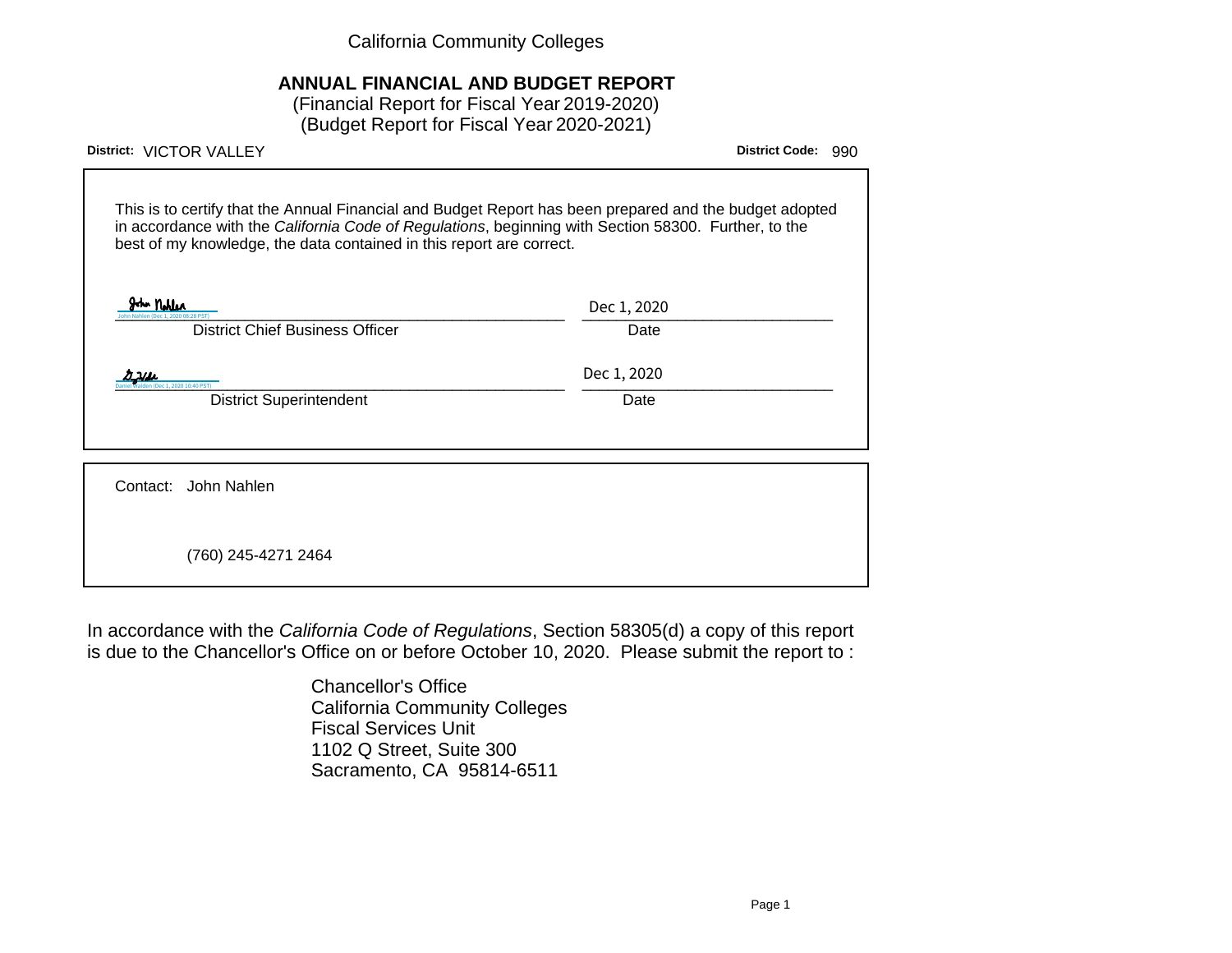### **Analysis of compliance with the 50 Percent Law (ECS 84362)**

#### **Annual Financial and Budget Report**

### **The Current Expense of Education**

#### **SUPPLEMENTAL DATA S11 GENERAL FUND - UNRESTRICTED SUBFUND**

| For Actual Year: 2019-2020<br>Budget Year: 2020-2021 |        | District ID: 990                 | Name: VICTOR VALLEY    |                        |              |
|------------------------------------------------------|--------|----------------------------------|------------------------|------------------------|--------------|
|                                                      |        | <b>Activity (ECSA)</b>           | <b>Activity (ECSB)</b> | <b>Activity (ECSX)</b> |              |
|                                                      |        | <b>ECS 84362 A</b>               | <b>ECS 84362 B</b>     | <b>Excluded</b>        |              |
|                                                      | Object | <b>Instructional Salary Cost</b> | <b>Total CEE</b>       | <b>Activities</b>      |              |
| <b>Academic Salaries</b>                             | Code   | AC 0100-5900 & AC 6110           | AC 0100 - 6799         | AC 6800 - 7390         | <b>Total</b> |
| <b>Instructional Salaries</b>                        |        |                                  |                        |                        |              |
| Contract or Regular                                  | 1100   | 11,733,473                       | 11,733,473             |                        | 11,733,473   |
| Other                                                | 1300   | 12,027,714                       | 12,065,283             |                        | 12,065,283   |
| <b>Total Instructional Salaries</b>                  |        | 23,761,187                       | 23,798,756             | $\mathbf 0$            | 23,798,756   |
| Non-Instructional Salaries                           |        |                                  |                        |                        |              |
| <b>Contract or Regular</b>                           | 1200   |                                  | 4,439,012              |                        | 4,439,012    |
| Other                                                | 1400   |                                  | 904,808                |                        | 904,808      |
| <b>Total Non-Instructional Salaries</b>              |        | $\Omega$                         | 5,343,820              | 0                      | 5,343,820    |
| <b>Total Academic Salaries</b>                       |        | 23,761,187                       | 29,142,576             | $\mathbf 0$            | 29,142,576   |
| <b>Classified Salaries</b>                           |        |                                  |                        |                        |              |
| <b>Non-Instructional Salaries</b>                    |        |                                  |                        |                        |              |
| <b>Regular Status</b>                                | 2100   |                                  | 10,982,276             | 161,752                | 11,144,028   |
| Other                                                | 2300   |                                  | 398,387                | 7,740                  | 406,127      |
| <b>Total Non-Instructional Salaries</b>              |        | $\Omega$                         | 11,380,663             | 169,492                | 11,550,155   |
| <b>Instructional Aides</b>                           |        |                                  |                        |                        |              |
| <b>Regular Status</b>                                | 2200   | 1,532,000                        | 1,556,332              |                        | 1,556,332    |
| Other                                                | 2400   | 276,994                          | 276,994                |                        | 276,994      |
| <b>Total Instructional Aides</b>                     |        | 1,808,994                        | 1,833,326              | $\Omega$               | 1,833,326    |
| <b>Total Classified Salaries</b>                     |        | 1,808,994                        | 13,213,989             | 169,492                | 13,383,481   |
|                                                      |        |                                  |                        |                        |              |
| <b>Employee Benefits</b>                             | 3000   | 7,551,941                        | 19,392,657             | 74,653                 | 19,467,310   |
| <b>Supplies and Materials</b>                        | 4000   |                                  | 543,959                | 8,970                  | 552,929      |
| <b>Other Operating Expenses</b>                      | 5000   |                                  | 6,371,544              | 276,572                | 6,648,116    |
| <b>Equipment Replacement</b>                         | 6420   |                                  |                        |                        | $\mathbf 0$  |
| <b>Total Expenditures Prior to Exclusions</b>        |        | 33, 122, 122                     | 68,664,725             | 529,687                | 69,194,412   |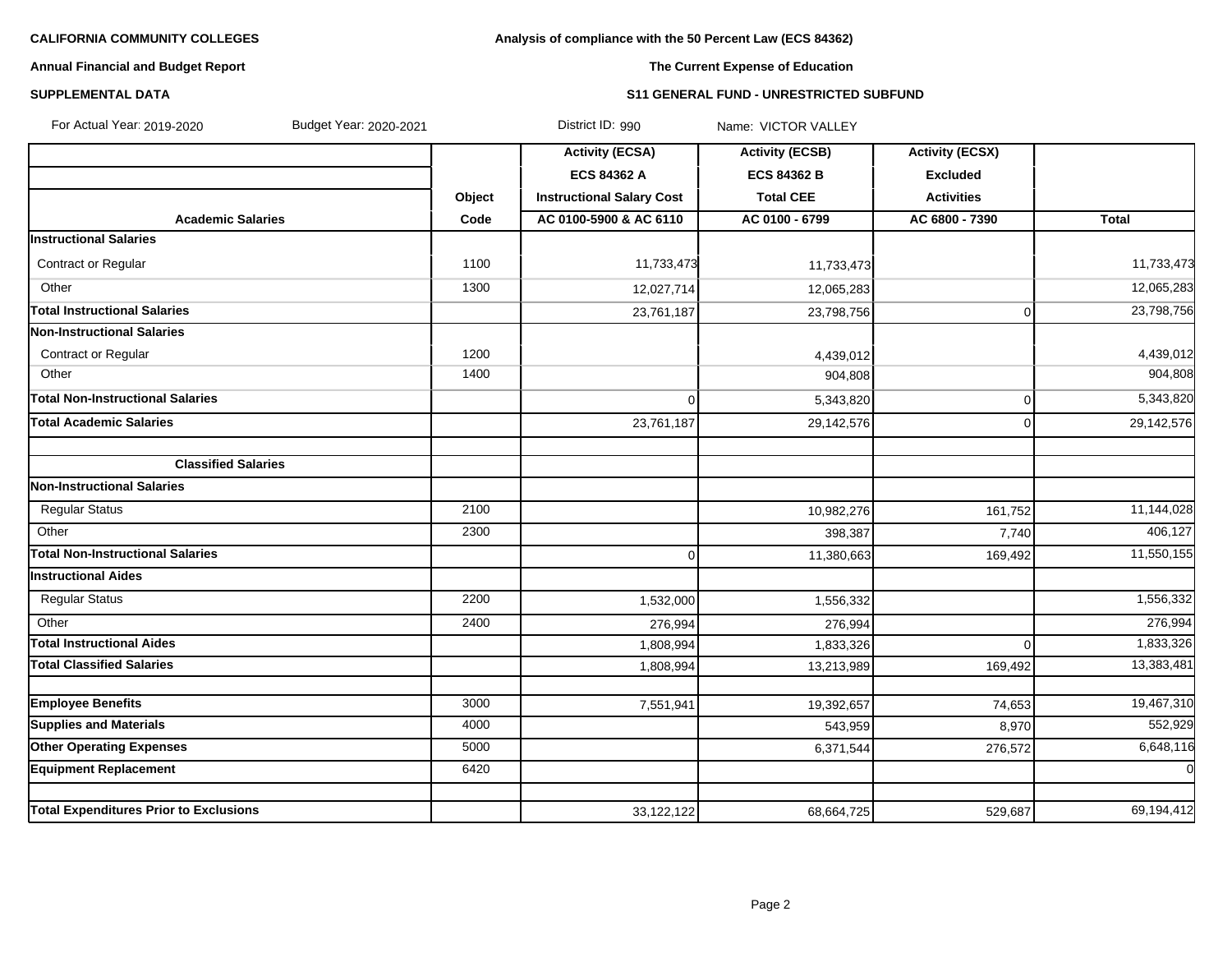**Analysis of compliance with the 50 Percent Law (ECS 84362)**

#### **Annual Financial and Budget Report**

### **The Current Expense of Education**

#### **SUPPLEMENTAL DATA S11 GENERAL FUND - UNRESTRICTED SUBFUND**

| For Actual Year: 2019-2020<br>Budget Year: 2020-2021                |                    | District ID: 990                 | Name: VICTOR VALLEY    |                        |                |
|---------------------------------------------------------------------|--------------------|----------------------------------|------------------------|------------------------|----------------|
|                                                                     |                    | <b>Activity (ECSA)</b>           | <b>Activity (ECSB)</b> | <b>Activity (ECSX)</b> |                |
|                                                                     |                    | <b>ECS 84362 A</b>               | <b>ECS 84362 B</b>     | <b>Excluded</b>        |                |
|                                                                     |                    | <b>Instructional Salary Cost</b> | <b>Total CEE</b>       | <b>Activities</b>      |                |
| <b>Exclusions</b>                                                   |                    | AC 0100-5900 & AC 6110           | AC 0100 - 6799         | AC 6800 - 7390         | <b>Total</b>   |
| <b>Activities to Exclude</b>                                        | <b>TOP Code</b>    |                                  |                        |                        |                |
| Instructional Staff-Retirees' Benefits and Retirement Incentives    | 5900               | 332,903                          | 332,903                |                        | 332,903        |
| Student Health Services Above Amount Collected                      | 6441               |                                  |                        |                        | $\overline{0}$ |
| <b>Student Transportation</b>                                       | 6491               |                                  | 36,175                 |                        | 36,175         |
| Noninstructional Staff-Retirees' Benefits and Retirement Incentives | 6740               |                                  | 947,577                |                        | 947,577        |
| <b>Objects to Exclude</b>                                           | <b>Object Code</b> |                                  |                        |                        |                |
| Rents and Leases                                                    | 5060               |                                  | 391,703                | 273,126                | 664,829        |
| Lottery Expenditures                                                |                    |                                  |                        |                        |                |
| <b>Academic Salaries</b>                                            | 1000               |                                  |                        |                        | 0l             |
| <b>Classified Salaries</b>                                          | 2000               |                                  |                        |                        | 0              |
| <b>Employee Benefits</b>                                            | 3000               |                                  |                        |                        | $\overline{0}$ |
| <b>Supplies and Materials</b>                                       | 4000               |                                  |                        |                        |                |
| Software                                                            | 4100               |                                  |                        |                        | <sup>0</sup>   |
| Books, Magazines, & Periodicals                                     | 4200               |                                  |                        |                        | <sup>0</sup>   |
| <b>Instructional Supplies &amp; Materials</b>                       | 4300               |                                  |                        |                        | <sup>0</sup>   |
| Noninstructional, Supplies & Materials                              | 4400               |                                  |                        |                        | <sup>0</sup>   |
| <b>Total Supplies and Materials</b>                                 |                    | $\overline{0}$                   | $\overline{0}$         | $\overline{0}$         | <sup>0</sup>   |
| Other Operating Expenses and Services                               | 5000               |                                  | 1,381,044              |                        | 1,381,044      |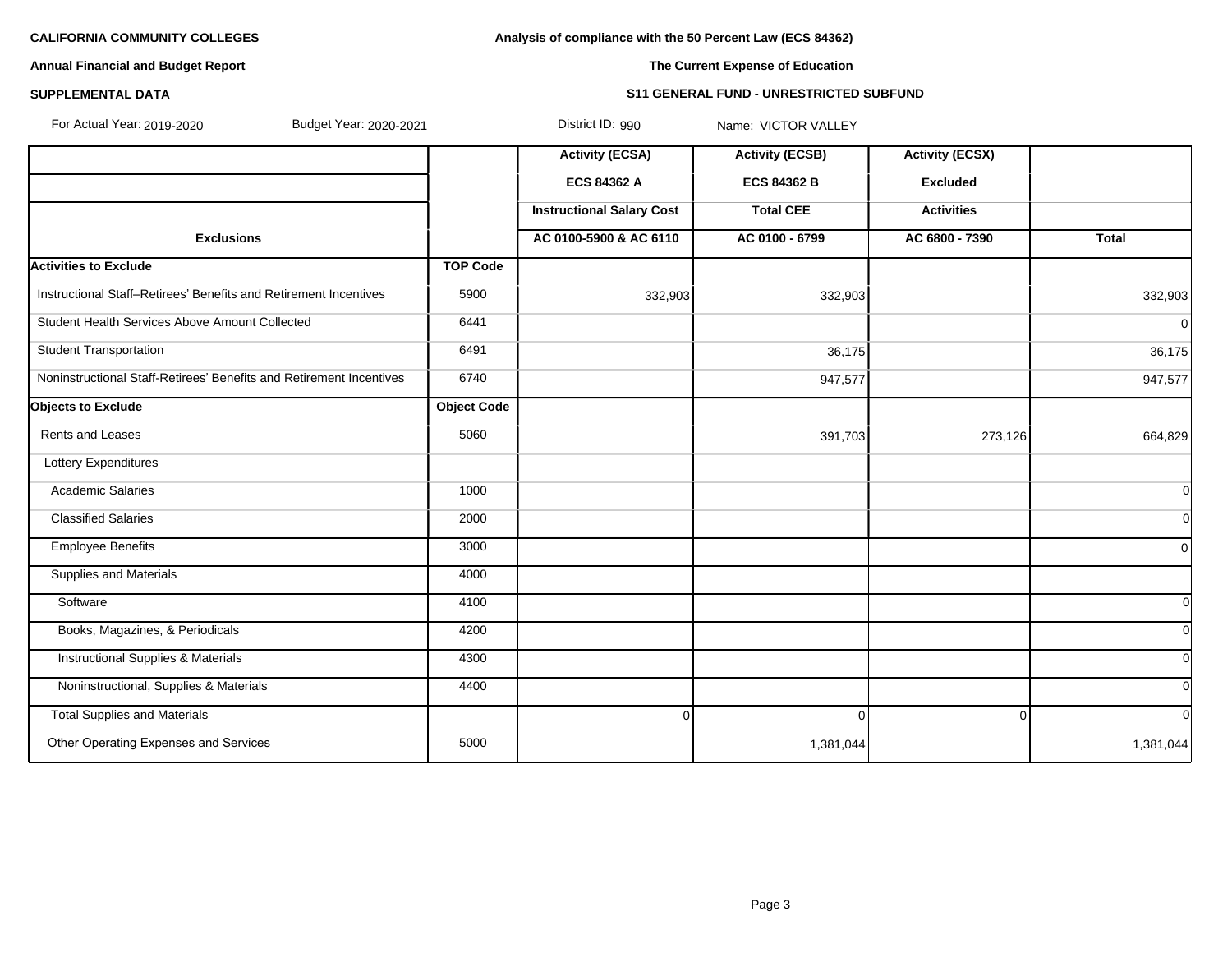#### **Analysis of compliance with the 50 Percent Law (ECS 84362)**

#### **Annual Financial and Budget Report**

### **The Current Expense of Education**

#### **SUPPLEMENTAL DATA S11 GENERAL FUND - UNRESTRICTED SUBFUND**

|  | For Actual Year: 2019-2020 |
|--|----------------------------|

For Actual Year: 2019-2020 Budget Year: 2020-2021 District ID: 990 Name: VICTOR VALLEY

|                                                                 |        | <b>Activity (ECSA)</b>           | <b>Activity (ECSB)</b> | <b>Activity (ECSX)</b> |                |
|-----------------------------------------------------------------|--------|----------------------------------|------------------------|------------------------|----------------|
|                                                                 |        | ECS 84362 A                      | <b>ECS 84362 B</b>     | <b>Excluded</b>        |                |
|                                                                 | Object | <b>Instructional Salary Cost</b> | <b>Total CEE</b>       | <b>Activities</b>      |                |
|                                                                 | Code   | AC 0100-5900 & AC 6110           | AC 0100 - 6799         | AC 6800 - 7390         | <b>Total</b>   |
| <b>Capital Outlay</b>                                           | 6000   |                                  |                        |                        |                |
| <b>Library Books</b>                                            | 6300   |                                  |                        |                        | $\Omega$       |
| Equipment                                                       | 6400   |                                  |                        |                        |                |
| Equipment - Additional                                          | 6410   |                                  |                        |                        | 0              |
| Equipment - Replacement                                         | 6420   |                                  |                        |                        |                |
| <b>Total Equipment</b>                                          |        | $\Omega$                         | $\overline{0}$         | 0                      |                |
| <b>Total Capital Outlay</b>                                     |        | $\Omega$                         | $\Omega$               | 0                      | $\Omega$       |
| Other Outgo                                                     | 7000   |                                  |                        |                        | $\Omega$       |
| <b>Total Exclusions</b>                                         |        | 332,903                          | 3,089,402              | 273,126                | 3,362,528      |
| <b>Total for ECS 84362, 50% Law</b>                             |        | 32,789,219                       | 65,575,323             | 256,561                | 65,831,884     |
| Percent of CEE (Instructional Salary Cost / Total CEE)          |        | 50.00%                           | 100.00%                |                        |                |
| 50% of Current Expense of Education                             |        |                                  | 32,787,662             |                        |                |
| Nonexempted (Remaining) Deficiency from second                  |        |                                  |                        |                        |                |
| preceeding Fiscal Year                                          |        |                                  |                        |                        |                |
| Amount Required to be Expended for Salaries of Classroom        |        | 32,789,219                       | 65,575,323             | 256,561                | 65,831,884     |
| Instructors                                                     |        |                                  |                        |                        |                |
| <b>Reconciliation to Unrestricted General Fund Expenditures</b> |        |                                  |                        |                        |                |
| <b>Total Expenditures Prior to Exclusions</b>                   |        | 33,122,122                       | 68,664,725             | 529,687                | 69,194,412     |
| <b>Capital Expenditures</b>                                     | 6000   | 66,021                           | 680,791                | 3,580                  | 684,371        |
| <b>Equipment Replacement (Back out)</b>                         | 6420   |                                  | $\Omega$               | $\Omega$               | $\overline{0}$ |
| <b>Total Unrestricted General Fund Expenditures</b>             |        | 33,188,143                       | 69,345,516             | 533,267                | 69,878,783     |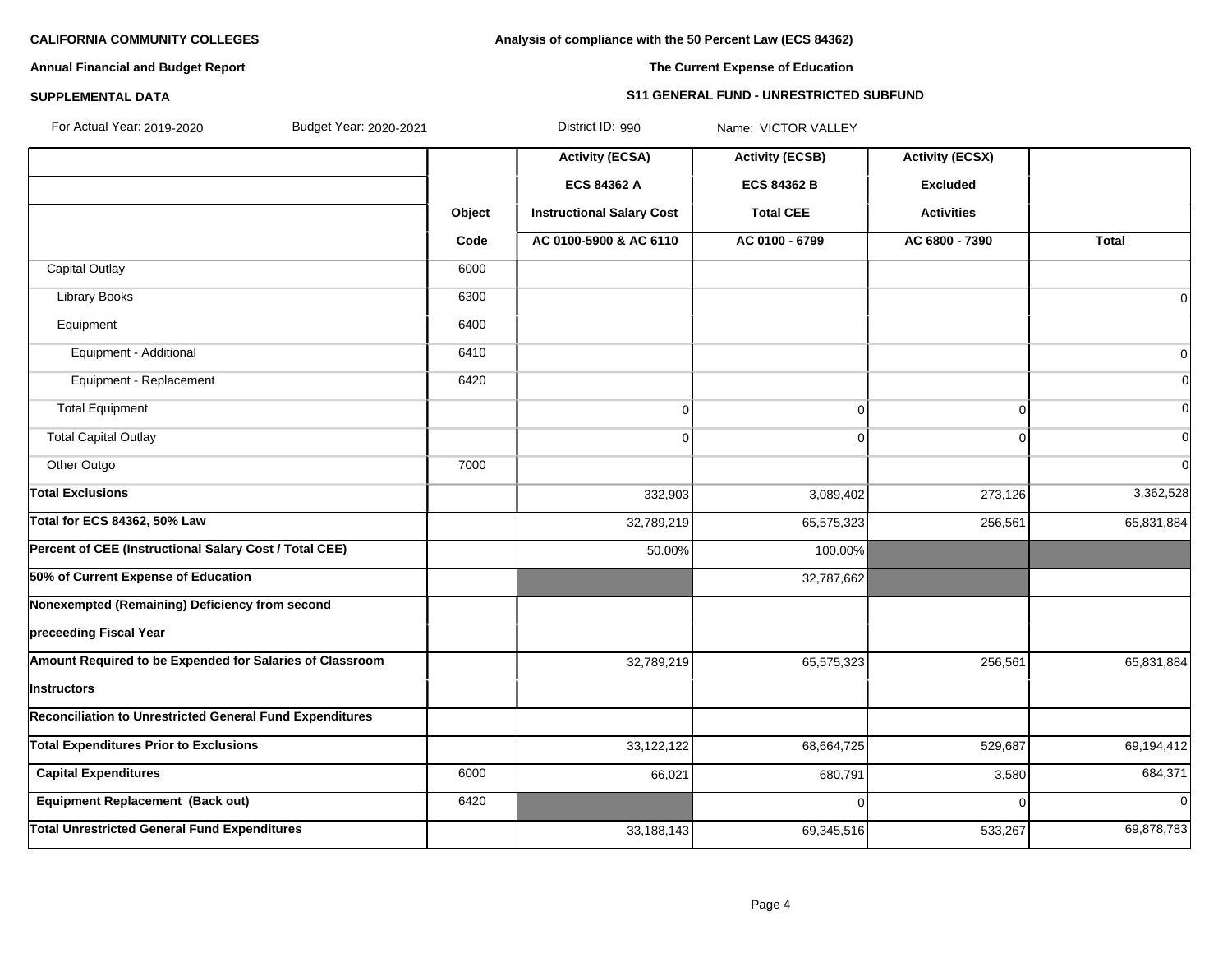#### **COMBINED BALANCE SHEET 10 General Fund — Combined**

#### **(Total Unrestricted and Restricted)**

| For Year Ended June 30, 2020                    | District ID: 990<br>Name: VICTOR VALLEY |                     |                     |                     |  |  |
|-------------------------------------------------|-----------------------------------------|---------------------|---------------------|---------------------|--|--|
|                                                 |                                         | 11                  | 12                  | 10                  |  |  |
|                                                 | CA                                      | <b>General Fund</b> | <b>General Fund</b> | <b>General Fund</b> |  |  |
| <b>Description</b>                              | (Object)                                | <b>Unrestricted</b> | <b>Restricted</b>   | <b>COMBINED</b>     |  |  |
| <b>ASSETS</b>                                   |                                         |                     |                     |                     |  |  |
| Cash, Investments, and Receivables              | 9100                                    |                     |                     |                     |  |  |
| Cash:                                           |                                         |                     |                     |                     |  |  |
| Awaiting Deposit and in Banks                   | 9111                                    |                     |                     | $\Omega$            |  |  |
| In County Treasury                              | 9112                                    | 8,041,702           | 7,948,653           | 15,990,355          |  |  |
| Cash With Fiscal Agents                         | 9113                                    |                     |                     | $\Omega$            |  |  |
| <b>Revolving Cash Accounts</b>                  | 9114                                    | 100,000             |                     | 100,000             |  |  |
| Investments (at cost)                           | 9120                                    |                     |                     | $\Omega$            |  |  |
| <b>Accounts Receivable</b>                      | 9130                                    | 3,839,061           | 3,324,840           | 7,163,901           |  |  |
| Due from Other Funds                            | 9140                                    | 8,830               | 228,038             | 236,868             |  |  |
| Inventories, Stores, and Prepaid Items          | 9200                                    |                     |                     |                     |  |  |
| <b>Inventories and Stores</b>                   | 9210                                    |                     |                     | $\Omega$            |  |  |
| Prepaid Items                                   | 9220                                    | 213,668             |                     | 213,668             |  |  |
| <b>TOTAL ASSETS</b>                             |                                         | 12,203,261          | 11,501,531          | 23,704,792          |  |  |
| <b>LIABILITIES</b>                              |                                         |                     |                     |                     |  |  |
| <b>Current Liabilities and Deferred Revenue</b> | 9500                                    |                     |                     |                     |  |  |
| <b>Accounts Payable</b>                         | 9510                                    | 4,056,490           | 2,234,177           | 6,290,667           |  |  |
| Accrued Salaries and Wages Payable              | 9520                                    |                     |                     | $\mathbf 0$         |  |  |
| <b>Compensated Absences Payable Current</b>     | 9530                                    |                     |                     | $\Omega$            |  |  |
| Due to Other Funds                              | 9540                                    | 970,835             | 294,096             | 1,264,931           |  |  |
| <b>Temporary Loans</b>                          | 9550                                    | (420, 552)          |                     | (420, 552)          |  |  |
| Current Portion of Long-Term Debt               | 9560                                    |                     |                     | $\Omega$            |  |  |
| <b>Deferred Revenues</b>                        | 9570                                    | 404,552             | 9,079,391           | 9,483,943           |  |  |
| <b>TOTAL LIABILITIES</b>                        |                                         | 5,011,325           | 11,607,664          | 16,618,989          |  |  |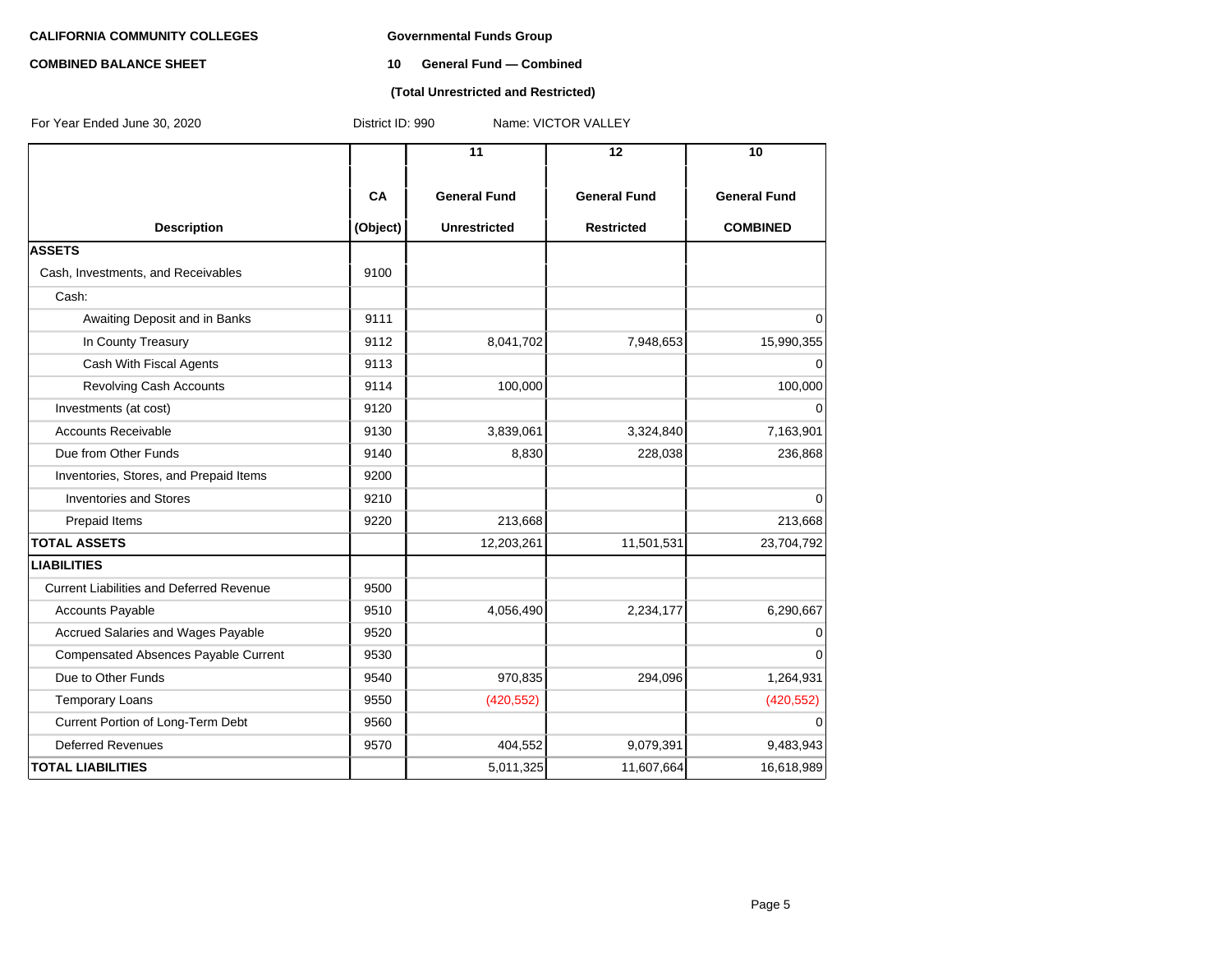#### **COMBINED BALANCE SHEET 10 General Fund — Combined**

#### **(Total Unrestricted and Restricted)**

| For Year Ended June 30, 2020                    | District ID: 990<br>Name: VICTOR VALLEY |                     |                     |                     |  |  |  |
|-------------------------------------------------|-----------------------------------------|---------------------|---------------------|---------------------|--|--|--|
|                                                 |                                         | 11                  | 12                  | 10                  |  |  |  |
|                                                 | <b>CA</b>                               | <b>General Fund</b> | <b>General Fund</b> | <b>General Fund</b> |  |  |  |
| <b>Description</b>                              | (Object)                                | <b>Unrestricted</b> | <b>Restricted</b>   | <b>COMBINED</b>     |  |  |  |
| <b>FUND BALANCE (NON-GASB 54)</b>               |                                         |                     |                     |                     |  |  |  |
| <b>Fund Balance Reserved</b>                    | 9710                                    |                     |                     | 0                   |  |  |  |
| <b>NonCash Assets</b>                           | 9711                                    |                     |                     | 0                   |  |  |  |
| Amounts Restricted by Law for Specific Purposes | 9712                                    |                     |                     | 0                   |  |  |  |
| Reserve for Encumbrances Credit                 | 9713                                    |                     |                     | 0                   |  |  |  |
| Reserve for Encumbrances Debit                  | 9714                                    |                     |                     | 0                   |  |  |  |
| <b>Reserve for Debt Services</b>                | 9715                                    |                     |                     | 0                   |  |  |  |
| Assigned/Committed                              | 9754                                    |                     |                     | 0                   |  |  |  |
| Unassigned                                      | 9790                                    | 7,191,936           | (106, 133)          | 7,085,803           |  |  |  |
| <b>Total Fund Balance</b>                       |                                         | 7,191,936           | (106, 133)          | 7,085,803           |  |  |  |
| <b>Fund Balance (GASB 54)</b>                   | 9750                                    |                     |                     |                     |  |  |  |
| Nonspendable Fund Balance                       | 9751                                    |                     |                     | $\overline{0}$      |  |  |  |
| <b>Restricted Fund Balance</b>                  | 9752                                    |                     |                     | 0                   |  |  |  |
| <b>Committed Fund Balance</b>                   | 9753                                    |                     |                     | 0                   |  |  |  |
| Assigned Fund Balance                           | 9754                                    |                     |                     | 0                   |  |  |  |
| <b>Total Designated Fund Balance</b>            |                                         | $\overline{0}$      | $\Omega$            | 0                   |  |  |  |
| Uncommitted Fund Balance                        | 9790                                    |                     |                     | 0                   |  |  |  |
| <b>TOTAL FUND EQUITY</b>                        |                                         | 7,191,936           | (106, 133)          | 7,085,803           |  |  |  |
| <b>TOTAL LIABILITIES AND FUND EQUITY</b>        |                                         | 12,203,261          | 11,501,531          | 23,704,792          |  |  |  |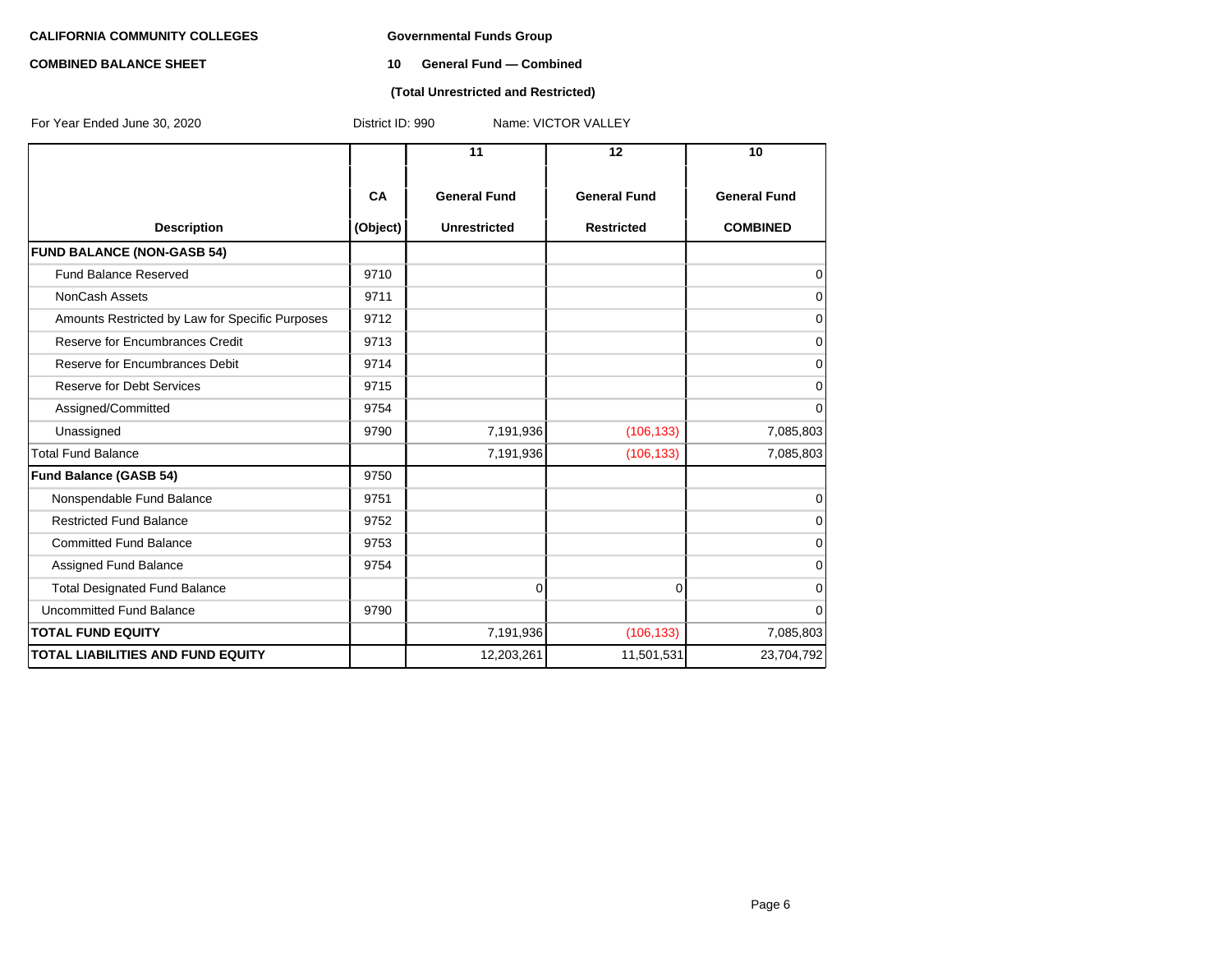**Annual Financial and Budget Report 20 Debt Service Funds:**

- 
- **21 Bond Interest and Redemption Fund**
- **22 Revenue Bond Interest and Redemption Fund**
- **COMBINED BALANCE SHEET 29 Other Debt Service Fund**

|                                                 |          | 21                     | 22                     | 29                  |
|-------------------------------------------------|----------|------------------------|------------------------|---------------------|
|                                                 |          | <b>Bond Interest</b>   | <b>Revenue Bond</b>    |                     |
|                                                 | CA       | and                    | Interest and           | <b>Other Debt</b>   |
| <b>Description</b>                              | (Object) | <b>Redemption Fund</b> | <b>Redemption Fund</b> | <b>Service Fund</b> |
| <b>ASSETS</b>                                   |          |                        |                        |                     |
| Cash, Investments, and Receivables              | 9100     |                        |                        |                     |
| Cash:                                           |          |                        |                        |                     |
| Awaiting Deposit and in Banks                   | 9111     |                        |                        |                     |
| In County Treasury                              | 9112     | 10,698,573             |                        |                     |
| Cash With Fiscal Agents                         | 9113     |                        |                        |                     |
| Investments (at cost)                           | 9120     |                        |                        |                     |
| <b>Accounts Receivable</b>                      | 9130     |                        |                        |                     |
| Due from Other Funds                            | 9140     |                        |                        |                     |
| <b>TOTAL ASSETS</b>                             |          | 10,698,573             | 0                      | $\Omega$            |
| <b>LIABILITIES</b>                              |          |                        |                        |                     |
| <b>Current Liabilities and Deferred Revenue</b> | 9500     |                        |                        |                     |
| <b>Accounts Payable</b>                         | 9510     |                        |                        |                     |
| Accrued Salaries and Wages Payable              | 9520     |                        |                        |                     |
| Compensated Absences Payable Current            | 9530     |                        |                        |                     |
| Due to Other Funds                              | 9540     |                        |                        |                     |
| <b>Temporary Loans</b>                          | 9550     |                        |                        |                     |
| Current Portion of Long-Term Debt               | 9560     |                        |                        |                     |
| <b>Deferred Revenues</b>                        | 9570     |                        |                        |                     |
| <b>TOTAL LIABILITIES</b>                        |          | 0                      | 0                      | $\overline{0}$      |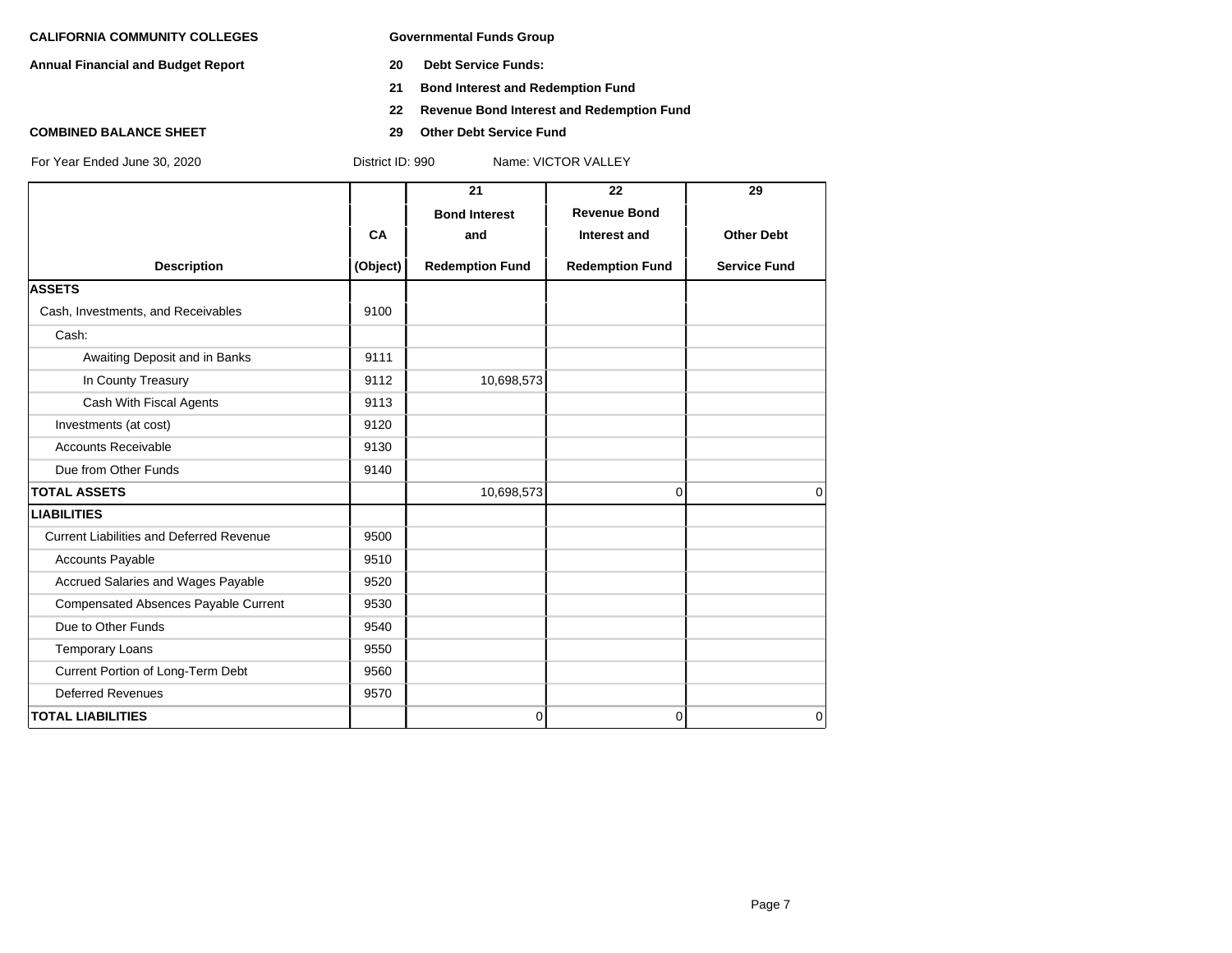**Annual Financial and Budget Report 20 Debt Service Funds:**

- 
- **21 Bond Interest and Redemption Fund**
- **22 Revenue Bond Interest and Redemption Fund**
- **COMBINED BALANCE SHEET 29 Other Debt Service Fund**

|                                                 |           | 21                     | 22                     | 29                  |
|-------------------------------------------------|-----------|------------------------|------------------------|---------------------|
|                                                 |           | <b>Bond Interest</b>   | <b>Revenue Bond</b>    |                     |
|                                                 | <b>CA</b> | and                    | Interest and           | <b>Other Debt</b>   |
| <b>Description</b>                              | (Object)  | <b>Redemption Fund</b> | <b>Redemption Fund</b> | <b>Service Fund</b> |
| <b>FUND BALANCE (NON-GASB 54)</b>               |           |                        |                        |                     |
| <b>Fund Balance Reserved</b>                    | 9710      |                        |                        |                     |
| <b>NonCash Assets</b>                           | 9711      |                        |                        |                     |
| Amounts Restricted by Law for Specific Purposes | 9712      |                        |                        |                     |
| Reserve for Encumbrances Credit                 | 9713      |                        |                        |                     |
| Reserve for Encumbrances Debit                  | 9714      |                        |                        |                     |
| <b>Reserve for Debt Services</b>                | 9715      |                        |                        |                     |
| Assigned/Committed                              | 9754      |                        |                        |                     |
| Unassigned                                      | 9790      | 10,698,573             |                        |                     |
| <b>Total Fund Balance</b>                       |           | 10,698,573             | 0                      | $\mathbf 0$         |
| <b>Fund Balance (GASB 54)</b>                   | 9750      |                        |                        |                     |
| Nonspendable Fund Balance                       | 9751      |                        |                        |                     |
| <b>Restricted Fund Balance</b>                  | 9752      |                        |                        |                     |
| <b>Committed Fund Balance</b>                   | 9753      |                        |                        |                     |
| Assigned Fund Balance                           | 9754      |                        |                        |                     |
| <b>Total Designated Fund Balance</b>            |           | 0                      | $\Omega$               | $\mathbf 0$         |
| <b>Uncommitted Fund Balance</b>                 | 9790      |                        |                        |                     |
| <b>TOTAL FUND EQUITY</b>                        |           | 10,698,573             | 0                      | $\mathbf 0$         |
| <b>TOTAL LIABILITIES AND FUND EQUITY</b>        |           | 10,698,573             | 0                      | $\mathbf 0$         |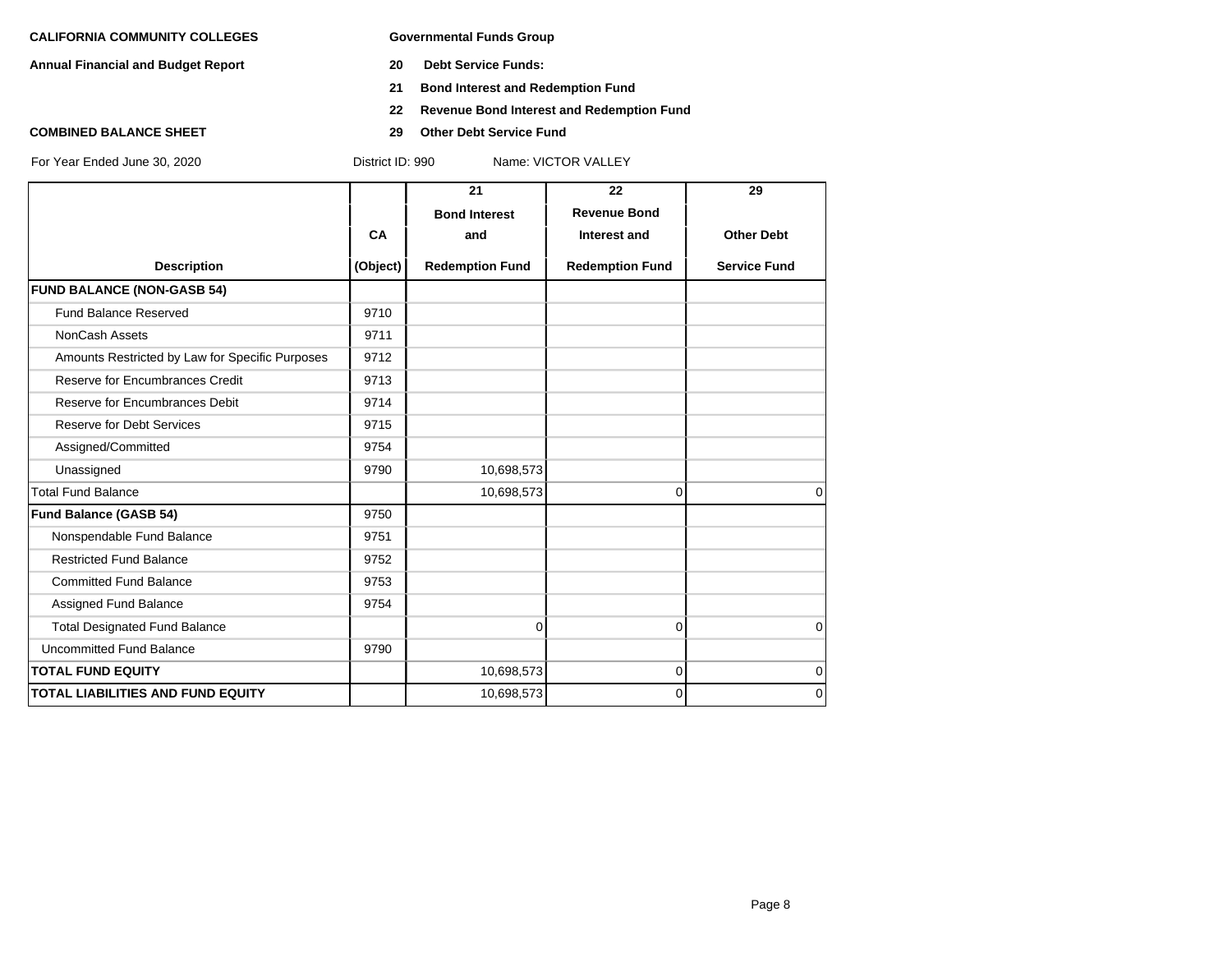**Annual Financial and Budget Report 30 Special Revenue Funds:**

- **31 Bookstore Fund 34 Farm Operation Fund**
- **32 Cafeteria Fund 35 Revenue Bond Project Fund**
- **COMBINED BALANCE SHEET 33 Child Development Fund 39 Other Special Revenue Fund**

|                                                 |          | $\overline{31}$       | $\overline{32}$       | 33                                 | $\overline{34}$       | $\overline{35}$     | $\overline{39}$      |
|-------------------------------------------------|----------|-----------------------|-----------------------|------------------------------------|-----------------------|---------------------|----------------------|
|                                                 | CA       |                       |                       | <b>Child</b><br><b>Development</b> | <b>Farm Operation</b> | <b>Revenue Bond</b> | <b>Other Special</b> |
| <b>Description</b>                              | (Object) | <b>Bookstore Fund</b> | <b>Cafeteria Fund</b> | <b>Fund</b>                        | <b>Fund</b>           | <b>Project Fund</b> | <b>Revenue Fund</b>  |
| <b>ASSETS</b>                                   |          |                       |                       |                                    |                       |                     |                      |
| Cash, Investments, and Receivables              | 9100     |                       |                       |                                    |                       |                     |                      |
| Cash:                                           |          |                       |                       |                                    |                       |                     |                      |
| Awaiting Deposit and in Banks                   | 9111     |                       |                       |                                    |                       |                     |                      |
| In County Treasury                              | 9112     |                       |                       | 510,207                            |                       |                     | 213,664              |
| Cash With Fiscal Agents                         | 9113     |                       |                       |                                    |                       |                     |                      |
| Revolving Cash Accounts                         | 9114     |                       |                       |                                    |                       |                     |                      |
| Investments (at cost)                           | 9120     |                       |                       |                                    |                       |                     | 17,139,141           |
| <b>Accounts Receivable</b>                      | 9130     |                       |                       | 3,414                              |                       |                     | 981                  |
| Due from Other Funds                            | 9140     |                       |                       |                                    |                       |                     |                      |
| Inventories, Stores, and Prepaid Items          | 9200     |                       |                       |                                    |                       |                     |                      |
| Inventories and Stores                          | 9210     |                       |                       |                                    |                       |                     |                      |
| Prepaid Items                                   | 9220     |                       |                       |                                    |                       |                     |                      |
| <b>TOTAL ASSETS</b>                             |          | $\overline{0}$        | $\overline{0}$        | 513,621                            | $\overline{0}$        | 0                   | 17,353,786           |
| <b>LIABILITIES</b>                              |          |                       |                       |                                    |                       |                     |                      |
| <b>Current Liabilities and Deferred Revenue</b> | 9500     |                       |                       |                                    |                       |                     |                      |
| <b>Accounts Payable</b>                         | 9510     |                       |                       | 8,980                              |                       |                     |                      |
| Accrued Salaries and Wages Payable              | 9520     |                       |                       |                                    |                       |                     |                      |
| Compensated Absences Payable Current            | 9530     |                       |                       |                                    |                       |                     |                      |
| Due to Other Funds                              | 9540     |                       |                       | 3,659                              |                       |                     | 276,754              |
| <b>Temporary Loans</b>                          | 9550     |                       |                       |                                    |                       |                     |                      |
| Current Portion of Long-Term Debt               | 9560     |                       |                       |                                    |                       |                     |                      |
| <b>Deferred Revenues</b>                        | 9570     |                       |                       | 579                                |                       |                     |                      |
| <b>TOTAL LIABILITIES</b>                        |          | $\overline{0}$        | 0                     | 13,218                             | 0                     | 0                   | 276,754              |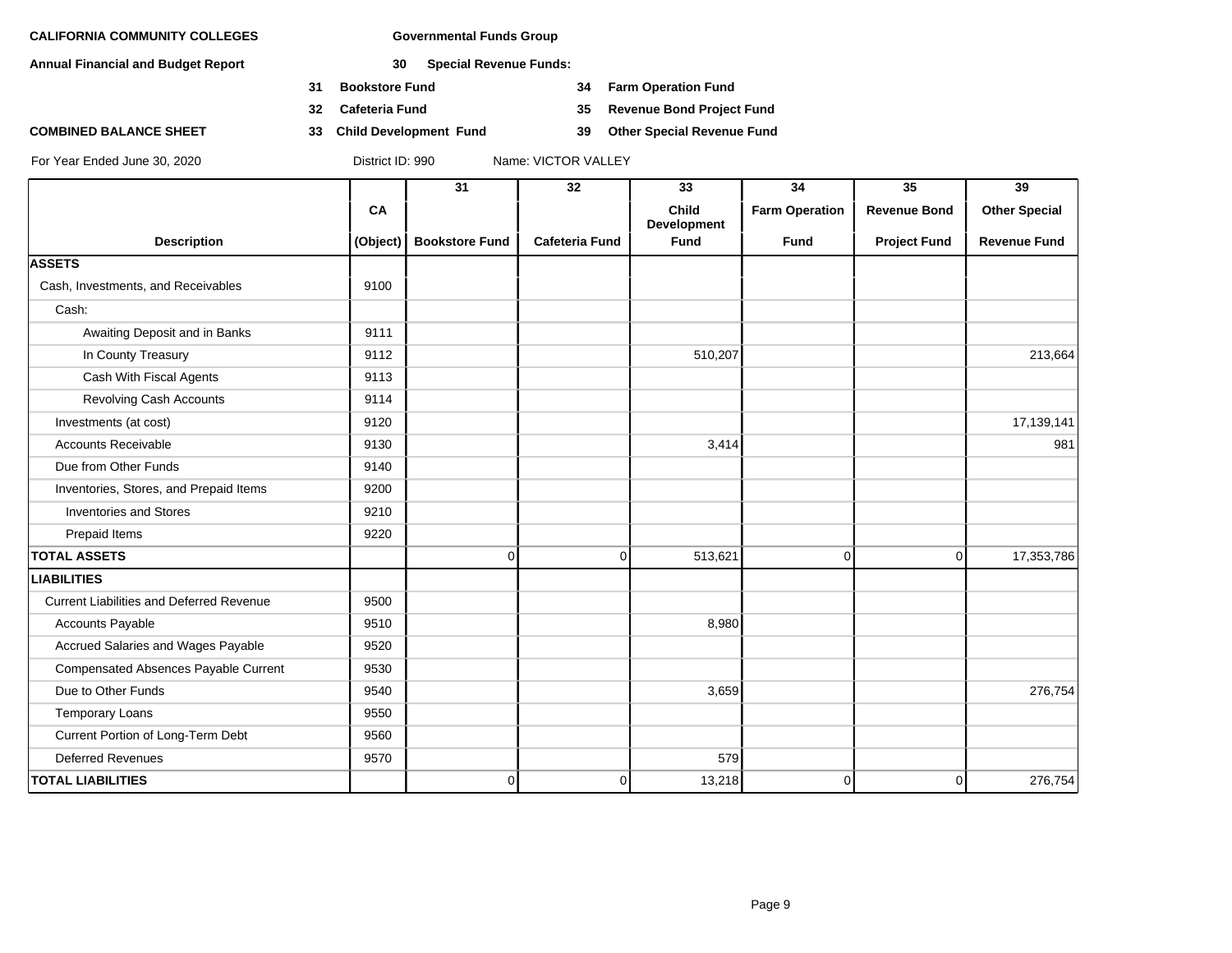**Annual Financial and Budget Report 30 Special Revenue Funds:**

- **31 Bookstore Fund 34 Farm Operation Fund**
- **32 Cafeteria Fund 35 Revenue Bond Project Fund**
- **COMBINED BALANCE SHEET 33 Child Development Fund 39 Other Special Revenue Fund**

|                                                 |          | 31                    | 32                    | 33                                 | 34                    | 35                  | 39                   |
|-------------------------------------------------|----------|-----------------------|-----------------------|------------------------------------|-----------------------|---------------------|----------------------|
|                                                 | CA       |                       |                       | <b>Child</b><br><b>Development</b> | <b>Farm Operation</b> | <b>Revenue Bond</b> | <b>Other Special</b> |
| <b>Description</b>                              | (Object) | <b>Bookstore Fund</b> | <b>Cafeteria Fund</b> | <b>Fund</b>                        | <b>Fund</b>           | <b>Project Fund</b> | <b>Revenue Fund</b>  |
| <b>FUND BALANCE (NON-GASB 54)</b>               |          |                       |                       |                                    |                       |                     |                      |
| <b>Fund Balance Reserved</b>                    | 9710     | 0                     | $\Omega$              | $\Omega$                           |                       | ŋ                   |                      |
| NonCash Assets                                  | 9711     | 0                     | $\Omega$              | 0                                  | 0                     | $\Omega$            | ∩                    |
| Amounts Restricted by Law for Specific Purposes | 9712     |                       | $\Omega$              | $\Omega$                           |                       | $\Omega$            |                      |
| Reserve for Encumbrances Credit                 | 9713     | $\Omega$              | $\Omega$              | $\Omega$                           | O                     | $\Omega$            | <sup>0</sup>         |
| Reserve for Encumbrances Debit                  | 9714     | 0                     | $\overline{0}$        | 0                                  | 0                     | 0                   | $\Omega$             |
| <b>Reserve for Debt Services</b>                | 9715     | ი                     | $\Omega$              | $\Omega$                           | n                     | 0                   |                      |
| Assigned/Committed                              | 9754     | 0                     | $\Omega$              | $\Omega$                           | O                     | U                   | ∩                    |
| Unassigned                                      | 9790     | 0                     | $\Omega$              | 0                                  | 0                     | $\Omega$            | 17,077,032           |
| <b>Total Fund Balance</b>                       |          | $\Omega$              | $\Omega$              | $\Omega$                           | $\Omega$              | $\Omega$            | 17,077,032           |
| Fund Balance (GASB 54)                          | 9750     |                       |                       |                                    |                       |                     |                      |
| Nonspendable Fund Balance                       | 9751     | 0                     | $\Omega$              | $\mathbf 0$                        | $\Omega$              | $\Omega$            | ∩                    |
| <b>Restricted Fund Balance</b>                  | 9752     | $\Omega$              | $\Omega$              | $\Omega$                           | U                     | 0                   |                      |
| <b>Committed Fund Balance</b>                   | 9753     | $\Omega$              | $\Omega$              | $\Omega$                           | $\Omega$              | $\Omega$            | $\Omega$             |
| Assigned Fund Balance                           | 9754     | 0                     | $\Omega$              | $\Omega$                           | 0                     | $\Omega$            | ∩                    |
| <b>Total Designated Fund Balance</b>            |          | $\Omega$              | $\Omega$              | $\Omega$                           | O                     | 0                   |                      |
| <b>Uncommitted Fund Balance</b>                 | 9790     | 0                     | $\Omega$              | 500,403                            | 0                     | 0                   | ∩                    |
| <b>TOTAL FUND EQUITY</b>                        |          | 0                     | $\Omega$              | 500,403                            | 0                     | $\Omega$            | 17,077,032           |
| TOTAL LIABILITIES AND FUND EQUITY               |          | 0                     | $\Omega$              | 513,621                            |                       | 0                   | 17,353,786           |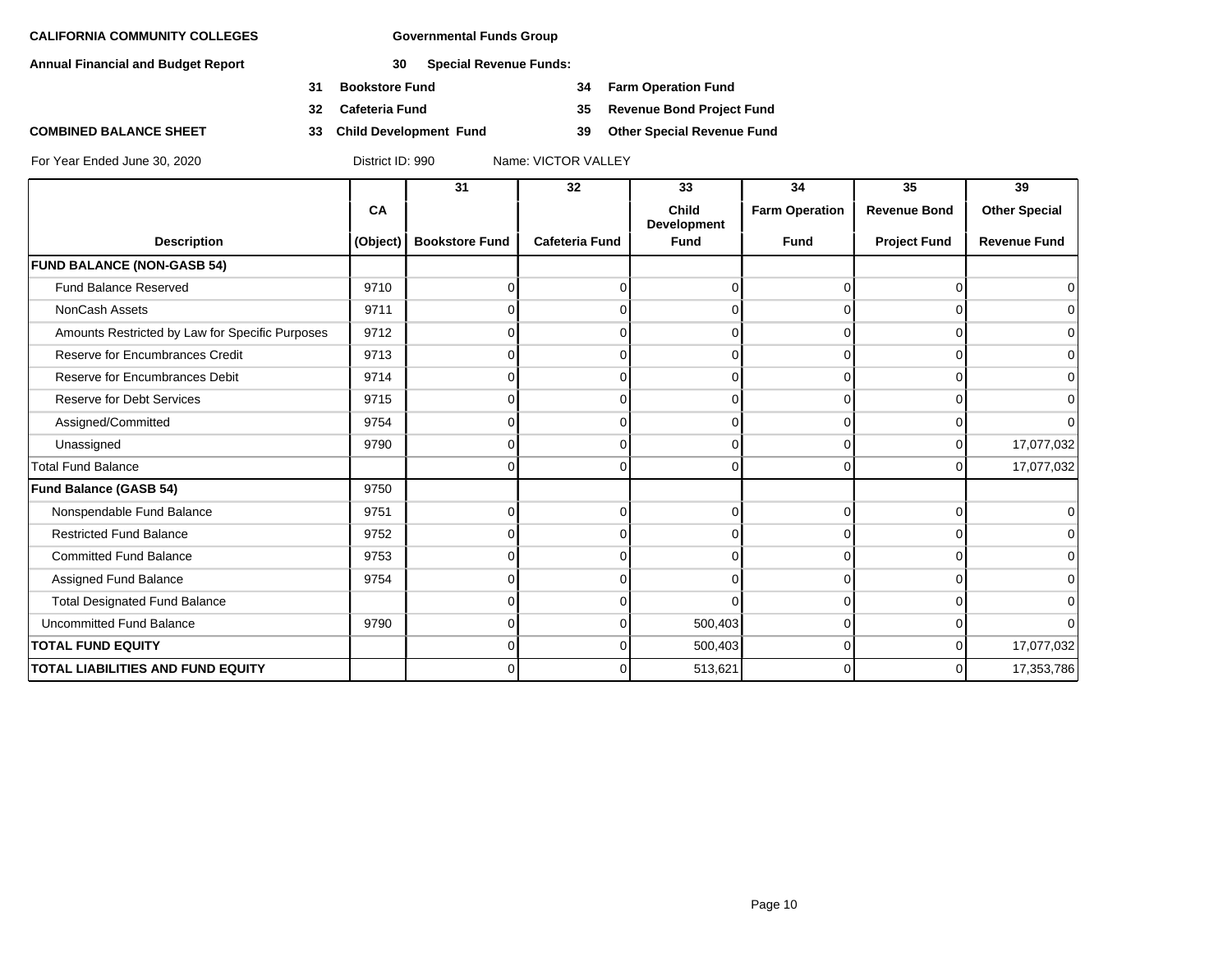- **Annual Financial and Budget Report 40 Capital Projects Funds:**
	- **41 Capital Outlay Projects Fund**
- **COMBINED BALANCE SHEET 42 Revenue Bond Construction Fund**

|                                                 |          | 41                    | 42                       | 43                        |
|-------------------------------------------------|----------|-----------------------|--------------------------|---------------------------|
|                                                 | CA       | <b>Capital Outlay</b> | <b>Revenue Bond</b>      | <b>General Obligation</b> |
| <b>Description</b>                              | (Object) | <b>Projects Fund</b>  | <b>Construction Fund</b> | <b>Bond Fund</b>          |
| <b>ASSETS</b>                                   |          |                       |                          |                           |
| Cash, Investments, and Receivables              | 9100     |                       |                          |                           |
| Cash:                                           |          |                       |                          |                           |
| Awaiting Deposit and in Banks                   | 9111     |                       |                          |                           |
| In County Treasury                              | 9112     | 10,140,784            | 31,386,483               |                           |
| Cash With Fiscal Agents                         | 9113     |                       |                          |                           |
| <b>Revolving Cash Accounts</b>                  | 9114     |                       |                          |                           |
| Investments (at cost)                           | 9120     |                       |                          |                           |
| <b>Accounts Receivable</b>                      | 9130     | 44,518                | 7,154                    |                           |
| Due from Other Funds                            | 9140     | 1,245,921             |                          |                           |
| Inventories, Stores, and Prepaid Items          | 9200     |                       |                          |                           |
| <b>Inventories and Stores</b>                   | 9210     |                       |                          |                           |
| Prepaid Items                                   | 9220     |                       |                          |                           |
| <b>TOTAL ASSETS</b>                             |          | 11,431,223            | 31,393,637               | 0                         |
| <b>LIABILITIES</b>                              |          |                       |                          |                           |
| <b>Current Liabilities and Deferred Revenue</b> | 9500     |                       |                          |                           |
| <b>Accounts Payable</b>                         | 9510     | 527,746               | 3,087                    |                           |
| Accrued Salaries and Wages Payable              | 9520     |                       |                          |                           |
| Compensated Absences Payable Current            | 9530     |                       |                          |                           |
| Due to Other Funds                              | 9540     |                       | 173                      |                           |
| <b>Temporary Loans</b>                          | 9550     |                       |                          |                           |
| Current Portion of Long-Term Debt               | 9560     |                       |                          |                           |
| <b>Deferred Revenues</b>                        | 9570     |                       |                          |                           |
| <b>TOTAL LIABILITIES</b>                        |          | 527,746               | 3,260                    | 0                         |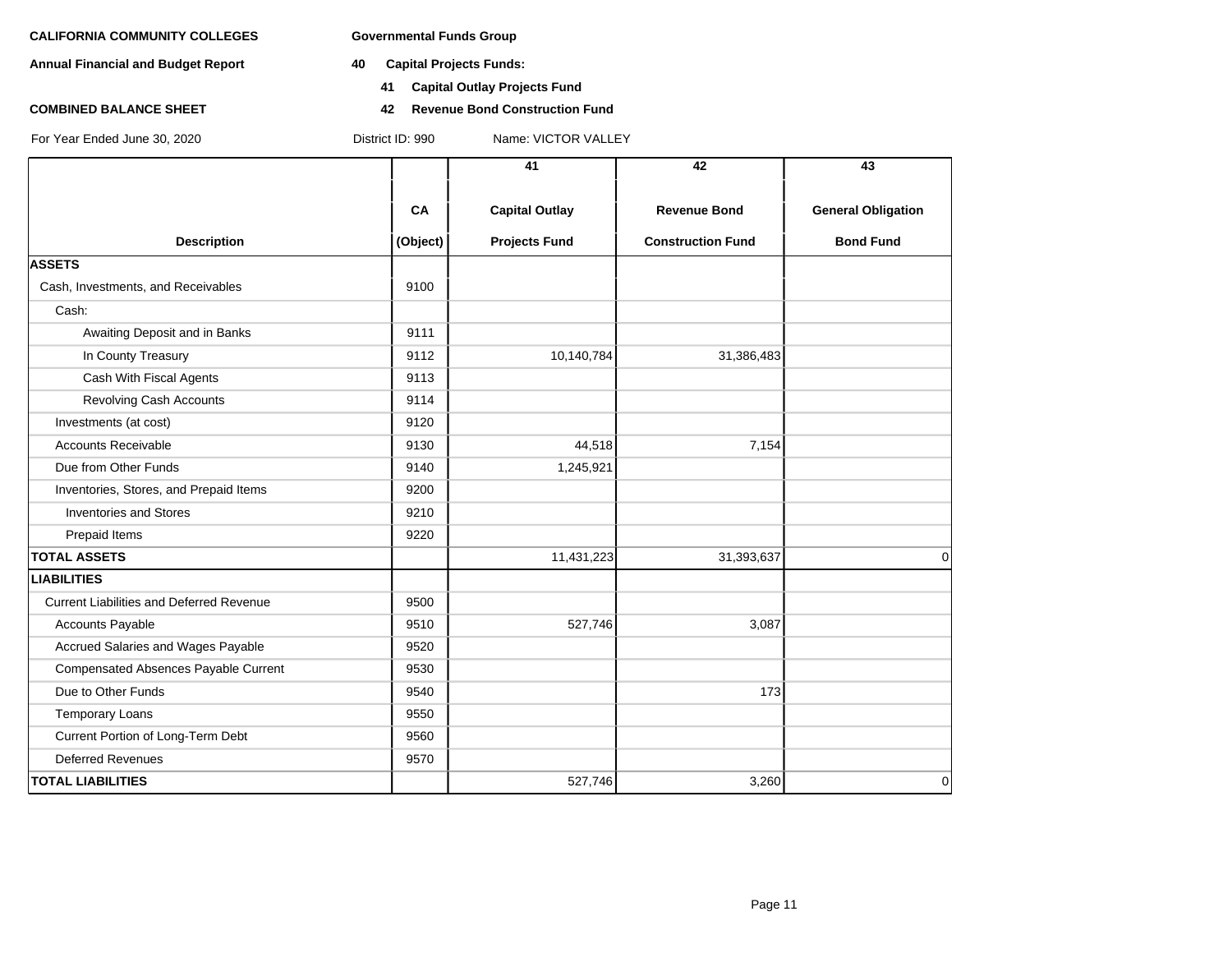**Annual Financial and Budget Report 40 Capital Projects Funds:**

- - **41 Capital Outlay Projects Fund**
- **COMBINED BALANCE SHEET 42 Revenue Bond Construction Fund**

|                                                 |          | 41                    | 42                       | 43                        |
|-------------------------------------------------|----------|-----------------------|--------------------------|---------------------------|
|                                                 | CA       | <b>Capital Outlay</b> | <b>Revenue Bond</b>      | <b>General Obligation</b> |
| <b>Description</b>                              | (Object) | <b>Projects Fund</b>  | <b>Construction Fund</b> | <b>Bond Fund</b>          |
| <b>FUND BALANCE (NON-GASB 54)</b>               |          |                       |                          |                           |
| <b>Fund Balance Reserved</b>                    | 9710     |                       |                          |                           |
| NonCash Assets                                  | 9711     |                       |                          |                           |
| Amounts Restricted by Law for Specific Purposes | 9712     |                       |                          |                           |
| Reserve for Encumbrances Credit                 | 9713     |                       |                          |                           |
| Reserve for Encumbrances Debit                  | 9714     |                       |                          |                           |
| <b>Reserve for Debt Services</b>                | 9715     |                       |                          |                           |
| Assigned/Committed                              | 9754     |                       |                          |                           |
| Unassigned                                      | 9790     |                       |                          |                           |
| <b>Total Fund Balance</b>                       |          | 0                     | $\Omega$                 | $\Omega$                  |
| <b>Fund Balance (GASB 54)</b>                   | 9750     |                       |                          |                           |
| Nonspendable Fund Balance                       | 9751     |                       |                          |                           |
| <b>Restricted Fund Balance</b>                  | 9752     |                       |                          |                           |
| <b>Committed Fund Balance</b>                   | 9753     |                       |                          |                           |
| Assigned Fund Balance                           | 9754     |                       |                          |                           |
| <b>Total Designated Fund Balance</b>            |          | $\Omega$              | $\Omega$                 | $\Omega$                  |
| Uncommitted Fund Balance                        | 9790     | 10,903,477            | 31,390,377               |                           |
| <b>TOTAL FUND EQUITY</b>                        |          | 10,903,477            | 31,390,377               | $\mathbf 0$               |
| <b>TOTAL LIABILITIES AND FUND EQUITY</b>        |          | 11,431,223            | 31,393,637               | $\Omega$                  |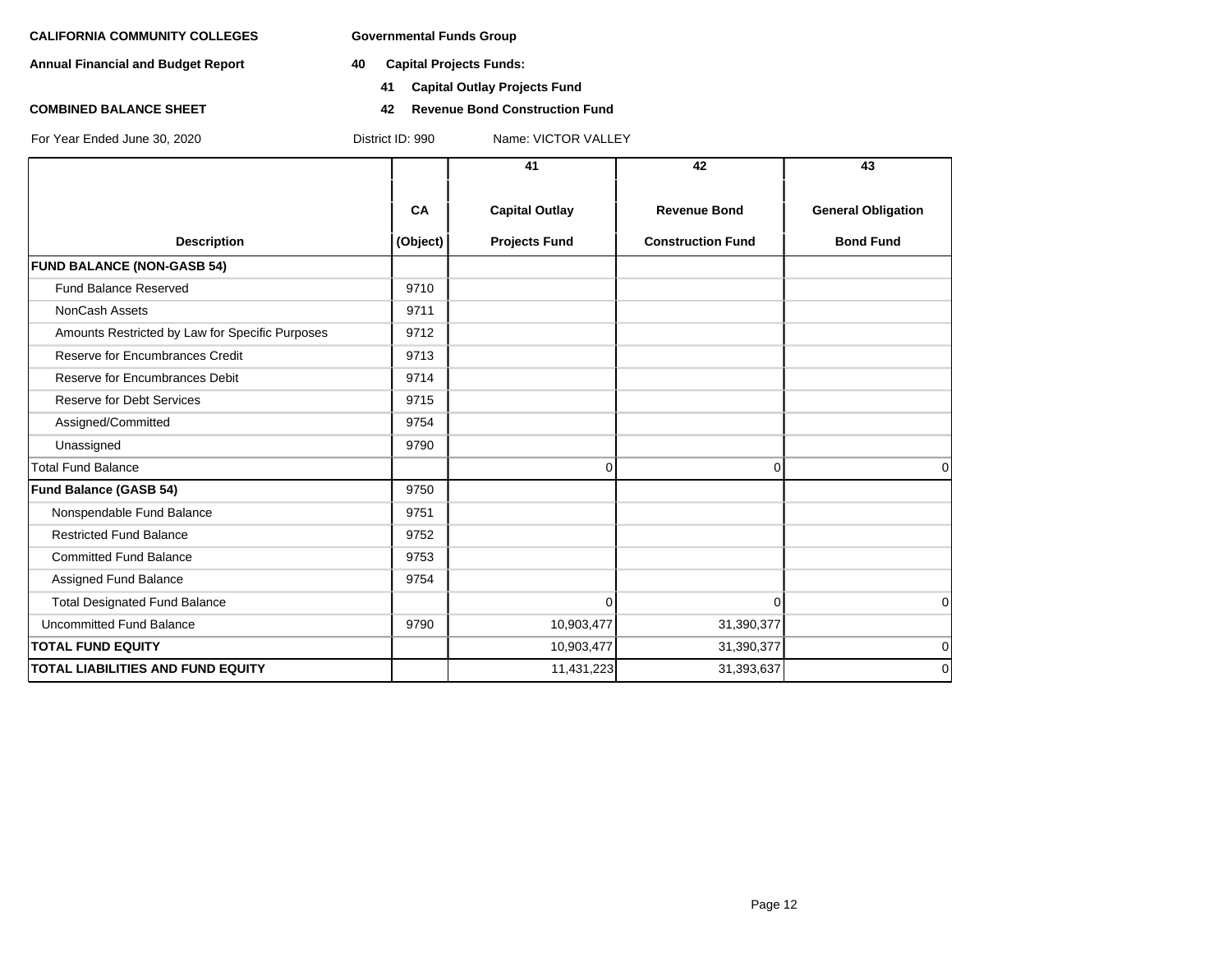**Annual Financial and Budget Report 50 Enterprise Funds:**

**51 Bookstore Fund 53 Farm Operations Fund**

**COMBINED BALANCE SHEET 52 Cafeteria Fund 59 Other Enterprise Fund**

|                                            |          | 51               | 52          | 53                | 59                |
|--------------------------------------------|----------|------------------|-------------|-------------------|-------------------|
|                                            |          |                  |             | Farm              | Other             |
|                                            | CA       | <b>Bookstore</b> | Cafeteria   | <b>Operations</b> | <b>Enterprise</b> |
| <b>Description</b>                         | (Object) | <b>Fund</b>      | <b>Fund</b> | <b>Fund</b>       | <b>Fund</b>       |
| <b>ASSETS</b>                              |          |                  |             |                   |                   |
| Cash, Investments, and Receivables         | 9100     |                  |             |                   |                   |
| Cash:                                      |          |                  |             |                   |                   |
| Awaiting Deposit and in Banks              | 9111     | 1,238,046        |             |                   | 797,624           |
| In County Treasury                         | 9112     |                  |             |                   |                   |
| Cash With Fiscal Agents                    | 9113     |                  |             |                   |                   |
| Revolving Cash Accounts                    | 9114     |                  |             |                   |                   |
| Investments (at cost)                      | 9120     |                  |             |                   |                   |
| <b>Accounts Receivable</b>                 | 9130     | 375,014          |             |                   |                   |
| Due from Other Funds                       | 9140     |                  |             |                   | 16,192            |
| Inventories, Stores, and Prepaid Items     | 9200     |                  |             |                   |                   |
| <b>Inventories and Stores</b>              | 9210     | 1,037,253        |             |                   |                   |
| Prepaid Items                              | 9220     |                  |             |                   |                   |
| <b>Fixed Assets</b>                        | 9300     |                  |             |                   |                   |
| <b>Sites</b>                               | 9310     |                  |             |                   |                   |
| Site Improvements                          | 9320     |                  |             |                   |                   |
| Accumulated Depreciation Site Improvements | 9321     |                  |             |                   |                   |
| <b>Buildings</b>                           | 9330     |                  |             |                   |                   |
| <b>Accumulated Depreciation Buildings</b>  | 9331     |                  |             |                   |                   |
| Library Books                              | 9340     |                  |             |                   |                   |
| Equipment                                  | 9350     |                  |             |                   |                   |
| <b>Accumulated Depreciation Equipment</b>  | 9351     |                  |             |                   |                   |
| Work in Progress                           | 9360     |                  |             |                   |                   |
| <b>Total Fixed Assets</b>                  |          | $\mathbf 0$      | 0           | $\mathbf 0$       | $\Omega$          |
| <b>TOTAL ASSETS</b>                        |          | 2,650,313        | 0           | $\mathsf 0$       | 813,816           |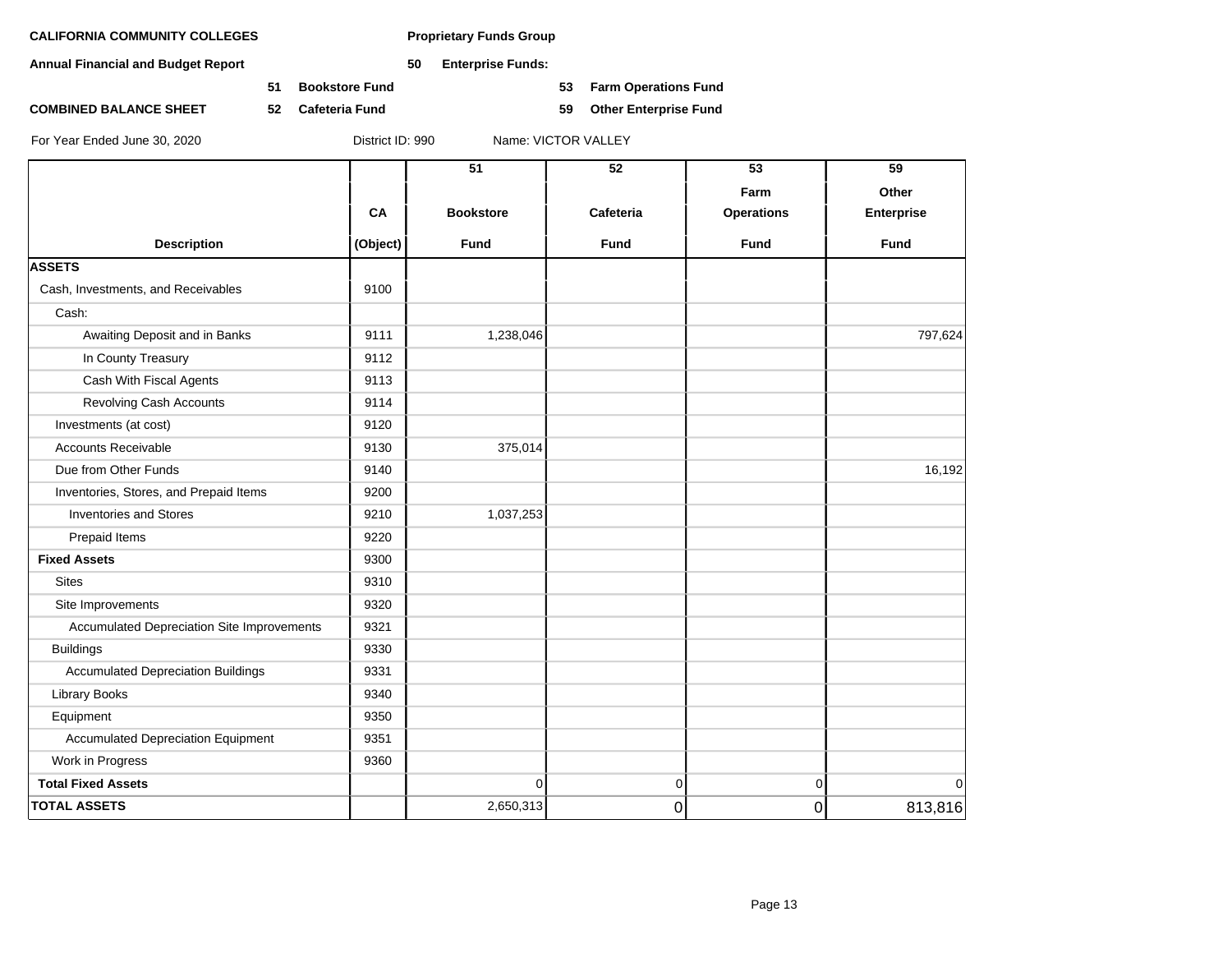**Annual Financial and Budget Report 50 Enterprise Funds:**

**COMBINED BALANCE SHEET 52 Cafeteria Fund 59 Other Enterprise Fund**

**51 Bookstore Fund 53 Farm Operations Fund**

|                                                       |          | 51               | $\overline{52}$ | 53                | 59                |
|-------------------------------------------------------|----------|------------------|-----------------|-------------------|-------------------|
|                                                       |          |                  |                 | Farm              | Other             |
|                                                       | CA       | <b>Bookstore</b> | Cafeteria       | <b>Operations</b> | <b>Enterprise</b> |
| <b>Description</b>                                    | (Object) | <b>Fund</b>      | <b>Fund</b>     | <b>Fund</b>       | <b>Fund</b>       |
| <b>LIABILITIES</b>                                    |          |                  |                 |                   |                   |
| <b>Current Liabilities and Deferred Revenue</b>       | 9500     |                  |                 |                   |                   |
| <b>Accounts Payable</b>                               | 9510     | 76,534           |                 |                   | 146,737           |
| Accrued Salaries and Wages Payable                    | 9520     |                  |                 |                   |                   |
| Compensated Absences Payable Current                  | 9530     |                  |                 |                   |                   |
| Due to Other Funds                                    | 9540     | 58,014           |                 |                   | 25,746            |
| <b>Temporary Loans</b>                                | 9550     |                  |                 |                   |                   |
| Current Portion of Long-Term Debt                     | 9560     |                  |                 |                   |                   |
| <b>Deferred Revenues</b>                              | 9570     | 498,620          |                 |                   |                   |
| <b>Total Current Liabilities and Deferred Revenue</b> |          | 633,168          | 0               | $\Omega$          | 172,483           |
| Long-Term Liabilities                                 | 9600     |                  |                 |                   |                   |
| <b>Bonds Payable</b>                                  | 9610     |                  |                 |                   |                   |
| Revenue Bonds Payable                                 | 9620     |                  |                 |                   |                   |
| Certificates of Participation                         | 9630     |                  |                 |                   |                   |
| Lease Purchase of Capital Lease                       | 9640     |                  |                 |                   |                   |
| Compensated Absences Long Term                        | 9650     |                  |                 |                   |                   |
| Post-Employment Benefits Long Term                    | 9660     |                  |                 |                   |                   |
| Other Long-Term Liabilities                           | 9670     |                  |                 |                   |                   |
| <b>Total Long-Term Liabilities</b>                    |          | $\overline{0}$   | $\overline{0}$  | $\overline{0}$    | $\mathbf 0$       |
| <b>TOTAL LIABILITIES</b>                              | 968      | 633,168          | $\overline{0}$  | 0                 | 172,483           |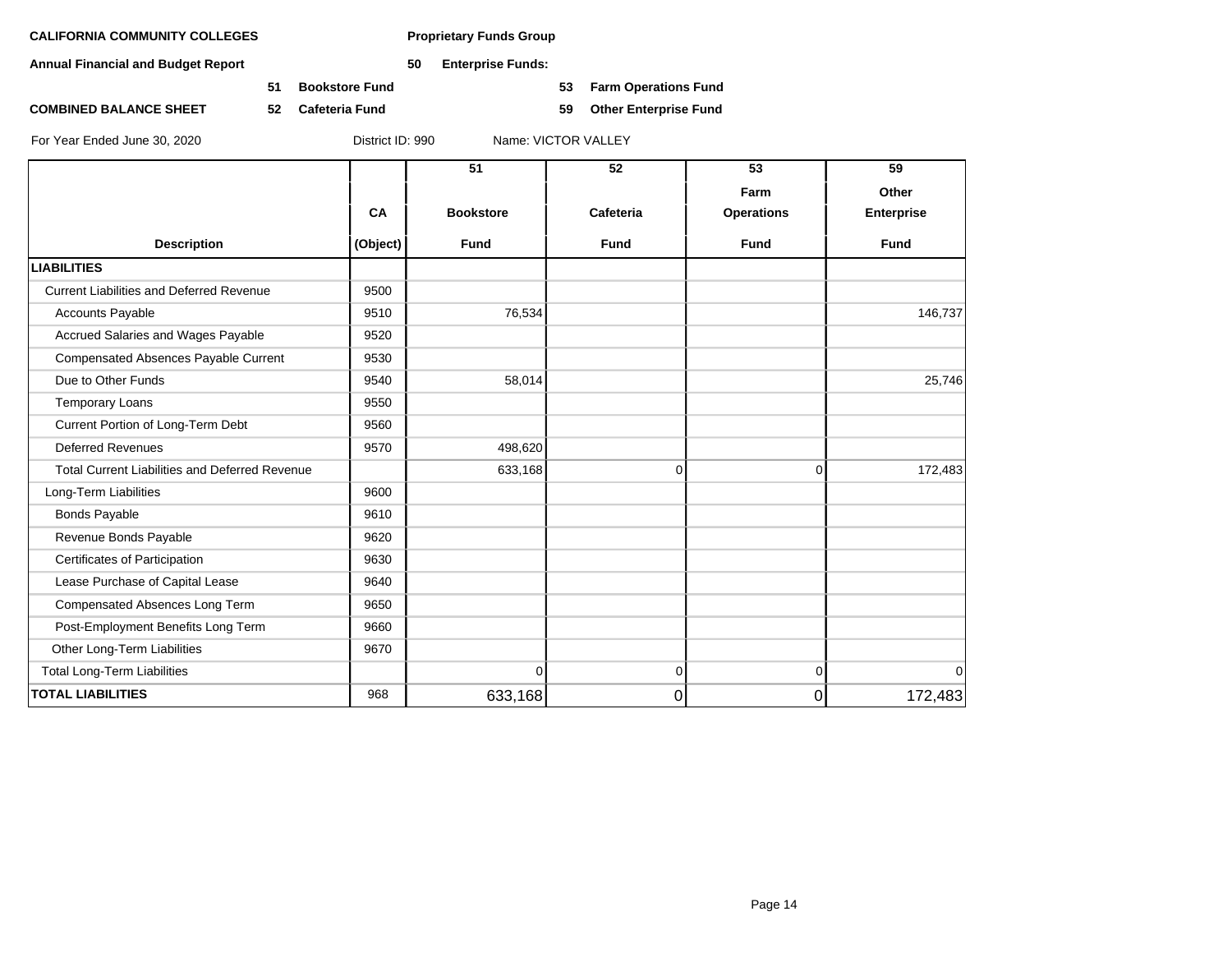**Annual Financial and Budget Report 50 Enterprise Funds:**

**51 Bookstore Fund 53 Farm Operations Fund**

**COMBINED BALANCE SHEET 52 Cafeteria Fund 59 Other Enterprise Fund**

|                                                 |          | 51               | 52           | 53                | 59                |
|-------------------------------------------------|----------|------------------|--------------|-------------------|-------------------|
|                                                 |          |                  |              |                   |                   |
|                                                 |          |                  |              | Farm              | Other             |
|                                                 | CA       | <b>Bookstore</b> | Cafeteria    | <b>Operations</b> | <b>Enterprise</b> |
| <b>Description</b>                              | (Object) | <b>Fund</b>      | <b>Fund</b>  | <b>Fund</b>       | <b>Fund</b>       |
| <b>FUND EQUITY</b>                              |          |                  |              |                   |                   |
| Fund Balance Reserved                           | 9710     |                  |              |                   |                   |
| NonCash Assets                                  | 9711     |                  |              |                   |                   |
| Amounts Restricted by Law for Specific Purposes | 9712     |                  |              |                   |                   |
| Reserve for Encumbrances Credit                 | 9713     |                  |              |                   |                   |
| Reserve for Encumbrances Debit                  | 9714     |                  |              |                   |                   |
| <b>Reserve for Debt Services</b>                | 9715     |                  |              |                   |                   |
| Assigned/Committed                              | 9754     |                  |              |                   |                   |
| Unassigned                                      | 9790     |                  |              |                   | 641,333           |
| Total Reserved Fund Balance                     |          | 0                | 0            | $\overline{0}$    | 641,333           |
| <b>Fund Balance (GASB 54)</b>                   | 9750     |                  |              |                   |                   |
| Nonspendable Fund Balance                       | 9751     |                  |              |                   |                   |
| <b>Restricted Fund Balance</b>                  | 9752     |                  |              |                   |                   |
| <b>Committed Fund Balance</b>                   | 9753     |                  |              |                   |                   |
| Assigned Fund Balance                           | 9754     |                  |              |                   |                   |
| <b>Total Designated Fund Balance</b>            |          | $\Omega$         | $\mathbf 0$  | $\Omega$          | $\mathbf 0$       |
| Uncommitted(Unrestricted) Fund Balance          | 9790     | 2,017,145        |              |                   |                   |
| <b>Other Equity</b>                             | 9800     |                  |              |                   |                   |
| <b>Contributed Capital</b>                      | 9810     |                  |              |                   |                   |
| <b>Retained Earnings</b>                        | 9850     |                  |              |                   |                   |
| Investment in General Fixed Assets              | 9890     |                  |              |                   |                   |
| <b>TOTAL FUND EQUITY</b>                        |          | 2,017,145        | 0            | $\overline{0}$    | 641,333           |
| <b>TOTAL LIABILITIES AND FUND EQUITY</b>        |          | 2,650,313        | $\mathbf{0}$ | $\Omega$          | 813,816           |
|                                                 |          |                  |              |                   |                   |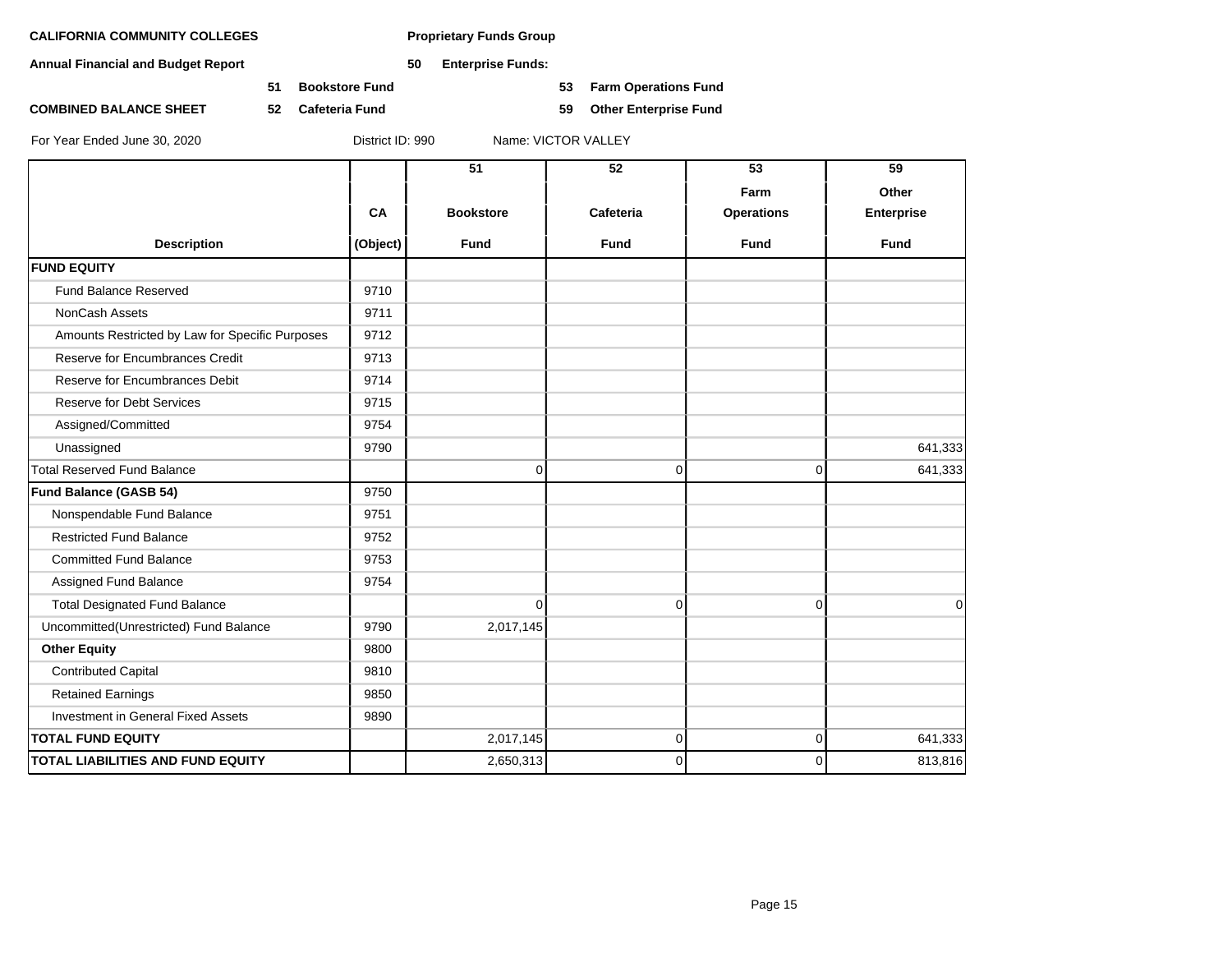- **Annual Financial and Budget Report 60 Internal Service Funds:**
	- **61 Self-Insurance Fund**
- **COMBINED BALANCE SHEET 69 Other Internal Service Fund**

|                                            |          | 61                         | 69                            |
|--------------------------------------------|----------|----------------------------|-------------------------------|
|                                            | CA       |                            | <b>Other Internal Service</b> |
| <b>Description</b>                         | (Object) | <b>Self-Insurance Fund</b> | <b>Fund</b>                   |
| <b>ASSETS</b>                              |          |                            |                               |
| Cash, Investments, and Receivables         | 9100     |                            |                               |
| Cash:                                      |          |                            |                               |
| Awaiting Deposit and in Banks              | 9111     |                            |                               |
| In County Treasury                         | 9112     | 703,929                    | 43,751                        |
| Cash With Fiscal Agents                    | 9113     |                            |                               |
| Revolving Cash Accounts                    | 9114     |                            |                               |
| Investments (at cost)                      | 9120     |                            |                               |
| <b>Accounts Receivable</b>                 | 9130     | 3,154                      | 201                           |
| Due from Other Funds                       | 9140     |                            |                               |
| <b>Student Loans Receivable</b>            | 9150     |                            |                               |
| Inventories, Stores, and Prepaid Items     | 9200     |                            |                               |
| <b>Inventories and Stores</b>              | 9210     |                            |                               |
| Prepaid Items                              | 9220     |                            |                               |
| <b>Fixed Assets</b>                        | 9300     |                            |                               |
| <b>Sites</b>                               | 9310     |                            |                               |
| Site Improvements                          | 9320     |                            |                               |
| Accumulated Depreciation Site Improvements | 9321     |                            |                               |
| <b>Buildings</b>                           | 9330     |                            |                               |
| <b>Accumulated Depreciation Buildings</b>  | 9331     |                            |                               |
| <b>Library Books</b>                       | 9340     |                            |                               |
| Equipment                                  | 9350     |                            |                               |
| <b>Accumulated Depreciation Equipment</b>  | 9351     |                            |                               |
| Work in Progress                           | 9360     |                            |                               |
| <b>Total Fixed Assets</b>                  |          | $\mathbf 0$                | $\mathbf 0$                   |
| <b>TOTAL ASSETS</b>                        |          | 707,083                    | 43,952                        |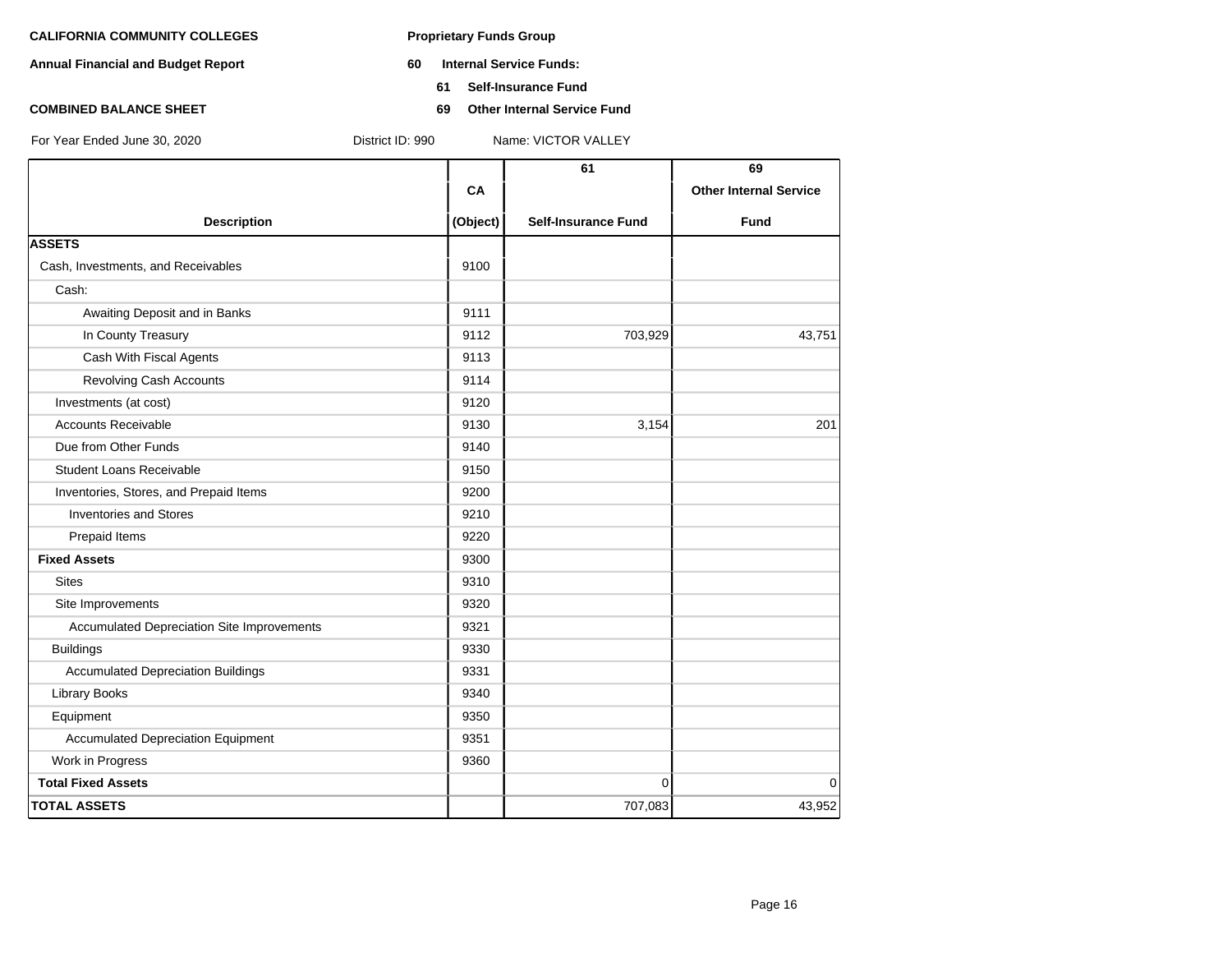- **Annual Financial and Budget Report 60 Internal Service Funds:**
	- **61 Self-Insurance Fund**
- **COMBINED BALANCE SHEET 69 Other Internal Service Fund**

|                                                       |          | 61                         | 69                            |
|-------------------------------------------------------|----------|----------------------------|-------------------------------|
|                                                       | CA       |                            | <b>Other Internal Service</b> |
| <b>Description</b>                                    | (Object) | <b>Self-Insurance Fund</b> | <b>Fund</b>                   |
| <b>LIABILITIES</b>                                    |          |                            |                               |
| <b>Current Liabilities and Deferred Revenue</b>       | 9500     |                            |                               |
| <b>Accounts Payable</b>                               | 9510     | (3)                        |                               |
| Accrued Salaries and Wages Payable                    | 9520     |                            |                               |
| Compensated Absences Payable Current                  | 9530     |                            |                               |
| Due to Other Funds                                    | 9540     |                            |                               |
| Temporary Loans                                       | 9550     |                            |                               |
| Current Portion of Long-Term Debt                     | 9560     |                            |                               |
| <b>Deferred Revenues</b>                              | 9570     |                            |                               |
| <b>Total Current Liabilities and Deferred Revenue</b> |          | (3)                        | $\Omega$                      |
| Long-Term Liabilities                                 | 9600     |                            |                               |
| <b>Bonds Payable</b>                                  | 9610     |                            |                               |
| Revenue Bonds Payable                                 | 9620     |                            |                               |
| Certificates of Participation                         | 9630     |                            |                               |
| Lease Purchase of Capital Lease                       | 9640     |                            |                               |
| Compensated Absences Long Term                        | 9650     |                            |                               |
| Post-Employment Benefits Long Term                    | 9660     |                            |                               |
| Other Long-Term Liabilities                           | 9670     |                            |                               |
| <b>Total Long-Term Liabilities</b>                    |          | $\Omega$                   | $\mathbf 0$                   |
| <b>TOTAL LIABILITIES</b>                              | 968      | (3)                        | 0                             |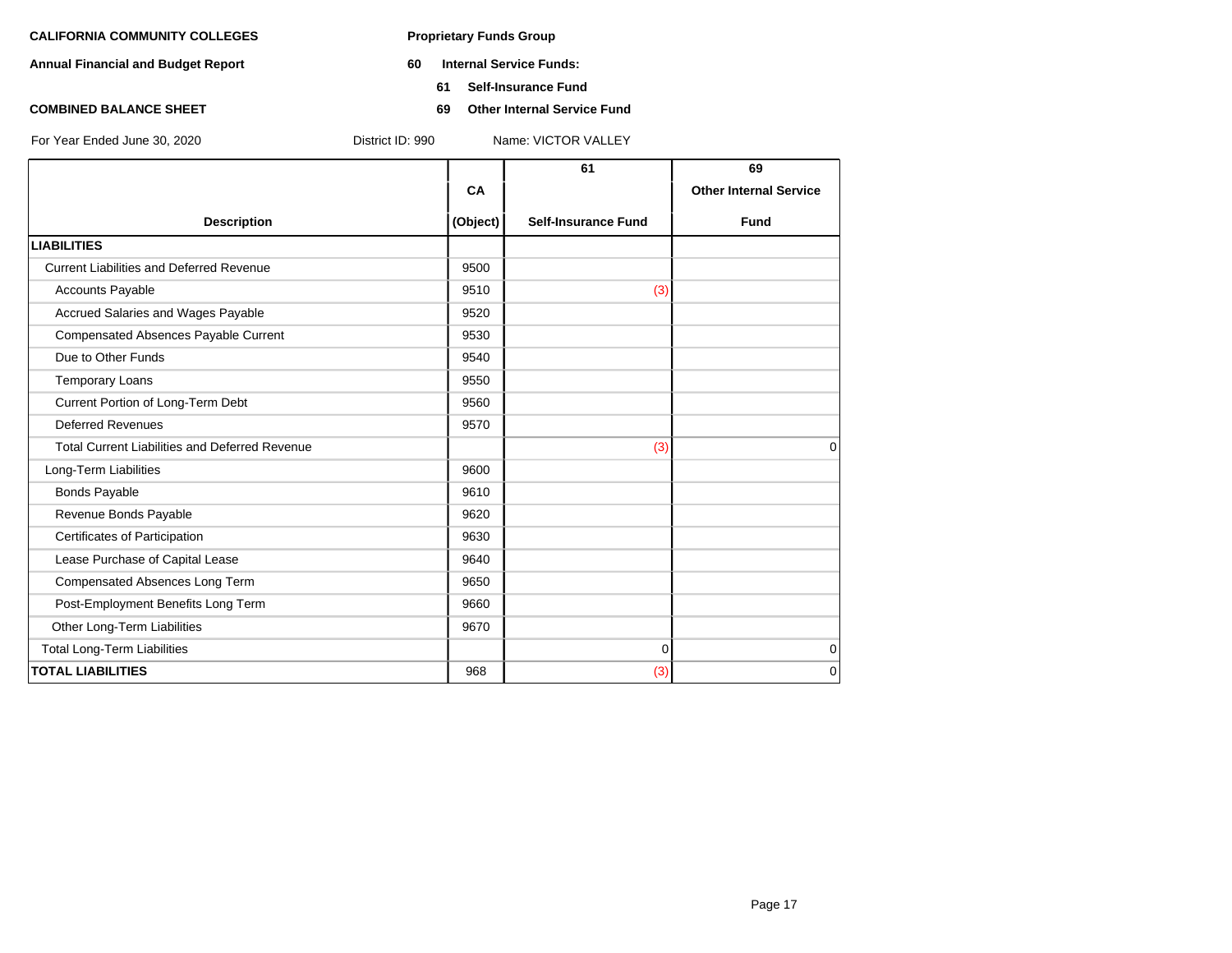- **Annual Financial and Budget Report 60 Internal Service Funds:**
	- **61 Self-Insurance Fund**
- **COMBINED BALANCE SHEET 69 Other Internal Service Fund**

|                                                 |          | 61                         | 69                            |
|-------------------------------------------------|----------|----------------------------|-------------------------------|
|                                                 | CA       |                            | <b>Other Internal Service</b> |
| <b>Description</b>                              | (Object) | <b>Self-Insurance Fund</b> | <b>Fund</b>                   |
| <b>FUND EQUITY</b>                              |          |                            |                               |
| <b>Fund Balance Reserved</b>                    | 9710     |                            |                               |
| <b>NonCash Assets</b>                           | 9711     |                            |                               |
| Amounts Restricted by Law for Specific Purposes | 9712     |                            |                               |
| Reserve for Encumbrances Credit                 | 9713     |                            |                               |
| Reserve for Encumbrances Debit                  | 9714     |                            |                               |
| <b>Reserve for Debt Services</b>                | 9715     |                            |                               |
| Assigned/Committed                              | 9754     |                            |                               |
| Unassigned                                      | 9790     |                            |                               |
| <b>Total Reserved Fund Balance</b>              |          | $\mathbf{0}$               | $\Omega$                      |
| Fund Balance (GASB 54)                          | 9750     |                            |                               |
| Nonspendable Fund Balance                       | 9751     |                            |                               |
| <b>Restricted Fund Balance</b>                  | 9752     |                            |                               |
| <b>Committed Fund Balance</b>                   | 9753     |                            |                               |
| Assigned Fund Balance                           | 9754     |                            |                               |
| <b>Total Designated Fund Balance</b>            |          | $\Omega$                   | $\mathbf 0$                   |
| Uncommitted(Unrestricted) Fund Balance          | 9790     | 707,086                    | 43,952                        |
| <b>Other Equity</b>                             | 9800     |                            |                               |
| <b>Contributed Capital</b>                      | 9810     |                            |                               |
| <b>Retained Earnings</b>                        | 9850     |                            |                               |
| <b>Investment in General Fixed Assets</b>       | 9890     |                            |                               |
| <b>TOTAL FUND EQUITY</b>                        |          | 707,086                    | 43,952                        |
| <b>TOTAL LIABILITIES AND FUND EQUITY</b>        |          | 707,083                    | 43,952                        |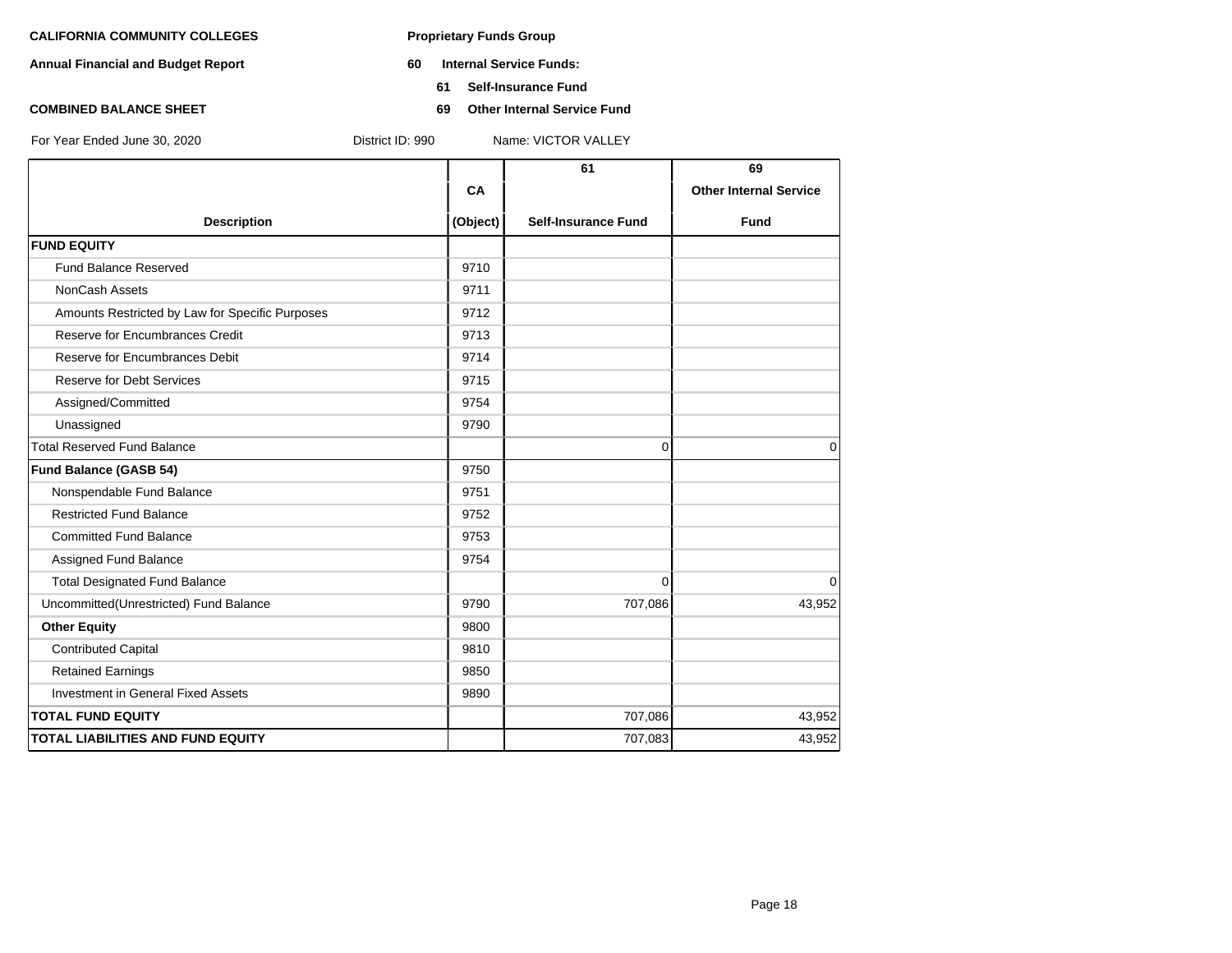#### CALIFORNIA COMMUNITY COLLEGES Fiduciary Funds Group

**Annual Financial and Budget Report 70 Trust Funds**

### **COMBINED BALANCE SHEET**

|                                            |          | $\overline{71}$   | $\overline{72}$       | $\overline{73}$     | 74                   | 75                | 76                | 77                | 79                |
|--------------------------------------------|----------|-------------------|-----------------------|---------------------|----------------------|-------------------|-------------------|-------------------|-------------------|
|                                            |          | Associated        | <b>Student</b>        | <b>Student Body</b> | <b>Student</b>       | Scholarship       |                   | <b>Deferred</b>   |                   |
|                                            | CA       | <b>Students</b>   | Representation        | <b>Center Fee</b>   | <b>Financial Aid</b> | and Loan          | Investment        | Compensation      | Other             |
| <b>Description</b>                         | (Object) | <b>Trust Fund</b> | <b>Fee Trust Fund</b> | <b>Trust Fund</b>   | <b>Trust Fund</b>    | <b>Trust Fund</b> | <b>Trust Fund</b> | <b>Trust Fund</b> | <b>Trust Fund</b> |
| <b>ASSETS</b>                              |          |                   |                       |                     |                      |                   |                   |                   |                   |
| Cash, Investments, and Receivables         | 9100     |                   |                       |                     |                      |                   |                   |                   |                   |
| Cash:                                      |          |                   |                       |                     |                      |                   |                   |                   |                   |
| Awaiting Deposit and in Banks              | 9111     | 357,993           |                       |                     | 1,488,610            |                   |                   |                   | 25,244            |
| In County Treasury                         | 9112     |                   |                       | 13,694              |                      |                   |                   |                   |                   |
| Cash With Fiscal Agents                    | 9113     |                   |                       |                     |                      |                   |                   |                   |                   |
| <b>Revolving Cash Accounts</b>             | 9114     |                   |                       |                     |                      |                   |                   |                   |                   |
| Investments (at cost)                      | 9120     |                   |                       |                     |                      |                   | 19,134,892        |                   |                   |
| Accounts Receivable                        | 9130     |                   |                       | 2,498               |                      |                   |                   |                   | 54,756            |
| Due from Other Funds                       | 9140     | 10,490            |                       |                     |                      |                   |                   |                   |                   |
| <b>Student Loans Receivable</b>            | 9150     |                   |                       |                     |                      |                   |                   |                   |                   |
| Inventories, Stores, and Prepaid Items     | 9200     |                   |                       |                     |                      |                   |                   |                   |                   |
| <b>Inventories and Stores</b>              | 9210     |                   |                       |                     |                      |                   |                   |                   |                   |
| Prepaid Items                              | 9220     |                   |                       |                     |                      |                   |                   |                   |                   |
| <b>Fixed Assets</b>                        | 9300     |                   |                       |                     |                      |                   |                   |                   |                   |
| <b>Sites</b>                               | 9310     |                   |                       |                     |                      |                   |                   |                   |                   |
| Site Improvements                          | 9320     |                   |                       |                     |                      |                   |                   |                   |                   |
| Accumulated Depreciation Site Improvements | 9321     |                   |                       |                     |                      |                   |                   |                   |                   |
| <b>Buildings</b>                           | 9330     |                   |                       |                     |                      |                   |                   |                   |                   |
| <b>Accumulated Depreciation Buildings</b>  | 9331     |                   |                       |                     |                      |                   |                   |                   |                   |
| <b>Library Books</b>                       | 9340     |                   |                       |                     |                      |                   |                   |                   |                   |
| Equipment                                  | 9350     |                   |                       |                     |                      |                   |                   |                   |                   |
| <b>Accumulated Depreciation Equipment</b>  | 9351     |                   |                       |                     |                      |                   |                   |                   |                   |
| Work in Progress                           | 9360     |                   |                       |                     |                      |                   |                   |                   |                   |
| <b>Total Fixed Assets</b>                  |          | $\mathbf 0$       | $\overline{0}$        | $\Omega$            | $\Omega$             | $\Omega$          | $\Omega$          | $\overline{0}$    | $\Omega$          |
| <b>TOTAL ASSETS</b>                        |          | 368,483           | $\mathbf 0$           | 16,192              | 1,488,610            | $\overline{0}$    | 19,134,892        | $\overline{0}$    | 80,000            |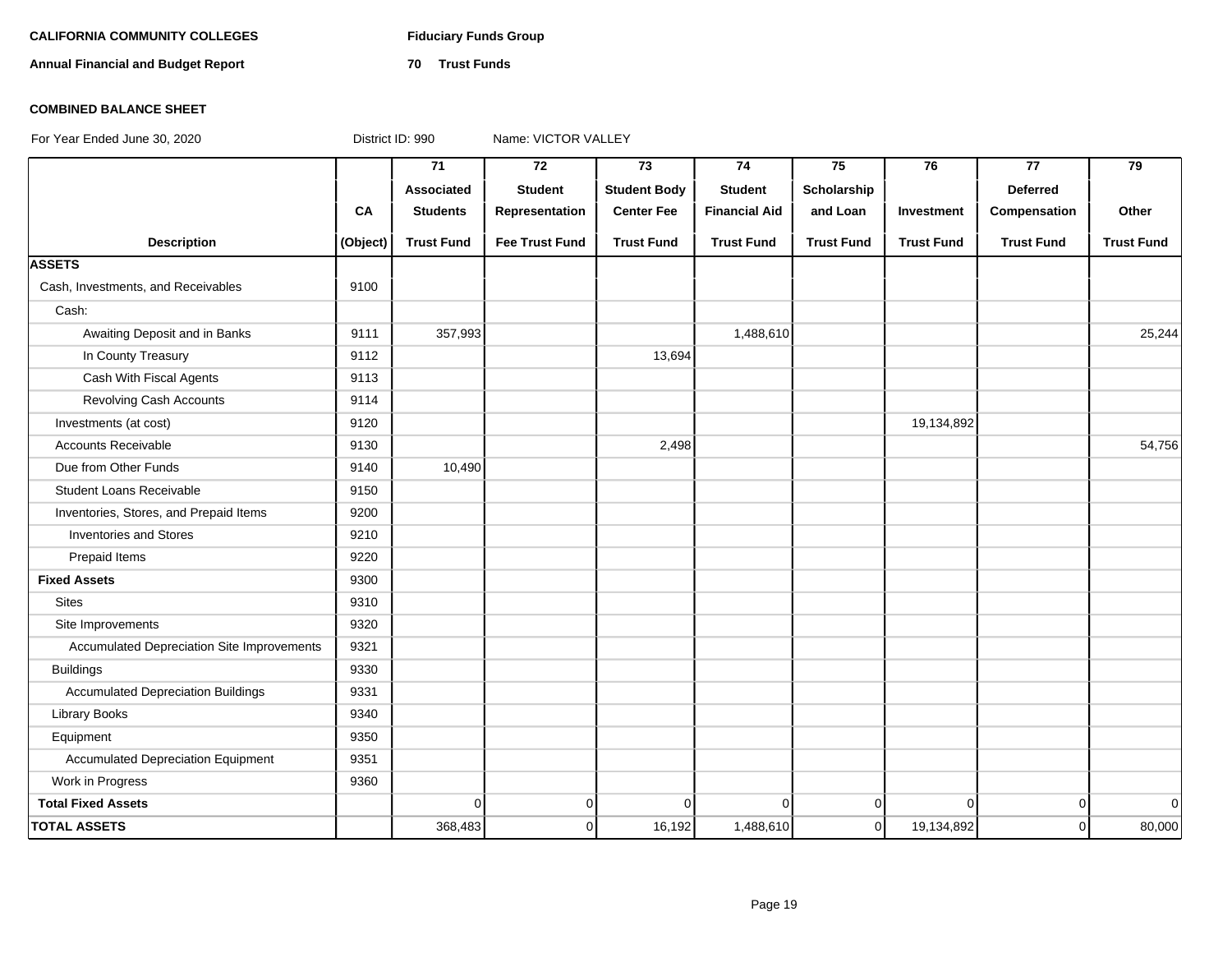#### CALIFORNIA COMMUNITY COLLEGES Fiduciary Funds Group

**Annual Financial and Budget Report 70 Trust Funds**

#### **COMBINED BALANCE SHEET**

|                                                       |          | 71                | 72                    | 73                  | 74                   | 75                | 76                | 77                | 79                |
|-------------------------------------------------------|----------|-------------------|-----------------------|---------------------|----------------------|-------------------|-------------------|-------------------|-------------------|
|                                                       |          | <b>Associated</b> | <b>Student</b>        | <b>Student Body</b> | <b>Student</b>       | Scholarship       |                   | <b>Deferred</b>   |                   |
|                                                       | CA       | <b>Students</b>   | Representation        | <b>Center Fee</b>   | <b>Financial Aid</b> | and Loan          | Investment        | Compensation      | Other             |
| <b>Description</b>                                    | (Object) | <b>Trust Fund</b> | <b>Fee Trust Fund</b> | <b>Trust Fund</b>   | <b>Trust Fund</b>    | <b>Trust Fund</b> | <b>Trust Fund</b> | <b>Trust Fund</b> | <b>Trust Fund</b> |
| <b>LIABILITIES</b>                                    |          |                   |                       |                     |                      |                   |                   |                   |                   |
| <b>Current Liabilities and Deferred Revenue</b>       | 9500     |                   |                       |                     |                      |                   |                   |                   |                   |
| <b>Accounts Payable</b>                               | 9510     | 34,882            |                       |                     | 347,373              |                   |                   |                   | 3,716             |
| Accrued Salaries and Wages Payable                    | 9520     |                   |                       |                     |                      |                   |                   |                   |                   |
| Compensated Absences Payable Current                  | 9530     |                   |                       |                     |                      |                   |                   |                   |                   |
| Due to Other Funds                                    | 9540     | 124               |                       | 16,192              |                      |                   |                   |                   |                   |
| <b>Temporary Loans</b>                                | 9550     |                   |                       |                     |                      |                   |                   |                   |                   |
| Current Portion of Long-Term Debt                     | 9560     |                   |                       |                     |                      |                   |                   |                   |                   |
| <b>Deferred Revenues</b>                              | 9570     |                   |                       |                     |                      |                   |                   |                   |                   |
| <b>Total Current Liabilities and Deferred Revenue</b> |          | 35,006            | $\Omega$              | 16,192              | 347,373              | $\overline{0}$    | $\Omega$          | $\overline{0}$    | 3,716             |
| Long-Term Liabilities                                 | 9600     |                   |                       |                     |                      |                   |                   |                   |                   |
| <b>Bonds Payable</b>                                  | 9610     |                   |                       |                     |                      |                   |                   |                   |                   |
| Revenue Bonds Payable                                 | 9620     |                   |                       |                     |                      |                   |                   |                   |                   |
| Certificates of Participation                         | 9630     |                   |                       |                     |                      |                   |                   |                   |                   |
| Lease Purchase of Capital Lease                       | 9640     |                   |                       |                     |                      |                   |                   |                   |                   |
| Compensated Absences Long Term                        | 9650     |                   |                       |                     |                      |                   |                   |                   |                   |
| Post-Employment Benefits Long Term                    | 9660     |                   |                       |                     |                      |                   |                   |                   |                   |
| Other Long-Term Liabilities                           | 9670     |                   |                       |                     |                      |                   |                   |                   |                   |
| <b>Total Long-Term Liabilities</b>                    |          | $\Omega$          | $\overline{0}$        | $\Omega$            | $\Omega$             | $\overline{0}$    | $\overline{0}$    | $\overline{0}$    | $\overline{0}$    |
| <b>TOTAL LIABILITIES</b>                              | 968      | 35,006            | $\Omega$              | 16,192              | 347,373              | $\overline{0}$    | $\Omega$          | $\overline{0}$    | 3,716             |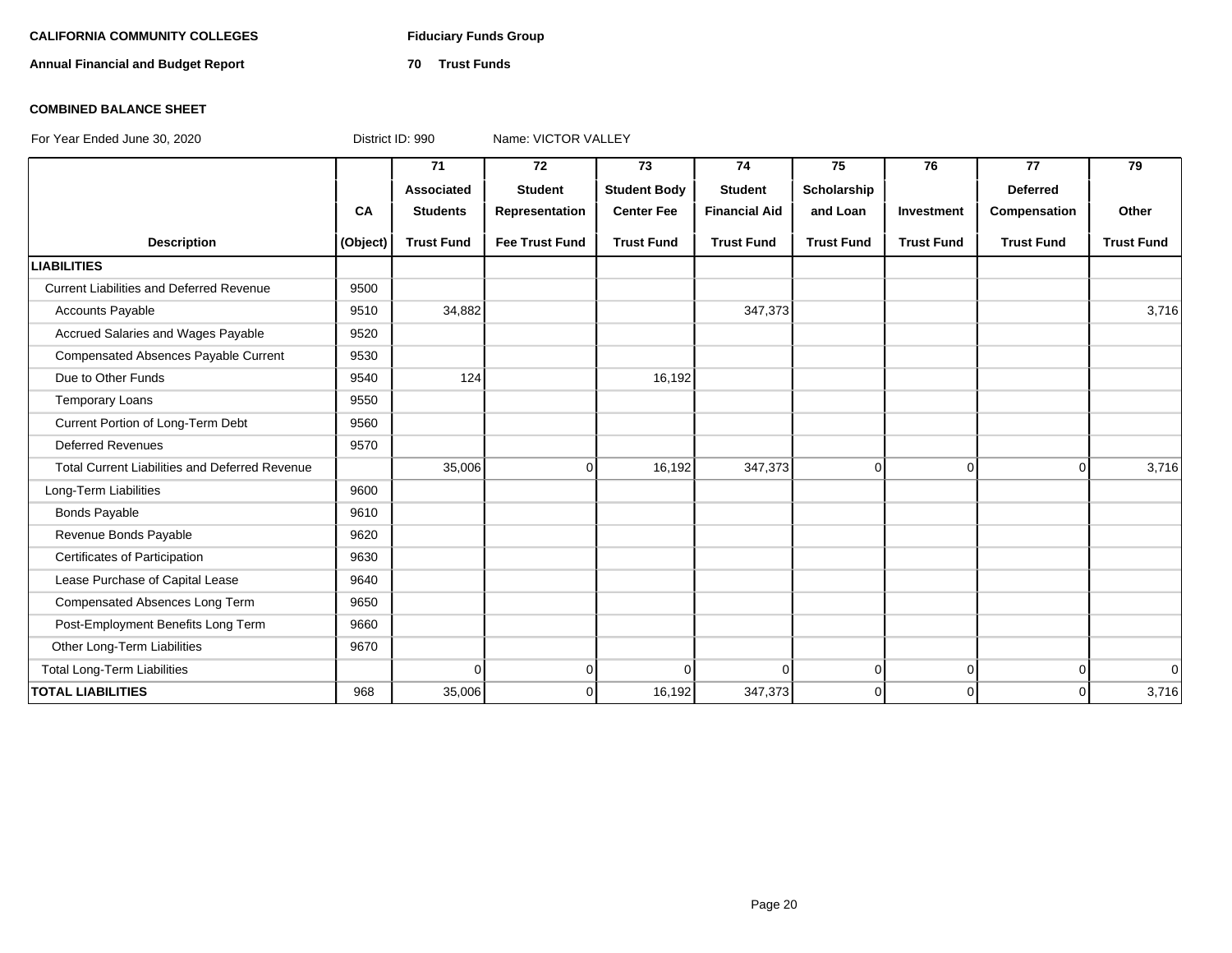#### CALIFORNIA COMMUNITY COLLEGES Fiduciary Funds Group

**Annual Financial and Budget Report 70 Trust Funds**

#### **COMBINED BALANCE SHEET**

|                                                 |           | 71                | 72                    | 73                  | 74                   | 75                | 76                | 77                | 79                |
|-------------------------------------------------|-----------|-------------------|-----------------------|---------------------|----------------------|-------------------|-------------------|-------------------|-------------------|
|                                                 |           | Associated        | <b>Student</b>        | <b>Student Body</b> | <b>Student</b>       | Scholarship       |                   | <b>Deferred</b>   |                   |
|                                                 | <b>CA</b> | <b>Students</b>   | Representation        | <b>Center Fee</b>   | <b>Financial Aid</b> | and Loan          | Investment        | Compensation      | Other             |
| <b>Description</b>                              | (Object)  | <b>Trust Fund</b> | <b>Fee Trust Fund</b> | <b>Trust Fund</b>   | <b>Trust Fund</b>    | <b>Trust Fund</b> | <b>Trust Fund</b> | <b>Trust Fund</b> | <b>Trust Fund</b> |
| <b>FUND EQUITY</b>                              |           |                   |                       |                     |                      |                   |                   |                   |                   |
| Fund Balance Reserved                           | 9710      |                   |                       |                     |                      |                   |                   |                   |                   |
| NonCash Assets                                  | 9711      |                   |                       |                     |                      |                   |                   |                   |                   |
| Amounts Restricted by Law for Specific Purposes | 9712      |                   |                       |                     |                      |                   |                   |                   |                   |
| Reserve for Encumbrances Credit                 | 9713      |                   |                       |                     |                      |                   |                   |                   |                   |
| Reserve for Encumbrances Debit                  | 9714      |                   |                       |                     |                      |                   |                   |                   |                   |
| <b>Reserve for Debt Services</b>                | 9715      |                   |                       |                     |                      |                   |                   |                   |                   |
| Assigned/Committed                              | 9754      |                   |                       |                     |                      |                   |                   |                   |                   |
| Unassigned                                      | 9790      |                   |                       |                     |                      |                   |                   |                   |                   |
| <b>Total Reserved Fund Balance</b>              |           | $\mathbf 0$       | $\overline{0}$        | $\overline{0}$      | 0                    | 0                 | $\overline{0}$    | $\overline{0}$    | $\mathbf 0$       |
| <b>Fund Balance (GASB 54)</b>                   | 9750      |                   |                       |                     |                      |                   |                   |                   |                   |
| Nonspendable Fund Balance                       | 9751      |                   |                       |                     |                      |                   |                   |                   |                   |
| <b>Restricted Fund Balance</b>                  | 9752      |                   |                       |                     |                      |                   |                   |                   |                   |
| <b>Committed Fund Balance</b>                   | 9753      |                   |                       |                     |                      |                   |                   |                   |                   |
| Assigned Fund Balance                           | 9754      |                   |                       |                     |                      |                   |                   |                   |                   |
| <b>Total Designated Fund Balance</b>            |           | $\Omega$          | 0                     | $\Omega$            | $\Omega$             | 0                 | $\Omega$          | $\Omega$          | $\Omega$          |
| Uncommitted(Unrestricted) Fund Balance          | 9790      | 333,477           |                       |                     | 1,141,237            |                   | 19,134,892        |                   | 76,284            |
| <b>Other Equity</b>                             | 9800      |                   |                       |                     |                      |                   |                   |                   |                   |
| <b>Contributed Capital</b>                      | 9810      |                   |                       |                     |                      |                   |                   |                   |                   |
| <b>Retained Earnings</b>                        | 9850      |                   |                       |                     |                      |                   |                   |                   |                   |
| Investment in General Fixed Assets              | 9890      |                   |                       |                     |                      |                   |                   |                   |                   |
| <b>TOTAL FUND EQUITY</b>                        |           | 333,477           | $\overline{0}$        | $\Omega$            | 1,141,237            | $\mathbf 0$       | 19,134,892        | $\overline{0}$    | 76,284            |
| <b>TOTAL LIABILITIES AND FUND EQUITY</b>        |           | 368,483           | 0                     | 16,192              | 1,488,610            | 0                 | 19,134,892        | $\Omega$          | 80,000            |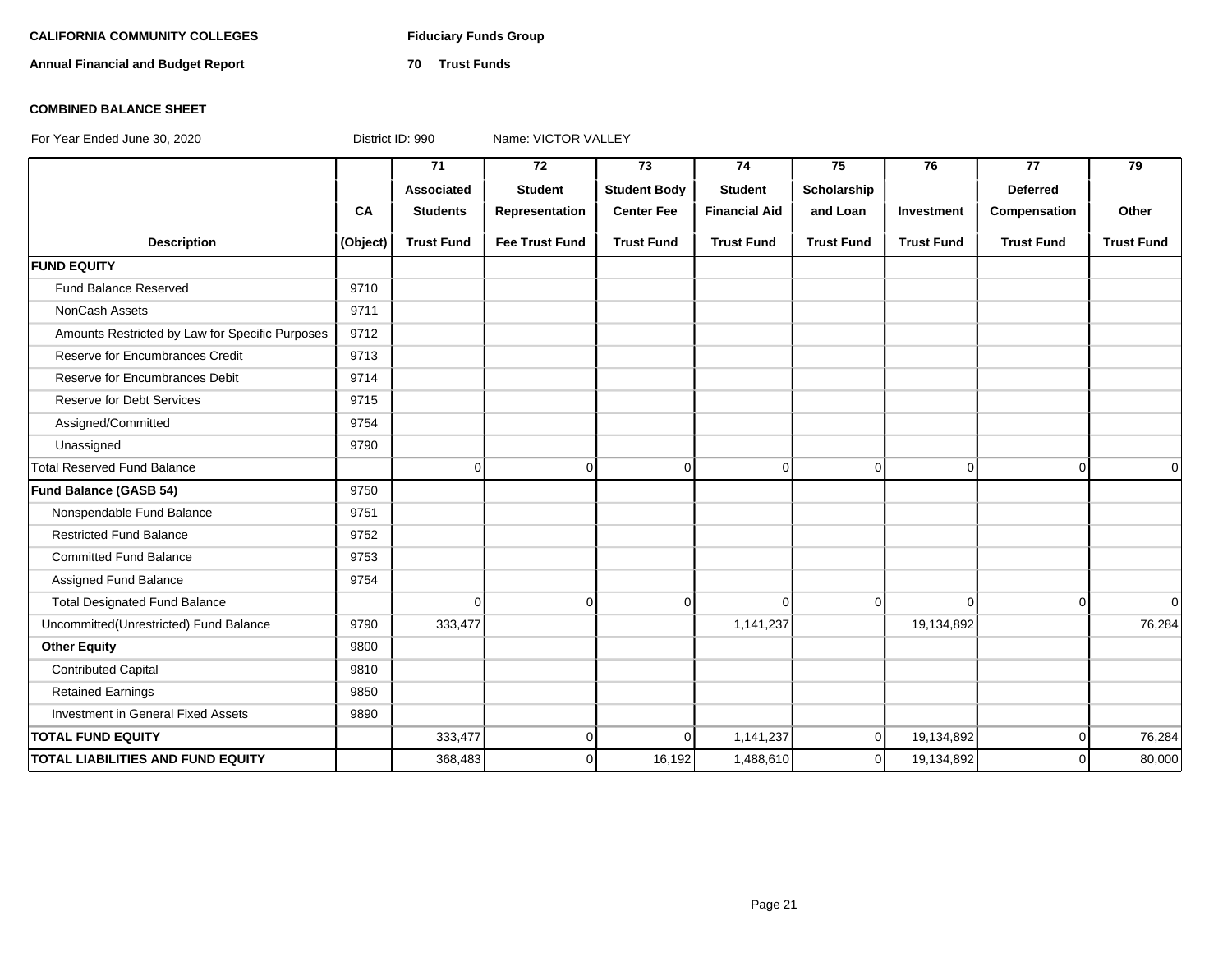#### **Annual Financial and Budget Report**

#### **SUPPLEMENTAL DATA**

For Actual Year: 2019-2020 District ID: 990 Name: VICTOR VALLEY

|                                                                   |        | Fund S11            | Fund S12          | <b>Fund S10 Total</b> |
|-------------------------------------------------------------------|--------|---------------------|-------------------|-----------------------|
|                                                                   | Object | <b>Unrestricted</b> | <b>Restricted</b> | <b>General Fund</b>   |
| <b>Description</b>                                                | Code   | Actual              | <b>Actual</b>     | Actual                |
| <b>Federal Revenues</b>                                           | 8100   |                     |                   |                       |
| <b>Forest Revenues</b>                                            | 8110   |                     |                   | $\overline{0}$        |
| <b>Higher Education Act</b>                                       | 8120   |                     | 539,263           | 539,263               |
| Workforce Investment Act                                          | 8130   |                     |                   | $\overline{0}$        |
| Temporary Assistance for Needy Families (TANF)                    | 8140   |                     | 119,977           | 119,977               |
| Student Financial Aid                                             | 8150   |                     | 55,751            | 55,751                |
| <b>Veterans Education</b>                                         | 8160   |                     | 2,875             | 2,875                 |
| Vocational and Technical Education Act (VATEA)                    | 8170   |                     | 783,860           | 783,860               |
| <b>Other Federal Revenues</b>                                     | 8190   |                     | 1,690,939         | 1,690,939             |
| <b>Total Federal Revnues</b>                                      | 8100   | $\Omega$            | 3,192,665         | 3,192,665             |
| <b>State Revenues</b>                                             | 8600   |                     |                   |                       |
| <b>General Apportionments</b>                                     | 8610   |                     |                   | $\overline{0}$        |
| Apprenticeship Apportionment                                      | 8611   |                     |                   | $\overline{0}$        |
| <b>State General Apportionment</b>                                | 8612   | 43,990,211          |                   | 43,990,211            |
| Other General Apportionment                                       | 8613   | 174,100             |                   | 174,100               |
| <b>General Categorical Programs</b>                               | 8620   |                     |                   |                       |
| Child Development                                                 | 8621   |                     |                   | $\overline{0}$        |
| Extended Opportunity Programs and Services(EOPS)                  | 8622   |                     | 2,826,837         | 2,826,837             |
| Disabled Students Programs and Services (DSPS)                    | 8623   |                     | 807,216           | 807,216               |
| Temporary Assistance for Needy Families (TANF)                    | 8624   |                     |                   | $\overline{0}$        |
| California Work Opportunity and Responsibility to Kids (CalWORKs) | 8625   |                     | 743,743           | 743,743               |
| Telecommunications and Technology Infrasturcture Program (TTIP)   | 8626   |                     |                   | $\overline{0}$        |
| Other General Categorical Programs                                | 8627   |                     | 5,589,566         | 5,589,566             |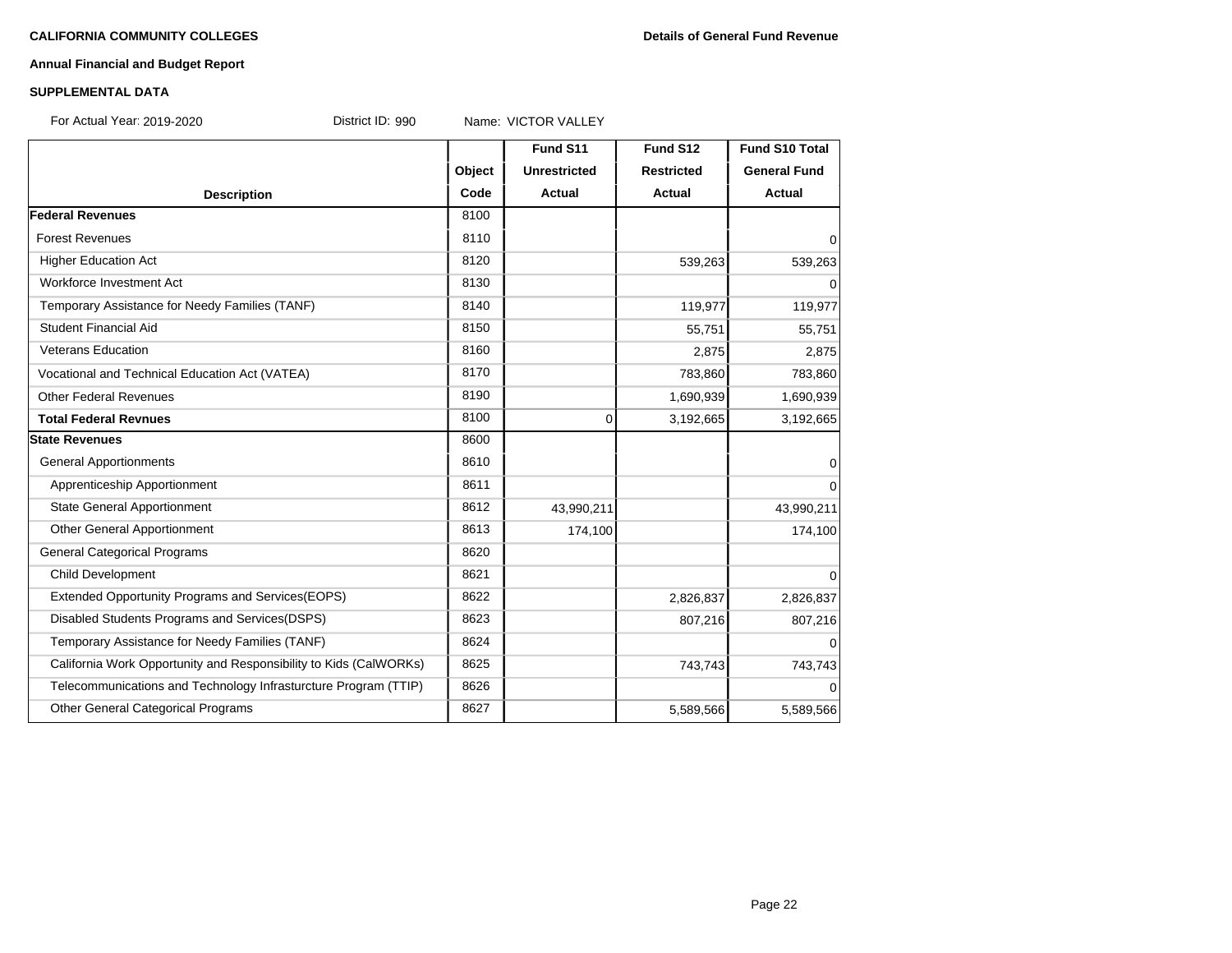#### **CALIFORNIA COMMUNITY COLLEGES Details of General Fund Revenue**

#### **Annual Financial and Budget Report**

#### **SUPPLEMENTAL DATA**

For Actual Year: 2019-2020 District ID: 990 Name: VICTOR VALLEY

|                                          |        | Fund S11            | Fund S12          | <b>Fund S10 Total</b> |
|------------------------------------------|--------|---------------------|-------------------|-----------------------|
|                                          | Object | <b>Unrestricted</b> | <b>Restricted</b> | <b>General Fund</b>   |
| <b>Description</b>                       | Code   | Actual              | Actual            | Actual                |
| <b>EPA Proceeds</b>                      | 8630   | 4,877,135           |                   | 4,877,135             |
| Reimburseable Categorical Programs       | 8650   |                     |                   |                       |
| Instructional Inprovement Grant          | 8651   |                     |                   | 0                     |
| Other Reimburseable Categorical Programs | 8652   |                     |                   | $\mathbf 0$           |
| <b>State Tax Subventions</b>             | 8670   |                     |                   |                       |
| Homeowners' Property Tax Refief          | 8671   | 117,819             |                   | 117,819               |
| <b>Timber Yield Tax</b>                  | 8672   |                     |                   | $\Omega$              |
| <b>Other State Tax Subventions</b>       | 8673   |                     |                   | $\mathbf 0$           |
| <b>State Non-Tax Revenues</b>            | 8680   |                     |                   |                       |
| <b>State Lottery Proceeds</b>            | 8681   | 1,381,044           | 471,837           | 1,852,881             |
| <b>State Mandated Costs</b>              | 8685   | 280,733             |                   | 280,733               |
| Other State Non-Tax Revnues              | 8686   |                     |                   | 0                     |
| <b>Other State Revenues</b>              | 8690   | 2,719,891           | 5,169,174         | 7,889,065             |
| <b>Total State Revenues</b>              | 8600   | 53,540,933          | 15,608,373        | 69,149,306            |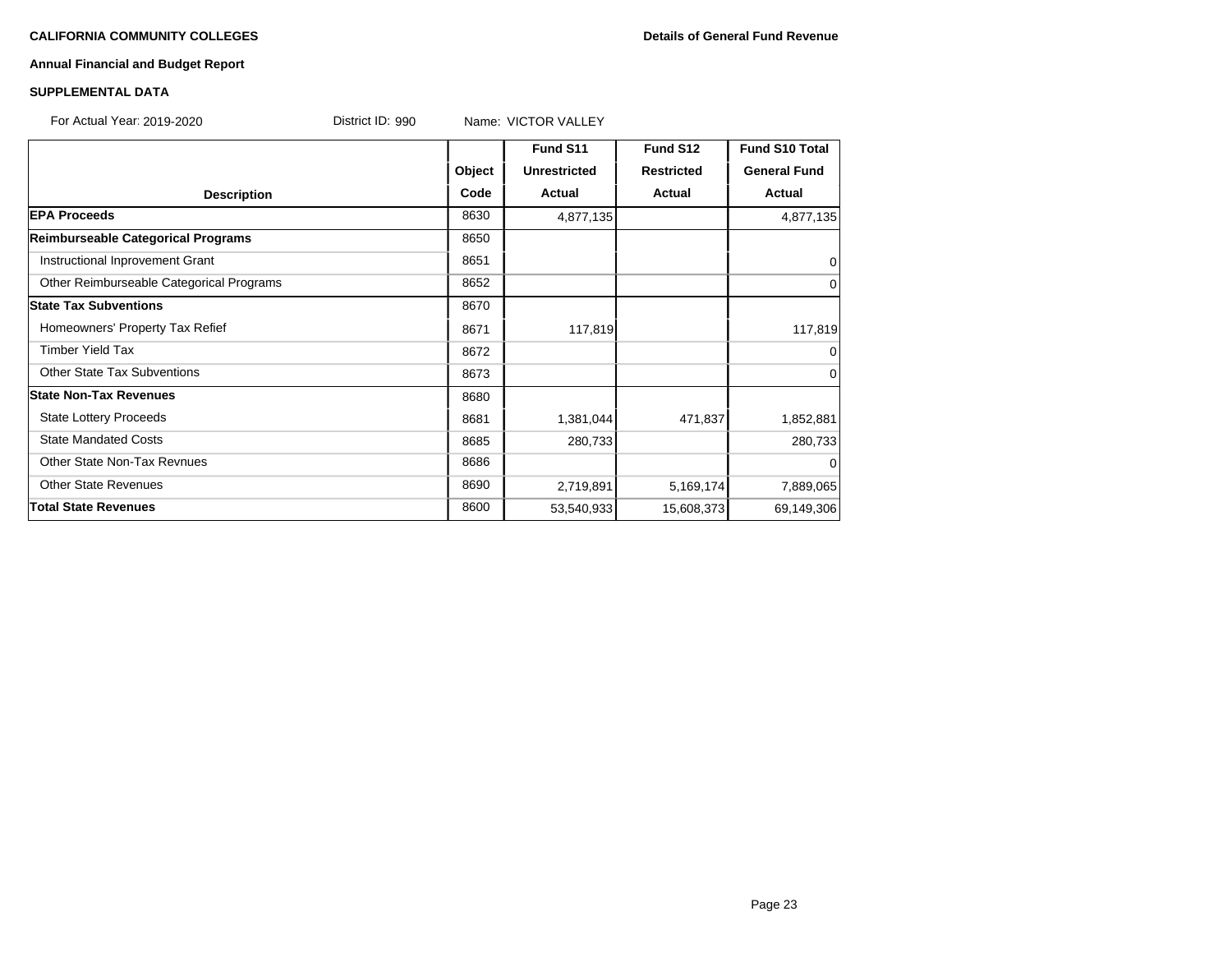For Actual Year: 2019-2020 District ID: 990 Name: VICTOR VALLEY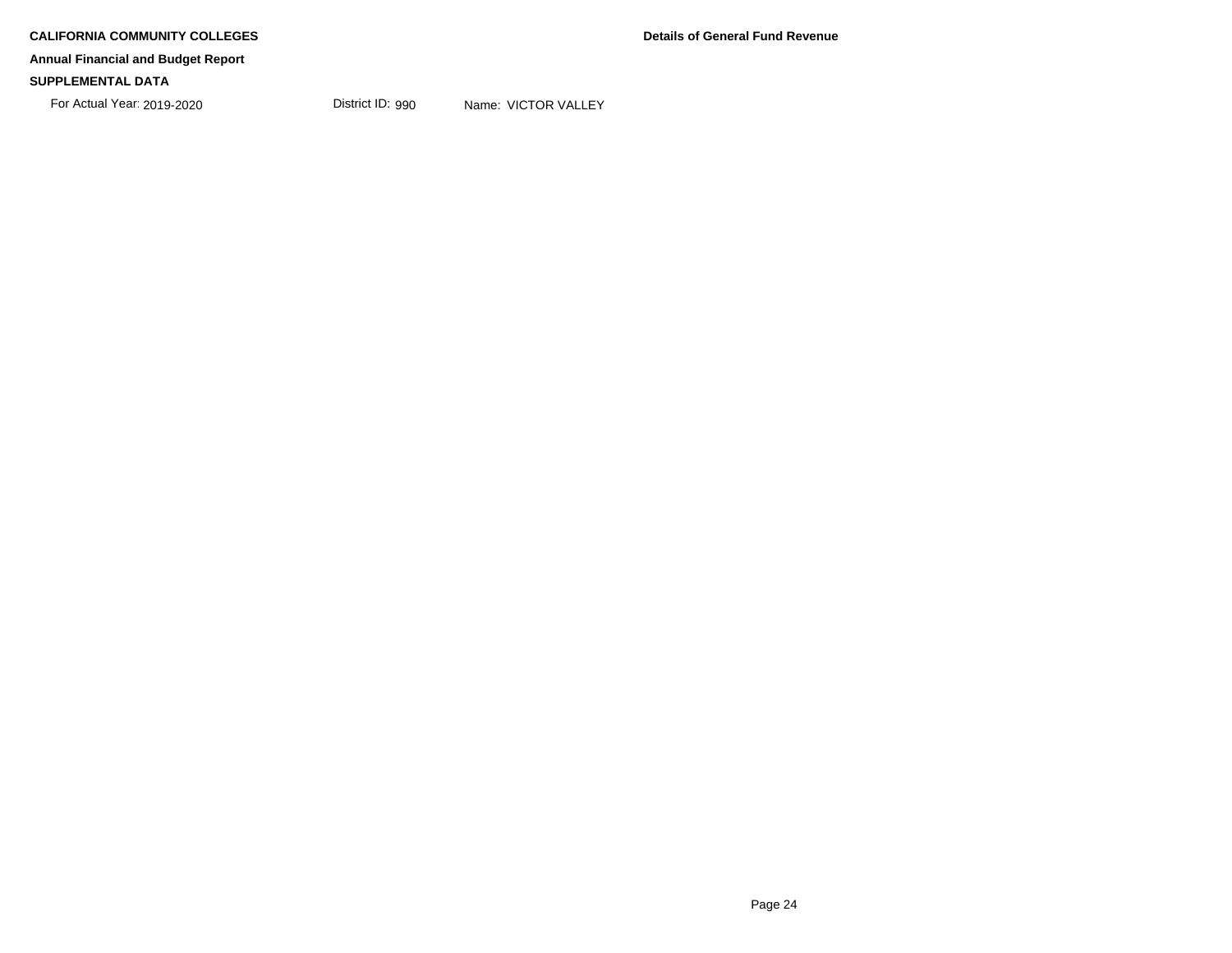|                                                            | Object | Fund S11                   | Fund S12                 | Fund S10 Total             |
|------------------------------------------------------------|--------|----------------------------|--------------------------|----------------------------|
| <b>Description</b>                                         | Code   | <b>Unrestricted Actual</b> | <b>Restricted Actual</b> | <b>General Fund Actual</b> |
| <b>Local Revenues</b>                                      | 8800   |                            |                          |                            |
| <b>Property Taxes</b>                                      | 8810   |                            |                          |                            |
| Tax Allocation, Secured Roll                               | 8811   | 13,453,538                 |                          | 13,453,538                 |
| Tax Allocation, Supplemental Roll                          | 8812   | 312,795                    |                          | 312,795                    |
| Tax Allocation, Unsecured Roll                             | 8813   | 601,270                    |                          | 601,270                    |
| <b>Prior Years Taxes</b>                                   | 8816   | 228,441                    |                          | 228,441                    |
| Education Revenues Augmentation Fund (ERAF)                | 8817   | (3,371,966)                |                          | (3,371,966)                |
| Redevelopment Agency Funds - Pass Through                  | 8818   | 158,737                    |                          | 158,737                    |
| Redevelopment Agency Funds - Residual                      | 8819   | 2,886,703                  |                          | 2,886,703                  |
| Redevelopment Agency Funds - Asset Liquidation             | 8819.1 |                            |                          | $\mathbf 0$                |
| Contributions, Gifts, Grants, and Endowments               | 8820   |                            |                          | 0                          |
| <b>Contract Services</b>                                   | 8830   |                            |                          |                            |
| <b>Contract Instructional Services</b>                     | 8831   |                            | 291,805                  | 291,805                    |
| <b>Other Contranct Services</b>                            | 8832   |                            |                          | 0                          |
| Sales and Commissions                                      | 8840   |                            |                          | $\mathbf 0$                |
| <b>Rentals and Leases</b>                                  | 8850   | 143,846                    | 11,628                   | 155,474                    |
| Interest and Investment Income                             | 8860   | 295,456                    |                          | 295,456                    |
| <b>Student Fees and Charges</b>                            | 8870   |                            |                          |                            |
| <b>Community Services Classes</b>                          | 8872   |                            | 24,923                   | 24,923                     |
| Dormitory                                                  | 8873   |                            |                          | $\Omega$                   |
| Enrollment                                                 | 8874   | 2,180,398                  |                          | 2,180,398                  |
| Enrollment Contra Revenue for Uncollectible Receivables    | 8874.1 |                            |                          | 0                          |
| Enrollment Contra Revenue for AB19 College Promise Waivers | 8874.5 |                            |                          | 0                          |
| Enrollment Contra Revenue for COVID Refunds                | 8874.7 |                            |                          | $\mathbf 0$                |
| Field Trips and Use of Nondistrict Facilities              | 8875   |                            |                          | $\mathbf 0$                |
| <b>Health Services</b>                                     | 8876   |                            |                          | $\mathbf 0$                |
| Instructional Materials Fees and Sales of Materials        | 8877   |                            | 461,608                  | 461,608                    |
| Insurance                                                  | 8878   |                            |                          | $\Omega$                   |
| <b>Student Records</b>                                     | 8879   | 72,034                     |                          | 72,034                     |
| Nonresident Tuition                                        | 8880   | 598,548                    |                          | 598,548                    |
| Parking Services and Public Transportation                 | 8881   |                            | 306,077                  | 306,077                    |
| Other Student Fees and Charges                             | 8885   |                            | 119,331                  | 119,331                    |
| <b>Other Local Revenues</b>                                | 8890   | 87,827                     | 443,644                  | 531,471                    |
| <b>Total Local Revenues</b>                                | 8800   | 17,647,627                 | 1,659,016                | 19,306,643                 |
| <b>Total Revenues</b>                                      |        | 71,188,560                 | 20,460,054               | 91,648,614                 |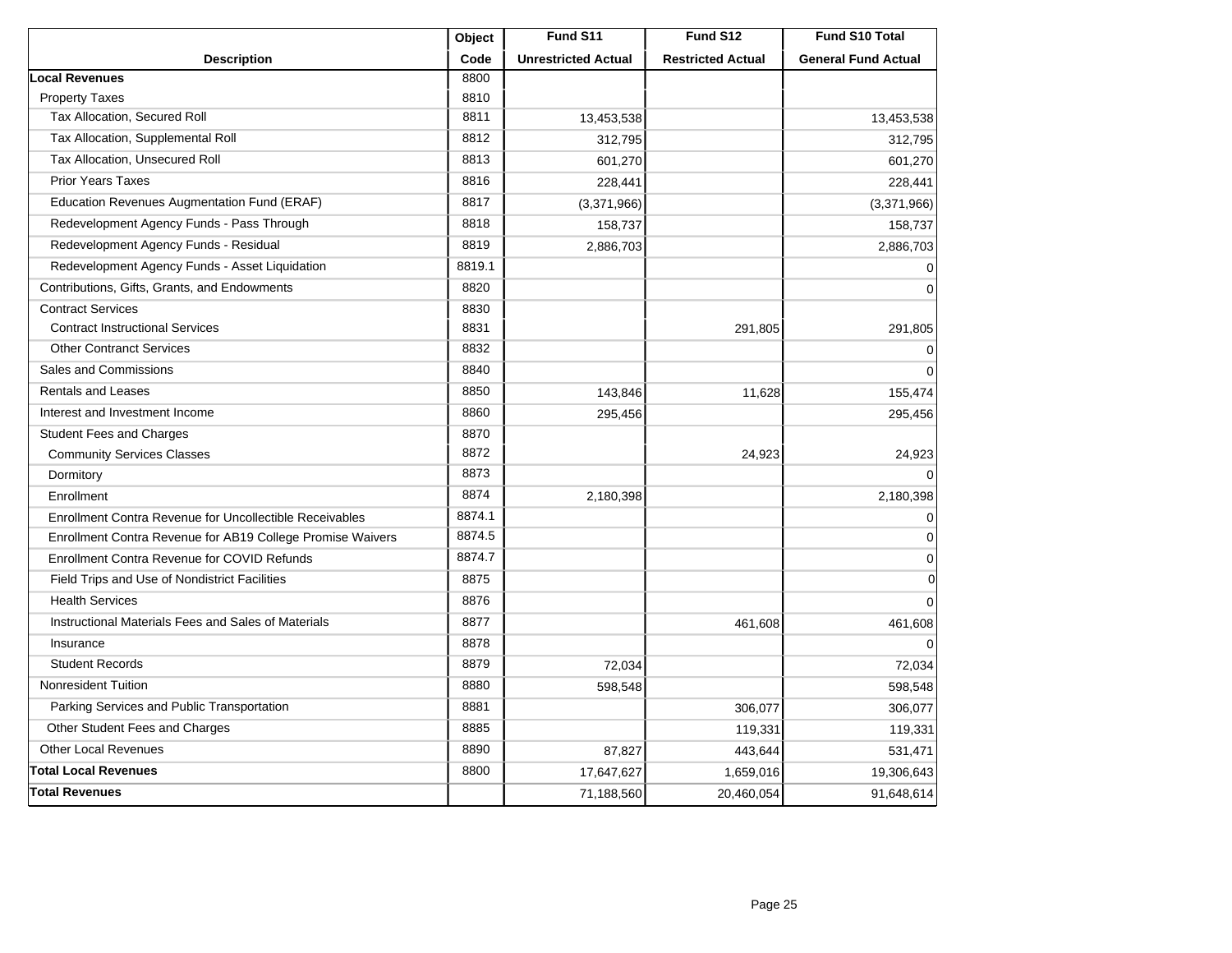#### **CALIFORNIA COMMUNITY COLLEGES Details of General Fund Revenue**

#### **Annual Financial and Budget Report**

#### **SUPPLEMENTAL DATA**

| For Actual Year: 2019-2020                        | District ID: 990 |        | Name: VICTOR VALLEY |                   |                       |
|---------------------------------------------------|------------------|--------|---------------------|-------------------|-----------------------|
|                                                   |                  |        | Fund S11            | Fund S12          | <b>Fund S10 Total</b> |
|                                                   |                  | Object | <b>Unrestricted</b> | <b>Restricted</b> | <b>General Fund</b>   |
| <b>Description</b>                                |                  | Code   | Actual              | Actual            | Actual                |
| <b>Other Financing Sources</b>                    |                  | 8900   |                     |                   |                       |
| <b>Proceeds of General Fixed Assets</b>           |                  | 8910   |                     |                   | 0                     |
| Proceeds of Long-Term Debt                        |                  | 8940   |                     |                   | 0                     |
| Incoming Transfers -- (8970/8981/8982/8983)       |                  | 898#   |                     | 1,882,369         | 1,882,369             |
| <b>Total Other Financing Sources</b>              |                  | 8900   |                     | 1,882,369         | 1,882,369             |
| <b>Total Revenues and Other Financing Sources</b> |                  |        | 71,188,560          | 22,342,423        | 93,530,983            |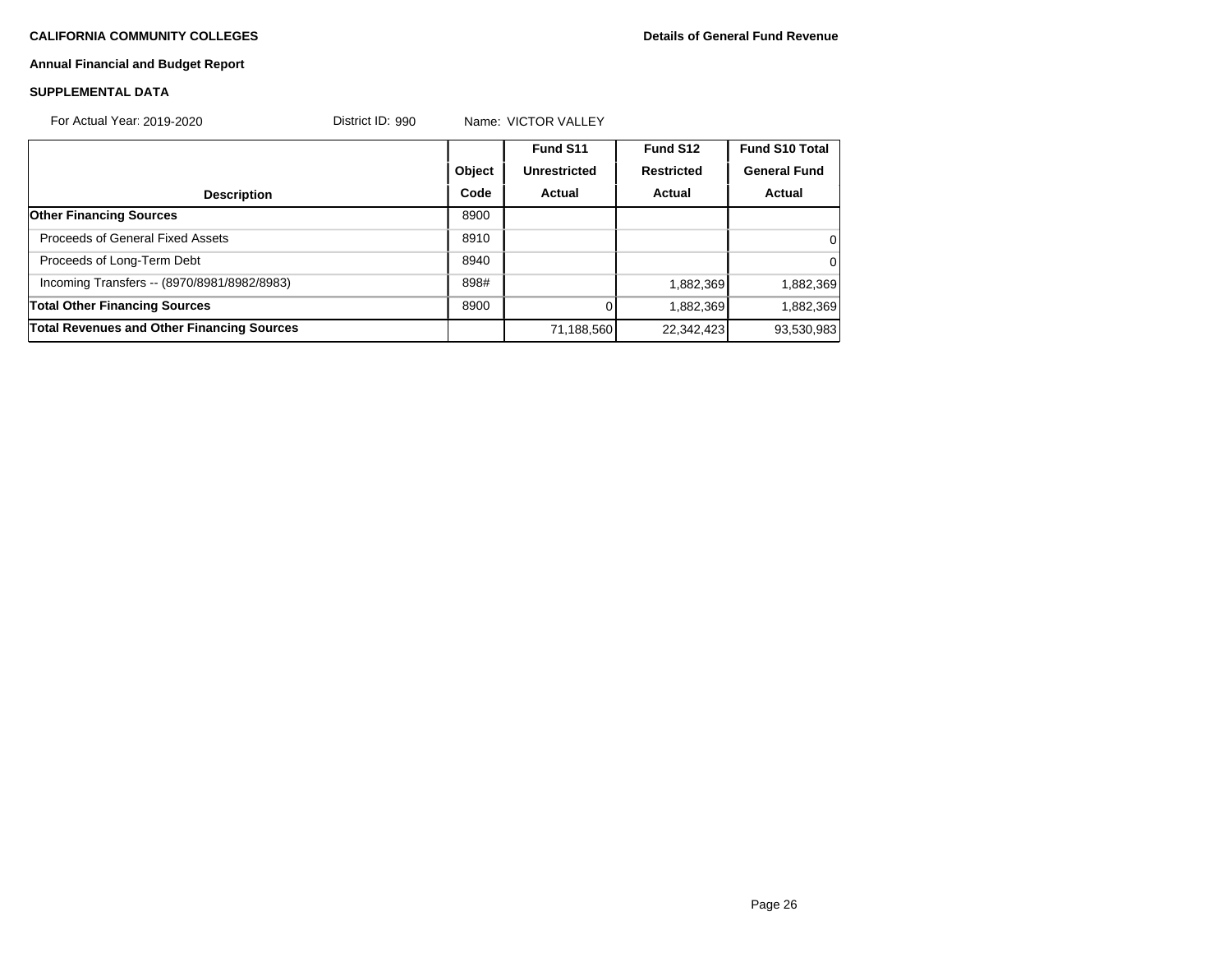**Expend by Instructional Activity**

#### **Annual Financial and Budget Report**

### **S10 General Fund - Combined** (Total Unrestricted and Restricted)

### **SUPPLEMENTAL DATA**

For Actual Year: 2019-2020 Budget Year: 2020-2021 District ID: 990 Name: VICTOR VALLEY

|                                                                                                                   |                 | <b>Salaries and Benefits</b> |                      | Operating       | Capital   | Other   | <b>Total</b> |
|-------------------------------------------------------------------------------------------------------------------|-----------------|------------------------------|----------------------|-----------------|-----------|---------|--------------|
|                                                                                                                   | <b>Activity</b> |                              | <b>Non</b>           | <b>Expenses</b> | Outlay    | Outgo   |              |
| <b>Activity Classification</b>                                                                                    | Code            | <b>Instructional</b>         | <b>Instructional</b> | $(4000 - 5000)$ | (6000)    | (7000)  |              |
| Agriculture and Natual Resources                                                                                  | 0100            | 441,895                      | 41,829               | 15,572          | 2,022     |         | 501,318      |
| Architecture and Environmental Design                                                                             | 0200            |                              |                      |                 |           |         | $\Omega$     |
| Environmental Sciences and Technologies                                                                           | 0300            |                              |                      |                 |           |         | $\Omega$     |
| <b>Biological Sciences</b>                                                                                        | 0400            | 2,211,438                    | 24,483               | 112,400         | 27,673    |         | 2,375,994    |
| <b>Business and Management</b>                                                                                    | 0500            | 1,382,221                    | 33,668               | 90,941          |           |         | 1,506,830    |
| Communications                                                                                                    | 0600            |                              |                      |                 |           |         | $\Omega$     |
| Computer and Information Science                                                                                  | 0700            | 1,028,900                    | 18,816               |                 | 9,996     |         | 1,057,712    |
| Education                                                                                                         | 0800            | 2,120,312                    | 675,820              | 318,926         | 9,692     |         | 3,124,750    |
| Engineering and Related Industrial Technology                                                                     | 0900            | 3,214,306                    | 402,743              | 848,442         | 206,398   |         | 4,671,889    |
| Fine and Applied Arts                                                                                             | 1000            | 2,302,820                    | 47,093               | 57,339          | 7,693     |         | 2,414,945    |
| Foreign language                                                                                                  | 1100            | 563,634                      | 18,438               | 22              |           |         | 582,094      |
| Health                                                                                                            | 1200            | 3,970,780                    | 443,085              | 353,247         | 102,237   |         | 4,869,349    |
| <b>Consumer Education And Home Economics</b>                                                                      | 1300            | 960,990                      | 40,367               | 99,712          | 4,707     |         | 1,105,776    |
| Law                                                                                                               | 1400            |                              |                      |                 |           |         | $\Omega$     |
| Humanities(Letters)                                                                                               | 1500            | 4,071,056                    | 137,433              | 2,361           |           |         | 4,210,850    |
| Library Science                                                                                                   | 1600            |                              |                      |                 |           |         | $\Omega$     |
| <b>Mathematics</b>                                                                                                | 1700            | 2,993,488                    | 149,456              | 3,932           |           |         | 3,146,876    |
| Military Studies                                                                                                  | 1800            |                              |                      |                 |           |         | $\Omega$     |
| Physical Sciences                                                                                                 | 1900            | 1,155,677                    | 43,184               | 8,807           | 3,989     |         | 1,211,657    |
| Psychology                                                                                                        | 2000            | 835,717                      | 47,547               | 238             |           |         | 883,502      |
| Public Affairs and Services                                                                                       | 2100            | 1,484,333                    | 272,163              | 425,662         | 92,986    |         | 2,275,144    |
| Social Sciences                                                                                                   | 2200            | 2,663,060                    | 126,045              | 25,518          |           |         | 2,814,623    |
| <b>Commercial Services</b>                                                                                        | 3000            |                              |                      |                 |           |         | $\Omega$     |
| Interdisciplinary Studies                                                                                         | 4900            | 2,104,542                    | 149,146              | 1,485           |           |         | 2,255,173    |
| Instruc Staff-Retirees' Bnfts & Retire Incents                                                                    | 5900            | 2,628,772                    | 950,826              |                 |           |         | 3,579,598    |
| <b>Sub-Total Instructional Activites</b>                                                                          |                 | 36,133,941                   | 3,622,142            | 2,364,604       | 467,393   |         | 42,588,080   |
| Total Expenditures for GF Activities*                                                                             |                 | 36,815,204                   | 37, 167, 543         | 16,078,381      | 2,475,936 | 592,621 | 93,129,685   |
| *Total Expenditures for GF Activities above is the grand total of Instructional and Non-Instructional activities. |                 |                              |                      |                 |           |         |              |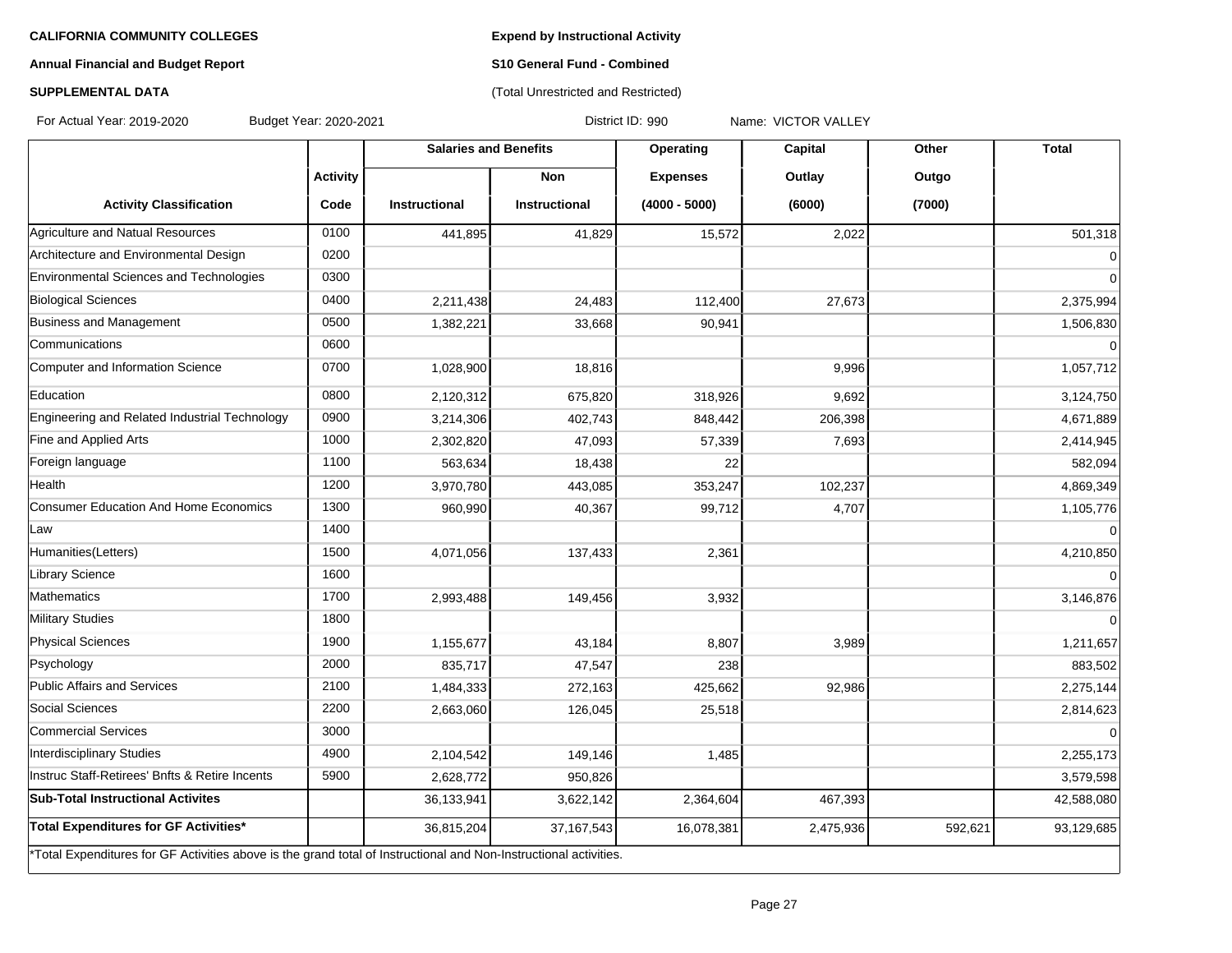#### **Annual Financial and Budget Report S10 General Fund - Combined**

#### **SUPPLEMENTAL DATA CONSERVATION CONSERVATION** (Total Unrestricted and Restricted)

For Actual Year: 2019-2020 Budget Year: 2020-2021 District ID: 990 Name: VICTOR VALLEY

|                                                 |                 | <b>Salaries and Benefits</b> |                      | Operating       | Capital | Other          | <b>Total</b>   |
|-------------------------------------------------|-----------------|------------------------------|----------------------|-----------------|---------|----------------|----------------|
|                                                 | <b>Activity</b> |                              | <b>Non</b>           | <b>Expenses</b> | Outlay  | Outgo          |                |
| <b>Activity Classification</b>                  | Code            | <b>Instructional</b>         | <b>Instructional</b> | $(4000 - 5000)$ | (6000)  | (7000)         |                |
| Instructional Administration and Governance     | 6000            |                              |                      |                 |         |                |                |
| Academic Administration                         | 6010            |                              | 1,452,609            | 74,549          | 1,129   |                | 1,528,287      |
| Course and Curriculum Development               | 6020            |                              | 740,495              | 13,578          |         |                | 754,073        |
| Academic / Faculty Senate                       | 6030            |                              | 404,321              | 2,674           |         |                | 406,995        |
| Other Instructional Administration & Governance | 6090            |                              | 2,059,126            | 115,041         | 13,284  |                | 2,187,451      |
| Total Instructional Admin, & Governance         |                 | $\mathbf 0$                  | 4,656,551            | 205,842         | 14,413  | $\overline{0}$ | 4,876,806      |
| Instructional Support Services                  | 6100            |                              |                      |                 |         |                |                |
| Learning Center                                 | 6110            |                              |                      |                 |         |                | $\Omega$       |
| Library                                         | 6120            |                              | 1,027,437            | 121,900         | 55,591  |                | 1,204,928      |
| Media                                           | 6130            |                              |                      |                 |         |                | $\mathbf 0$    |
| Museums and Gallaries                           | 6140            |                              |                      |                 |         |                | $\mathbf 0$    |
| Academic Information Systems and Technology     | 6150            |                              |                      |                 |         |                | $\Omega$       |
| Other Instructional Support Services            | 6190            |                              |                      | 1,475           |         |                | 1,475          |
| <b>Total Instructional Support Services</b>     |                 | $\overline{0}$               | 1,027,437            | 123,375         | 55,591  | $\overline{0}$ | 1,206,403      |
| Admissions and Records                          | 6200            |                              | 1,079,307            | 23,955          | 1,900   |                | 1,105,162      |
| Student Counseling and Guidance                 | 6300            |                              |                      |                 |         |                |                |
| Counseling and Guidance                         | 6310            |                              | 2,253,684            | 26,791          | 153,544 |                | 2,434,019      |
| Matriculation and Student Assessment            | 6320            | 29,645                       | 2,205,586            | 600,536         | 59,183  |                | 2,894,950      |
| Transfer Programs                               | 6330            |                              |                      |                 |         |                | $\overline{0}$ |
| Career Guidance                                 | 6340            |                              | 82,421               | 13,669          |         |                | 96,090         |
| Other Student Counseling and Guidance           | 6390            |                              |                      |                 |         |                | 0              |
| <b>Total Student Couseling and Guidance</b>     |                 | 29,645                       | 4,541,691            | 640,996         | 212,727 | 0              | 5,425,059      |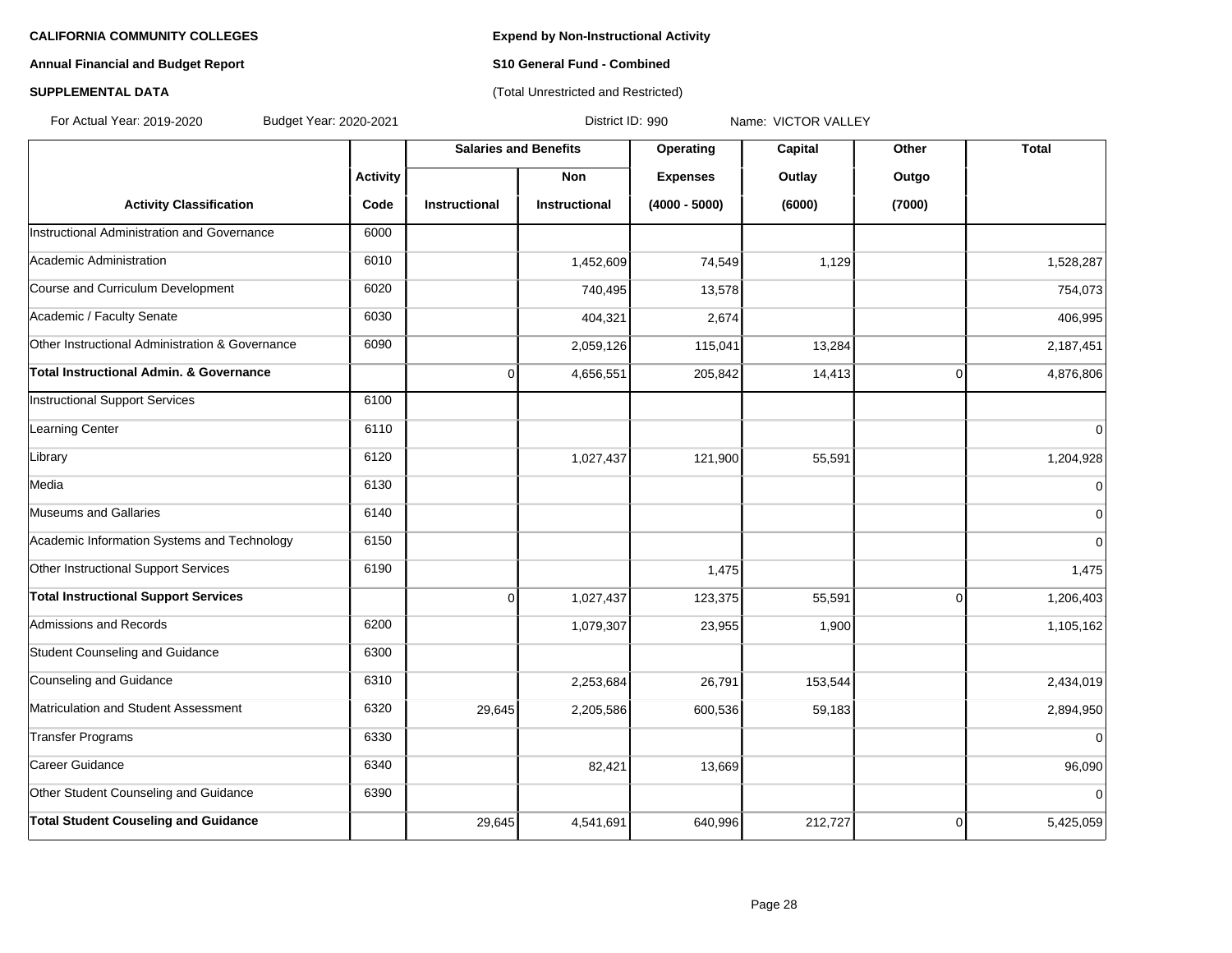#### **Annual Financial and Budget Report S10 General Fund - Combined**

#### **SUPPLEMENTAL DATA CONSERVATION CONSERVATION** (Total Unrestricted and Restricted)

For Actual Year: 2019-2020 Budget Year: 2020-2021 District ID: 990 Name: VICTOR VALLEY

| <b>Activity</b><br><b>Non</b><br><b>Expenses</b><br>Outlay<br>Outgo<br><b>Activity Classification</b><br>$(4000 - 5000)$<br>(6000)<br>(7000)<br>Code<br><b>Instructional</b><br><b>Instructional</b><br><b>Other Student Services</b><br>6400<br>Cal Work Opportunity and Responsibility to Kids *<br>6410<br>31,199<br>600,324<br>112,220<br>Disabled Student Programs and Services (DSPS)<br>6420<br>14,713<br>960,834<br>148,949<br>Extended Opportunity Programs and Services (EOPS)<br>6430<br>113,380<br>5,129<br>548,762<br>1,407,390<br><b>Health Services</b><br>6440<br>Student Personnel Administration<br>6450<br>793,107<br>231,573<br>Financial Aid Administration<br>6460<br>10,938<br>1,688,799<br>2,119,011 | <b>Total</b> |
|------------------------------------------------------------------------------------------------------------------------------------------------------------------------------------------------------------------------------------------------------------------------------------------------------------------------------------------------------------------------------------------------------------------------------------------------------------------------------------------------------------------------------------------------------------------------------------------------------------------------------------------------------------------------------------------------------------------------------|--------------|
|                                                                                                                                                                                                                                                                                                                                                                                                                                                                                                                                                                                                                                                                                                                              |              |
|                                                                                                                                                                                                                                                                                                                                                                                                                                                                                                                                                                                                                                                                                                                              |              |
|                                                                                                                                                                                                                                                                                                                                                                                                                                                                                                                                                                                                                                                                                                                              |              |
|                                                                                                                                                                                                                                                                                                                                                                                                                                                                                                                                                                                                                                                                                                                              | 743,743      |
|                                                                                                                                                                                                                                                                                                                                                                                                                                                                                                                                                                                                                                                                                                                              | 1,124,496    |
|                                                                                                                                                                                                                                                                                                                                                                                                                                                                                                                                                                                                                                                                                                                              | 2,074,661    |
|                                                                                                                                                                                                                                                                                                                                                                                                                                                                                                                                                                                                                                                                                                                              | $\mathbf 0$  |
|                                                                                                                                                                                                                                                                                                                                                                                                                                                                                                                                                                                                                                                                                                                              | 1,024,680    |
|                                                                                                                                                                                                                                                                                                                                                                                                                                                                                                                                                                                                                                                                                                                              | 3,818,748    |
| <b>Job Placement Services</b><br>6470<br>399,750<br>2,079,193                                                                                                                                                                                                                                                                                                                                                                                                                                                                                                                                                                                                                                                                | 2,478,943    |
| Veterans Services<br>6480<br>255<br>159,235<br>13,022<br>20,074                                                                                                                                                                                                                                                                                                                                                                                                                                                                                                                                                                                                                                                              | 192,586      |
| Miscellaneous Student Services<br>6490<br>16,941<br>35,420<br>42,994                                                                                                                                                                                                                                                                                                                                                                                                                                                                                                                                                                                                                                                         | 95,355       |
| Total Other Student Services<br>57,105<br>6,026,380<br>4,852,768<br>25,203<br>591,756                                                                                                                                                                                                                                                                                                                                                                                                                                                                                                                                                                                                                                        | 11,553,212   |
| Operation and maintenance of Plant<br>6500                                                                                                                                                                                                                                                                                                                                                                                                                                                                                                                                                                                                                                                                                   |              |
| <b>Building Maintenance and Repairs</b><br>1,406,935<br>163,799<br>6510                                                                                                                                                                                                                                                                                                                                                                                                                                                                                                                                                                                                                                                      | 1,570,734    |
| <b>Custodial Services</b><br>6530<br>1,416,940<br>95,733                                                                                                                                                                                                                                                                                                                                                                                                                                                                                                                                                                                                                                                                     | 1,512,673    |
| Grounds Maintenance and Repairs<br>553,114<br>6550<br>19,168                                                                                                                                                                                                                                                                                                                                                                                                                                                                                                                                                                                                                                                                 | 572,282      |
| <b>Utilities</b><br>6570<br>1,669,820                                                                                                                                                                                                                                                                                                                                                                                                                                                                                                                                                                                                                                                                                        | 1,669,820    |
| Other Operations and Maintenance of Plant<br>6590<br>76,444                                                                                                                                                                                                                                                                                                                                                                                                                                                                                                                                                                                                                                                                  | 76,444       |
| <b>Total Operation and Maintenance of Plant</b><br>3,376,989<br>2,024,964<br>6500<br>0<br>$\overline{0}$<br><sup>0</sup>                                                                                                                                                                                                                                                                                                                                                                                                                                                                                                                                                                                                     | 5,401,953    |
| Planning, Policymaking and Coordinations<br>6600<br>2,137,256<br>1,138,222<br>861,404                                                                                                                                                                                                                                                                                                                                                                                                                                                                                                                                                                                                                                        | 4,136,882    |

\* California Work Opportunity and Responsibility to Kids (CalWORKs).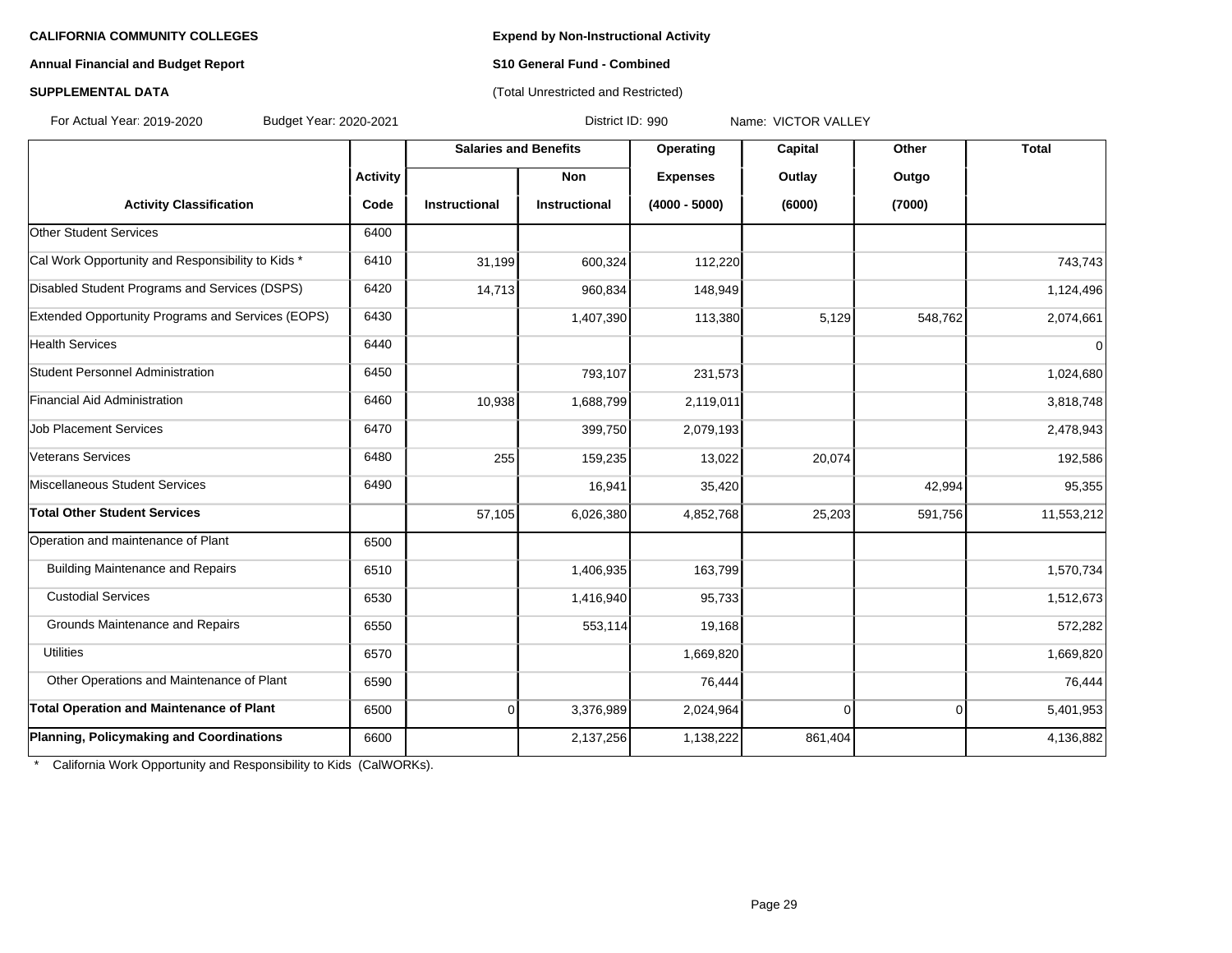#### **Annual Financial and Budget Report S10 General Fund - Combined**

#### **SUPPLEMENTAL DATA CONSERVATION CONSERVATION** (Total Unrestricted and Restricted)

For Actual Year: 2019-2020 Budget Year: 2020-2021 District ID: 990 Name: VICTOR VALLEY

|                                                     |                 | <b>Salaries and Benefits</b> |                      | Operating       | Capital | Other       | <b>Total</b>   |
|-----------------------------------------------------|-----------------|------------------------------|----------------------|-----------------|---------|-------------|----------------|
|                                                     | <b>Activity</b> |                              | <b>Non</b>           | <b>Expenses</b> | Outlay  | Outgo       |                |
| <b>Activity Classification</b>                      | Code            | <b>Instructional</b>         | <b>Instructional</b> | $(4000 - 5000)$ | (6000)  | (7000)      |                |
| <b>General Institutional Support Services</b>       | 6700            |                              |                      |                 |         |             |                |
| <b>Community Relations</b>                          | 6710            |                              | 711,535              |                 |         |             | 711,535        |
| <b>Fiscal Operations</b>                            | 6720            | 253,516                      | 3,241,334            | 972,908         | 72,649  |             | 4,540,407      |
| Human Resourses Management                          | 6730            |                              | 1,259,709            | 458,145         |         |             | 1,717,854      |
| Noninstruct Staff Retirees' Benefits & Retirement * | 6740            |                              | 826,011              |                 |         |             | 826,011        |
| <b>Staff Development</b>                            | 6750            |                              |                      | 2,053           |         |             | 2,053          |
| <b>Staff Diversity</b>                              | 6760            |                              |                      | 37,110          |         |             | 37,110         |
| <b>Logistical Services</b>                          | 6770            |                              | 1,247,667            | 572,291         | 577,888 |             | 2,397,846      |
| Management Information Systems                      | 6780            |                              | 2,467,658            | 1,954,058       | 6,953   |             | 4,428,669      |
| Other General Institutional Support Services        | 6790            |                              |                      |                 |         |             | $\overline{0}$ |
| <b>Total General Institutional Support Services</b> | 6700            | 253,516                      | 9,753,914            | 3,996,565       | 657,490 | 0           | 14,661,485     |
| Community Services & Economic Development           | 6800            |                              |                      |                 |         |             |                |
| <b>Community Recreation</b>                         | 6810            |                              |                      |                 |         |             | 0              |
| <b>Community Service Classes</b>                    | 6820            |                              |                      |                 |         |             | $\overline{0}$ |
| <b>Community Use of Facilities</b>                  | 6830            |                              | 279,952              | 21,954          | 7,160   |             | 309,066        |
| Economic Development                                | 6840            |                              |                      |                 |         |             | $\mathbf 0$    |
| Other Community Services & Economic Development     | 6890            |                              |                      |                 |         |             | $\overline{0}$ |
| <b>Total Community Services</b>                     | 6800            | $\overline{0}$               | 279,952              | 21,954          | 7,160   | $\mathbf 0$ | 309,066        |

\* Noninstructional Staff Retirees' Benefits & Retirement Incentives.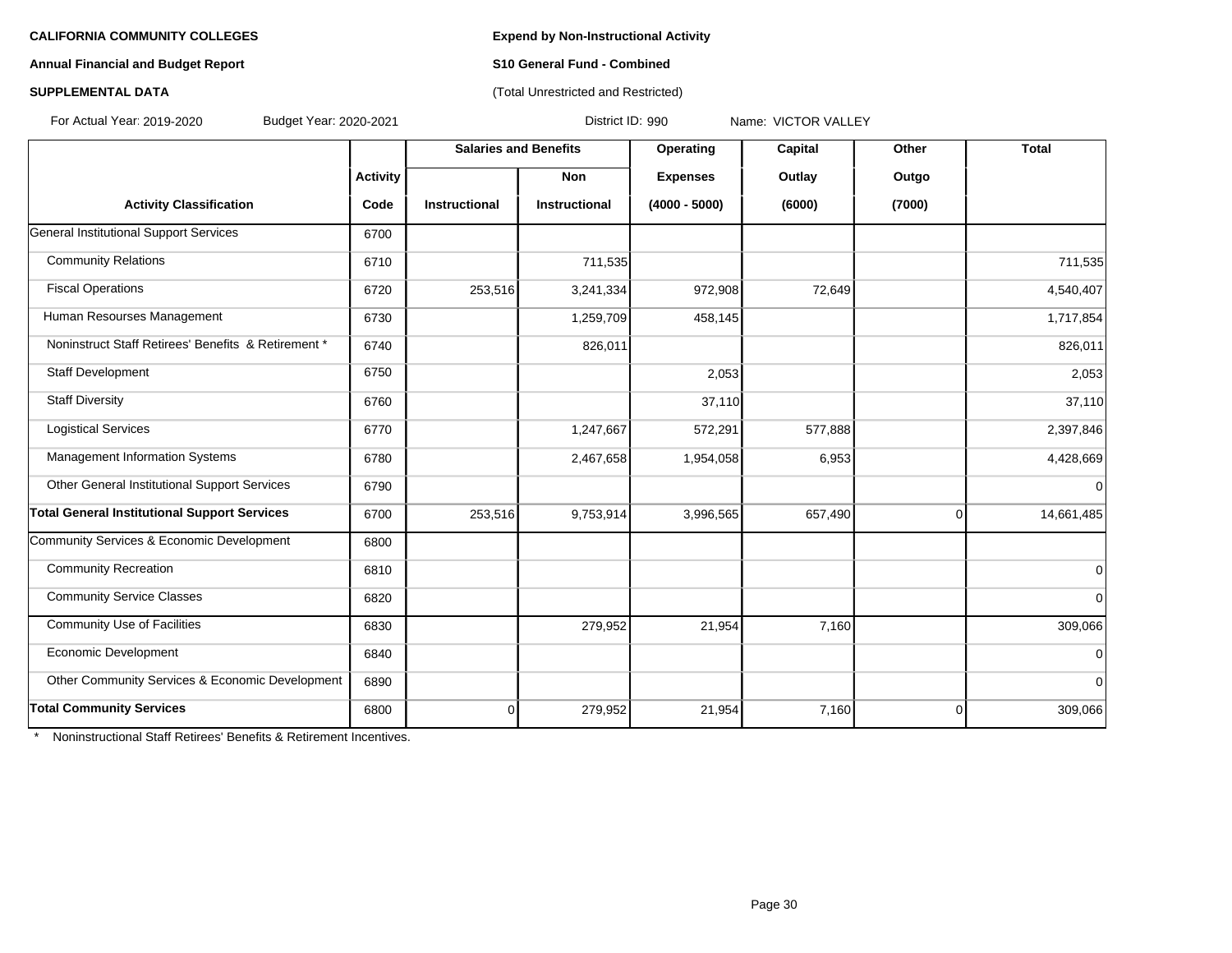**Annual Financial and Budget Report S10 General Fund - Combined**

#### **SUPPLEMENTAL DATA CONSERVATION CONSERVATION** (Total Unrestricted and Restricted)

For Actual Year: 2019-2020 Budget Year: 2020-2021 District ID: 990 Name: VICTOR VALLEY

|                                             |                 | <b>Salaries and Benefits</b> |                      | Operating       | Capital | Other  | <b>Total</b>   |
|---------------------------------------------|-----------------|------------------------------|----------------------|-----------------|---------|--------|----------------|
|                                             | <b>Activity</b> |                              | Non                  | <b>Expenses</b> | Outlay  | Outgo  |                |
| <b>Activity Classification</b>              | Code            | <b>Instructional</b>         | <b>Instructional</b> | $(4000 - 5000)$ | (6000)  | (7000) |                |
| <b>Ancillary Services</b>                   | 6900            |                              |                      |                 |         |        |                |
| Bookstore                                   | 6910            |                              |                      |                 |         |        | $\mathbf 0$    |
| <b>Child Development Centers</b>            | 6920            |                              |                      |                 |         |        | $\overline{0}$ |
| Farm Operations                             | 6930            |                              |                      |                 |         |        | $\overline{0}$ |
| <b>Food Services</b>                        | 6940            |                              |                      |                 |         |        | $\overline{0}$ |
| Parking                                     | 6950            |                              | 324,361              | 244,011         | 101,172 |        | 669,544        |
| <b>Student and Co-Curricular Activities</b> | 6960            |                              |                      |                 |         |        | 0              |
| <b>Student Housing</b>                      | 6970            |                              |                      |                 |         |        | $\overline{0}$ |
| <b>Other Ancillary Services</b>             | 6990            |                              |                      | 273,126         |         |        | 273,126        |
| <b>Total Ancillary Services</b>             | 6900            | $\Omega$                     | 324,361              | 517,137         | 101,172 | 0      | 942,670        |
| <b>Auxiliary Operations</b>                 | 7000            |                              |                      |                 |         |        |                |
| <b>Contract Education</b>                   | 7010            | 340,997                      | 341,563              | 167,999         | 71,483  | 865    | 922,907        |
| <b>Other Auxiliary Operations</b>           | 7090            |                              |                      |                 |         |        | $\mathbf 0$    |
| <b>Total Auxiliary Operations</b>           | 7000            | 340,997                      | 341,563              | 167,999         | 71,483  | 865    | 922,907        |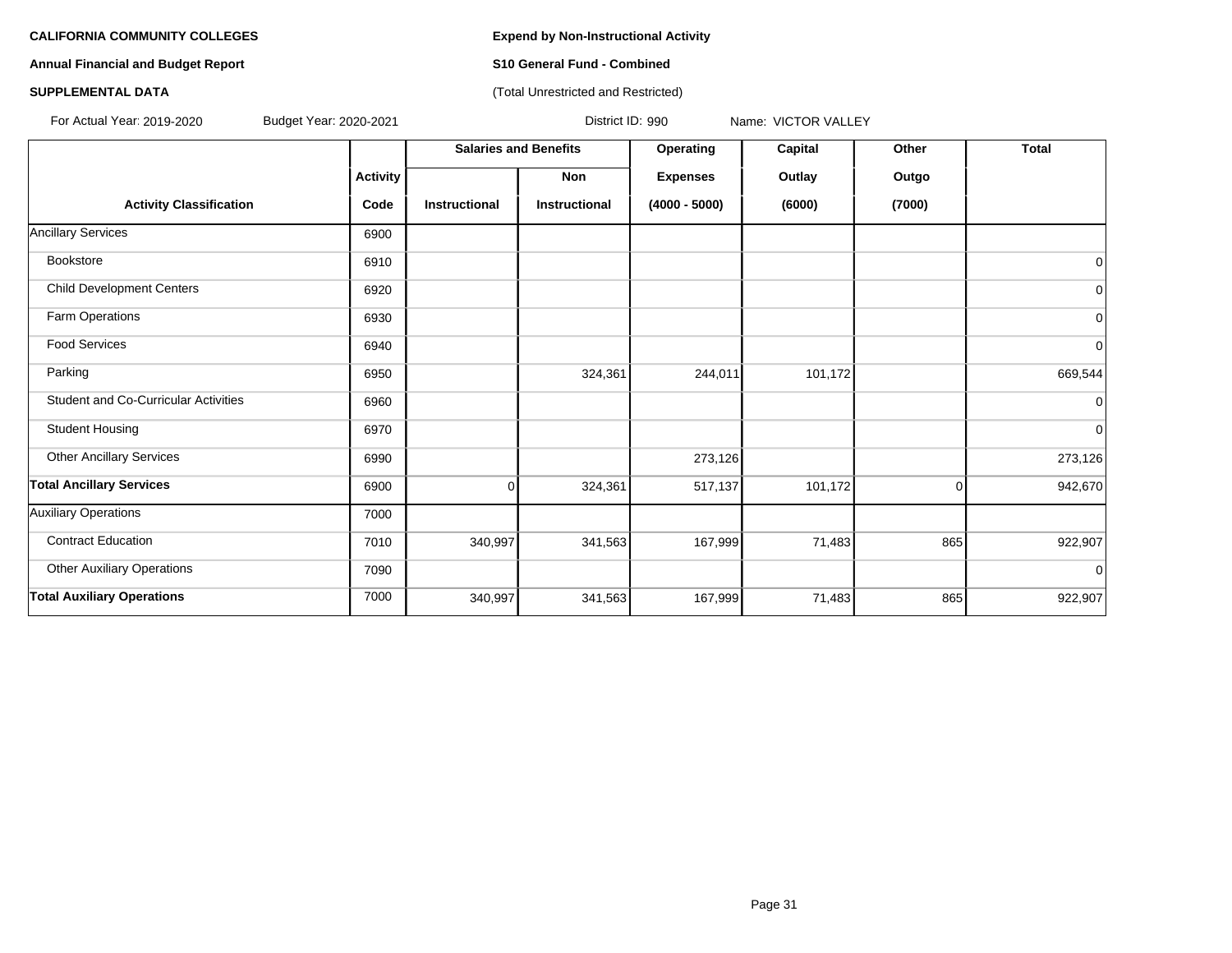#### **Annual Financial and Budget Report S10 General Fund - Combined**

#### **SUPPLEMENTAL DATA CONSERVATION CONSERVATION** (Total Unrestricted and Restricted)

**Salaries and Benefits Operating Capital Other Total** For Actual Year: 2019-2020 Budget Year: 2020-2021 District ID: 990 Name: VICTOR VALLEY

|                                                   |                 | <b>Salaries and Denems</b> |               | Operating       | Capital        | <b>UUIGI</b>   | <b>TOLAI</b>   |
|---------------------------------------------------|-----------------|----------------------------|---------------|-----------------|----------------|----------------|----------------|
|                                                   | <b>Activity</b> |                            | Non           | <b>Expenses</b> | Outlay         | Outgo          |                |
| <b>Activity Classification</b>                    | Code            | Instructional              | Instructional | $(4000 - 5000)$ | (6000)         | (7000)         |                |
| <b>Physical Property and Related Acquisitions</b> | 7100            |                            |               |                 |                |                | $\mathbf 0$    |
| Long-Term Debt and Other Financing                | 7200            |                            |               |                 |                |                |                |
| Long_Term Debt                                    | 7210            |                            |               |                 |                |                | 0              |
| Tax revenue Anticipation Notes                    | 7220            |                            |               |                 |                |                | 0              |
| Other Financing                                   | 7290            |                            |               |                 |                |                | $\overline{0}$ |
| <b>Total Long-Term Debt and Other Financing</b>   | 7200            | $\Omega$                   | 0             | 0               | $\overline{0}$ | $\overline{0}$ | $\Omega$       |
| Transfers, Student Aid and Other Outgo            | 7300            |                            |               |                 |                |                |                |
| <b>Transfers</b>                                  | 7310            |                            |               |                 |                |                | $\Omega$       |
| <b>Student Aid</b>                                | 7320            |                            |               |                 |                |                | $\overline{0}$ |
| Other Outgo                                       | 7390            |                            |               |                 |                |                | 0              |
| Total Transfers, Student Aid and Other Outgo      | 7300            |                            | 0             | ∩               | 0              | $\Omega$       | $\overline{0}$ |
|                                                   |                 |                            |               |                 |                |                |                |
| <b>Sub-Total Non-Instructional Activites</b>      |                 | 681,263                    | 33,545,401    | 13,713,777      | 2,008,543      | 592,621        | 50,541,605     |
|                                                   |                 |                            |               |                 |                |                |                |
| Total Expenditures General Fund: activities *     |                 | 36,815,204                 | 37, 167, 543  | 16,078,381      | 2,475,936      | 592,621        | 93,129,685     |

\* Total Expenditures for the General Fund: Instructional Activities and Non-Instructional Activities.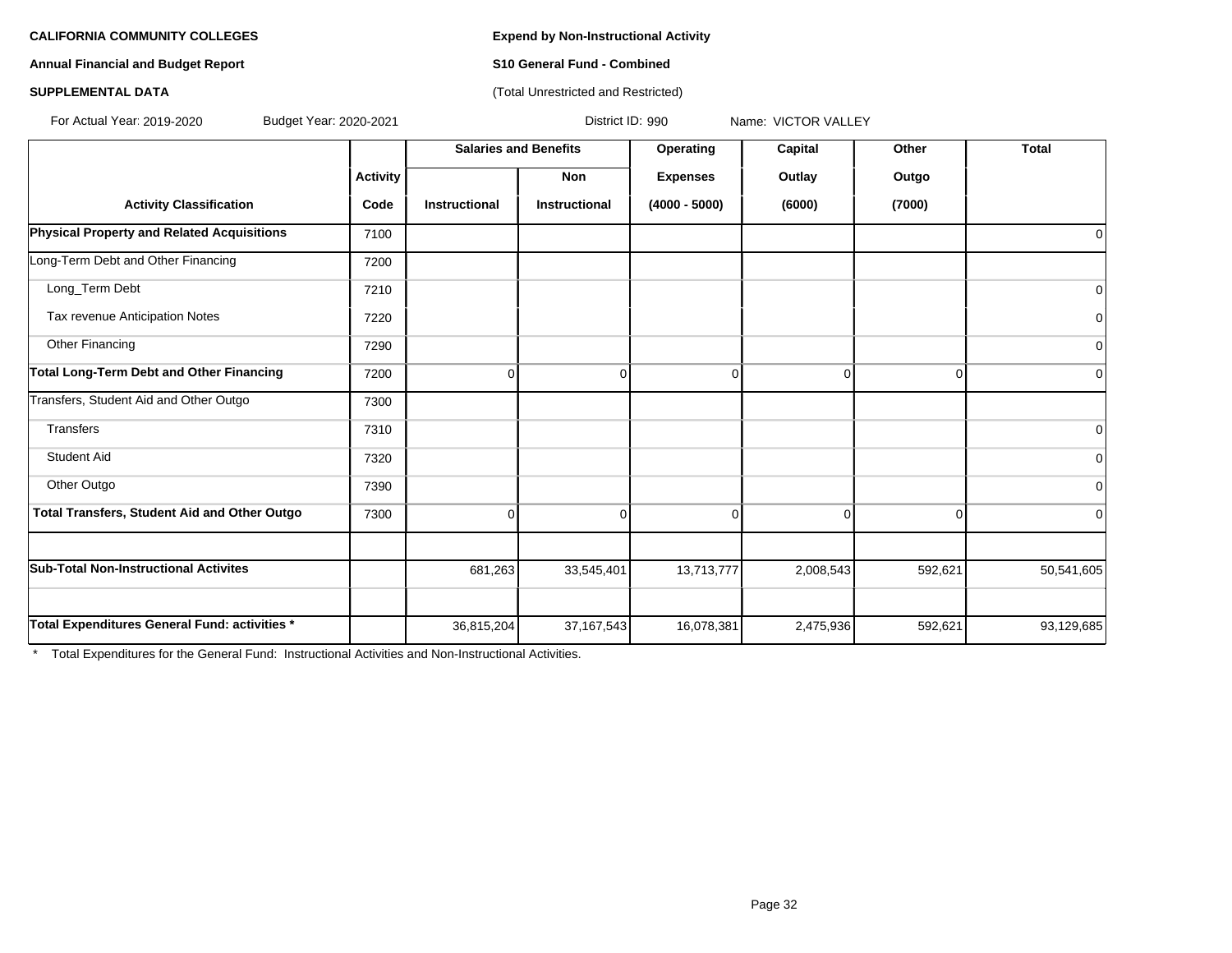#### **Gann Appropriations Limit GANN Report**

### DISTRICT NAME: VICTOR VALLEY

|     |     | 2020-2021 Appropriations Limit:                                                                           |          |          |               |
|-----|-----|-----------------------------------------------------------------------------------------------------------|----------|----------|---------------|
|     | A.  | 2019-2020 Appropriations Limit:                                                                           |          |          | \$126,539,262 |
|     | B.  | 2020-2021 Price Factor:                                                                                   | 1.0373   |          |               |
|     | IC. | Population factor:                                                                                        |          |          |               |
|     |     | 1. 2018-2019 Second Period Actual FTES                                                                    | 9,653.70 |          |               |
|     |     | 2. 2019-2020 Second Period Actual FTES                                                                    | 9,565.27 |          |               |
|     |     | 3. 2019-2020 Population change factor (C2/C1)                                                             | 0.9908   |          |               |
|     | ID. | 2019-2020 Limit adjusted by inflation and population factors (A * B * C.3)                                |          |          | \$130,051,592 |
|     | E.  | Adjustments to increase limit:                                                                            |          |          |               |
|     |     | 1. Transfers in of financial responsibility                                                               |          | \$0      |               |
|     |     | 2. Temporary voter approved increases                                                                     |          | $\Omega$ |               |
|     |     | 3. Total adjustments - increase                                                                           |          |          | 0             |
|     |     | Sub-Total $(D + E.3)$                                                                                     |          |          | \$130,051,592 |
|     | IF. | Adjustments to decrease limit:                                                                            |          |          |               |
|     |     | 1. Transfers out of financial responsibility                                                              |          | \$0      |               |
|     |     | 2. Lapses of voter approved increases                                                                     |          | 0        |               |
|     |     | 3. Total adjustments - decrease                                                                           |          |          | $\Omega$      |
|     | IG. | 2020-2021 Appropriations Limit (D + E.3 - F.3)                                                            |          |          | \$130,051,592 |
| II. |     | 2020-2021 Appropriations Subject to Limit:                                                                |          |          |               |
|     | А.  | State Aid (General Apportionment, Apprenticeship Allowance, Basic Skills, and Partnership for Excellence) |          |          | 48,867,346    |
|     | IB. | State Subventions (Home Owners Property Tax Relief, Timber Yield tax, etc.)                               |          |          | 2,719,891     |
|     | C.  | Local Property taxes                                                                                      |          |          | 14,387,335    |
|     | D.  | <b>Estimated excess Debt Service taxes</b>                                                                |          |          | $\mathbf 0$   |
|     | E.  | Estimated Parcel taxes, Square Foot taxes, etc.                                                           |          |          | $\Omega$      |
|     | F.  | Interest on proceeds of taxes                                                                             |          |          | 295,456       |
|     | lG. | Local appropriations from taxes for unreimbursed State, court, and federal mandates                       |          |          | 0             |
|     | IH. | 2020-2021 Appropriations Subject to Limit                                                                 |          |          | \$66,270,028  |
|     |     |                                                                                                           |          |          |               |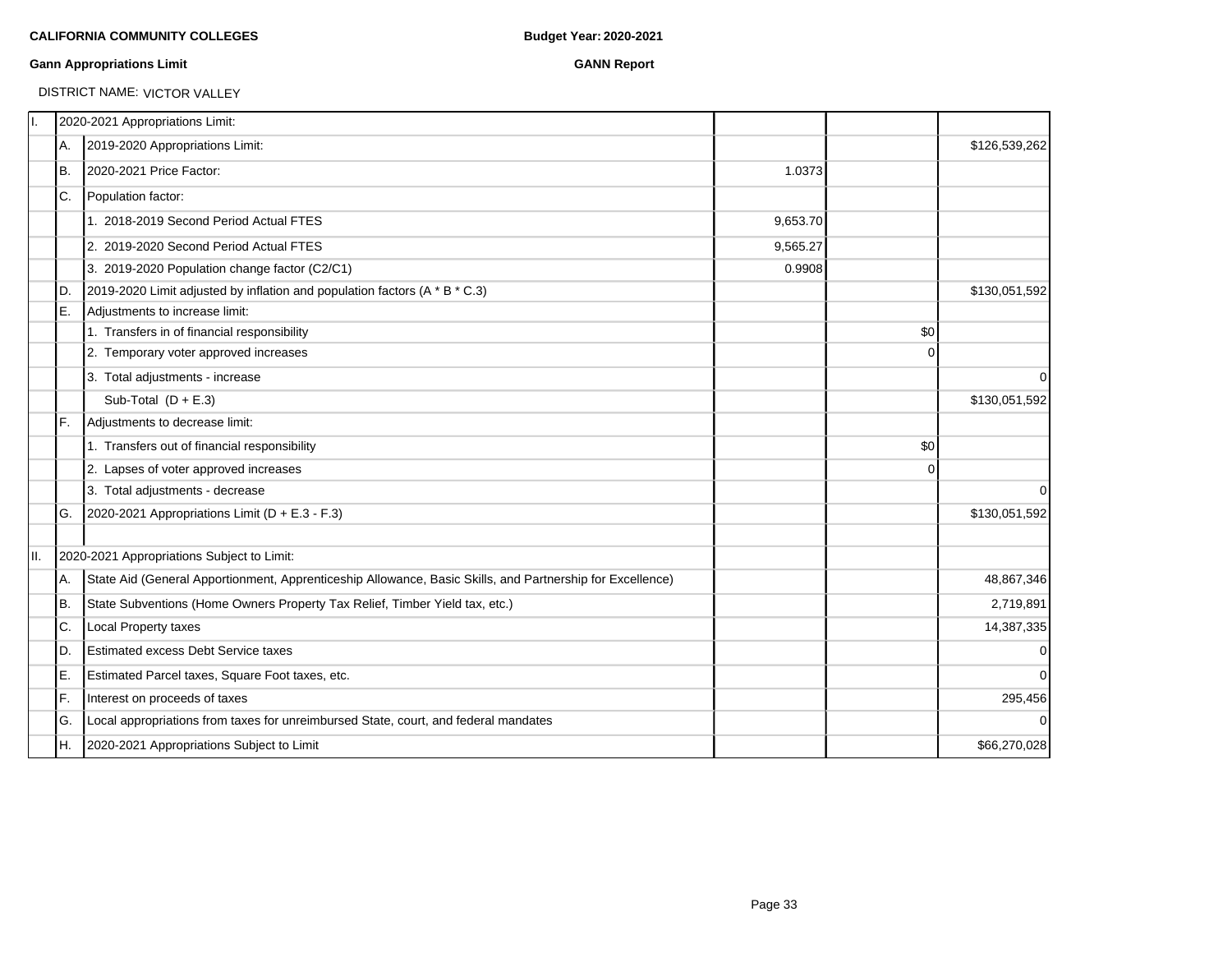**Governmental Funds Group**

Annual Financial and Budget Report

**10 General Fund**

#### REVENUES, EXPENDITURES, AND FUND BALANCE DATA

#### **990** VICTOR VALLEY

For Actual Year: 2019-2020 Budget Year: 2020-2021

**General Fund**

|                                                    | Object<br><b>Fund: 11</b> |                             | <b>Fund: 12</b> |                           | <b>Fund: 10</b> |              |               |
|----------------------------------------------------|---------------------------|-----------------------------|-----------------|---------------------------|-----------------|--------------|---------------|
|                                                    | Code                      | <b>UNRESTRICTED SUBFUND</b> |                 | <b>RESTRICTED SUBFUND</b> |                 | <b>TOTAL</b> |               |
| <b>Description</b>                                 |                           | Actual                      | <b>Budget</b>   | Actual                    | <b>Budget</b>   | Actual       | <b>Budget</b> |
| <b>REVENUES:</b>                                   |                           |                             |                 |                           |                 |              |               |
| <b>Federal Revenues</b>                            | 8100                      |                             |                 | 3,192,665                 | 4,799,387       | 3,192,665    | 4,799,387     |
| <b>State Revenues</b>                              | 8600                      | 53,540,933                  | 53,724,899      | 15,608,373                | 23,711,893      | 69,149,306   | 77,436,792    |
| <b>Local Revenues</b>                              | 8800                      | 17,647,627                  | 17,675,101      | 1,659,016                 | 5,697,961       | 19,306,643   | 23,373,062    |
| <b>Total Revenues</b>                              |                           | 71,188,560                  | 71,400,000      | 20,460,054                | 34,209,241      | 91,648,614   | 105,609,241   |
| <b>EXPENDITURES:</b>                               |                           |                             |                 |                           |                 |              |               |
| <b>Academic Salaries</b>                           | 1000                      | 29,142,580                  | 28,820,091      | 4,814,461                 | 5,151,388       | 33,957,041   | 33,971,479    |
| <b>Classified Salaries</b>                         | 2000                      | 13,658,027                  | 13,008,275      | 3,777,208                 | 4,921,639       | 17,435,235   | 17,929,914    |
| <b>Employee Benefits</b>                           | 3000                      | 19,581,390                  | 20,440,751      | 3,009,081                 | 3,515,411       | 22,590,471   | 23,956,162    |
| <b>Supplies and Materials</b>                      | 4000                      | 552,929                     | 648,053         | 1,805,902                 | 4,979,817       | 2,358,831    | 5,627,870     |
| Other Operating Expenses and Services              | 5000                      | 6,768,674                   | 7,028,857       | 6,950,876                 | 6,748,046       | 13,719,550   | 13,776,903    |
| Capital Outlay                                     | 6000                      | 684,371                     | 697,401         | 1,791,565                 | 1,233,964       | 2,475,936    | 1,931,365     |
| <b>Total Expenditures</b>                          |                           | 70,387,971                  | 70,643,428      | 22,149,093                | 26,550,265      | 92,537,064   | 97,193,693    |
| Excess /(Deficiency) of Revenues over Expenditures |                           | 800,589                     | 756,572         | (1,689,039)               | 7,658,976       | (888, 450)   | 8,415,548     |
| <b>Other Financing Sources</b>                     | 8900                      |                             |                 | 1,882,369                 | 1,872,369       | 1,882,369    | 1,872,369     |
| <b>Other Outgo</b>                                 | 7000                      |                             | 741,200         | 592,621                   | 9,579,641       | 592,621      | 10,320,841    |
| Net Increase/(Decrease) in Fund Balance            |                           | 800,589                     | 15,372          | (399, 291)                | (48, 296)       | 401,298      | (32, 924)     |
| <b>BEGINNING FUND BALANCE:</b>                     |                           |                             |                 |                           |                 |              |               |
| Net Beginning Balance, July 1                      | 9010                      | 6,391,347                   | 7,191,936       | 293,160                   | (106, 132)      | 6,684,507    | 7,085,804     |
| <b>Prior Years Adustments</b>                      | 9020                      |                             |                 | (1)                       |                 | (1)          |               |
| Adjusted Beginning Balance                         | 9030                      | 6,391,347                   |                 | 293,159                   |                 | 6,684,506    |               |
| <b>Ending Fund Balance, June 30</b>                |                           | 7,191,936                   | 7,207,308       | (106, 132)                | (154, 428)      | 7,085,804    | 7,052,880     |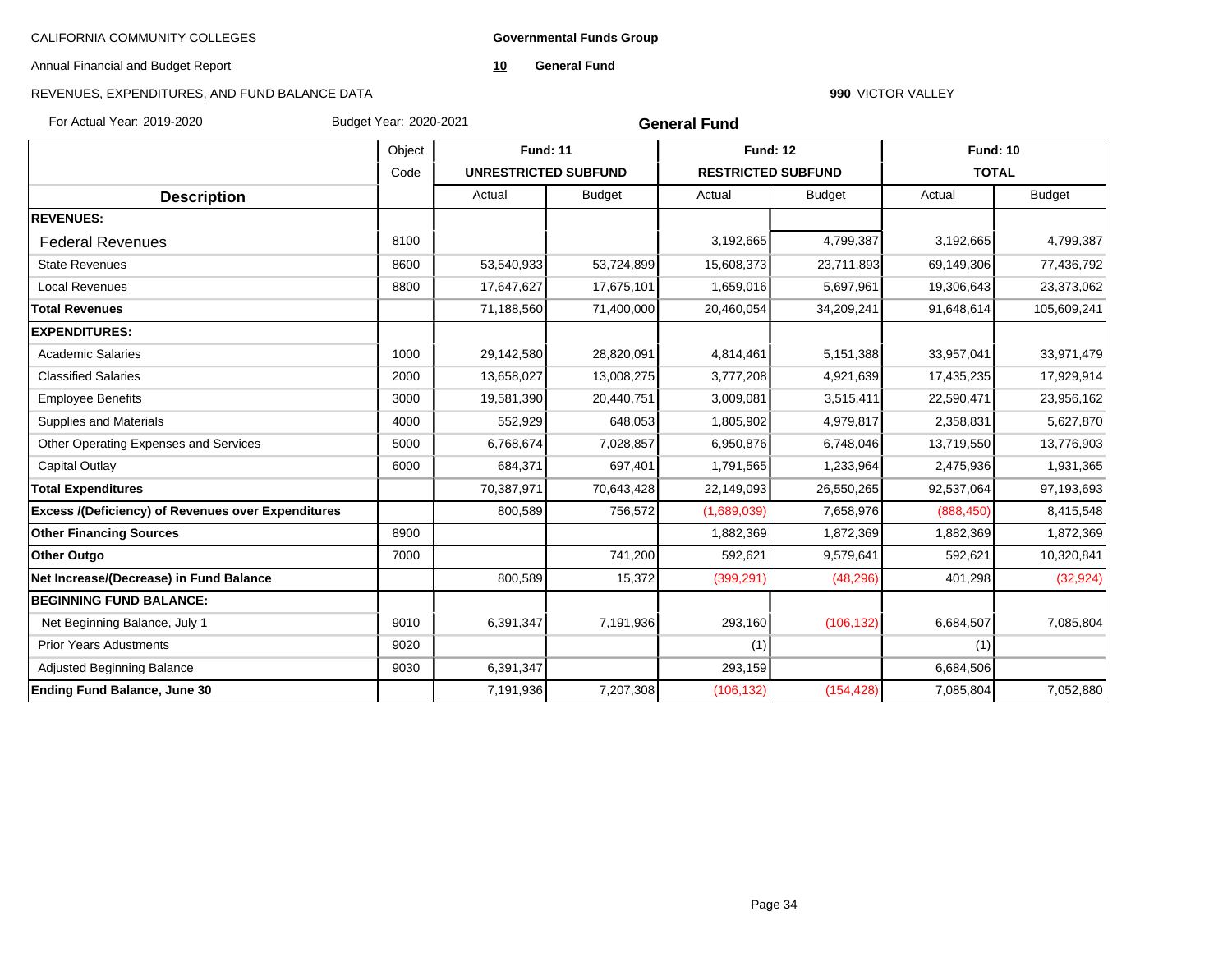**Governmental Funds Group**

**Annual Financial and Budget Report**

20 Debt service Funds

**990** VICTOR VALLEY

#### **REVENUES, EXPENDITURES, AND FUND BALANCE DATA**

For Actual Year: 2019-2020 Budget Year: 2020-2021 **DEBT SERVICE FUNDS**

|                                             | Object Code | <b>Fund: 21</b>          |               | <b>Fund: 22</b>              |                | <b>Fund: 29</b>         |               |
|---------------------------------------------|-------------|--------------------------|---------------|------------------------------|----------------|-------------------------|---------------|
|                                             |             | <b>BOND INTEREST AND</b> |               | <b>REVENUE BOND INTEREST</b> |                |                         |               |
|                                             |             | <b>REDEMPTION FUND</b>   |               | <b>AND REDEMPTION FUND</b>   |                | OTHER DEBT SERVICE FUND |               |
| <b>Description</b>                          |             | Actual                   | <b>Budget</b> | Actual                       | <b>Budget</b>  | <b>Actual</b>           | <b>Budget</b> |
| <b>REVENUES:</b>                            |             |                          |               |                              |                |                         |               |
| <b>Federal Revenues</b>                     | 8100        |                          |               |                              |                |                         |               |
| <b>State Revenues</b>                       | 8600        | 62,281                   |               |                              |                |                         |               |
| <b>Local Revenues</b>                       | 8800        | 7,248,343                | 6,422,000     |                              |                |                         |               |
| <b>Total Revenues</b>                       |             | 7,310,624                | 6,422,000     | $\pmb{0}$                    | 0              | $\overline{0}$          | $\mathbf 0$   |
| <b>Other Financing Sources</b>              | 8900        |                          |               |                              |                |                         |               |
| Interfund Transfers In                      | 8981        |                          |               |                              |                |                         |               |
| Other Incoming Transfers                    | 8983        | 3,426,389                | 281,450       |                              |                |                         |               |
| <b>Total Other Financing Sources</b>        |             | 3,426,389                | 281,450       | $\mathbf 0$                  | $\overline{0}$ | $\Omega$                | $\Omega$      |
| Other Outgo                                 | 7000        |                          |               |                              |                |                         |               |
| Debt Retirement (Long Term Debt)            | 7100        |                          |               |                              |                |                         |               |
| <b>Debt Reduction</b>                       | 7110        | 1,476,336                | 1,480,000     |                              |                |                         |               |
| Debt Interest and Other Service Charges     | 7120        | 6,181,664                | 5,400,000     |                              |                |                         |               |
| <b>Transfers Outgoing</b>                   | 7300 & 7400 |                          |               |                              |                |                         |               |
| Reserve for Contingencies                   | 7900        |                          |               |                              |                |                         |               |
| <b>Total Other Outgo</b>                    | 7000        | 7,658,000                | 6,880,000     | $\mathbf 0$                  | $\overline{0}$ | $\overline{0}$          | 0             |
| Net Other Financing Sources / (Other Outgo) | 8900 & 7000 | (4,231,611)              | (6,598,550)   | $\mathbf 0$                  | $\overline{0}$ | $\mathbf 0$             |               |
| Net Increase/Decrease in Fund Balance       |             | 3,079,013                | (176, 550)    | $\Omega$                     | $\Omega$       | O                       | $\Omega$      |
| <b>BEGINNING FUND BALANCE:</b>              |             |                          |               |                              |                |                         |               |
| Net Beginning Balance, July 1               | 9010        | 7,619,559                | 10,698,571    |                              | $\Omega$       | $\Omega$                | $\Omega$      |
| <b>Prior Years Adustments</b>               | 9020        | (1)                      |               |                              |                |                         |               |
| Adjusted Beginning Balance                  | 9030        | 7,619,558                |               | $\mathbf 0$                  |                | $\mathbf 0$             |               |
| <b>Ending Fund Balance, June 30</b>         |             | 10,698,571               | 10,522,021    | $\Omega$                     | $\Omega$       | $\Omega$                | $\Omega$      |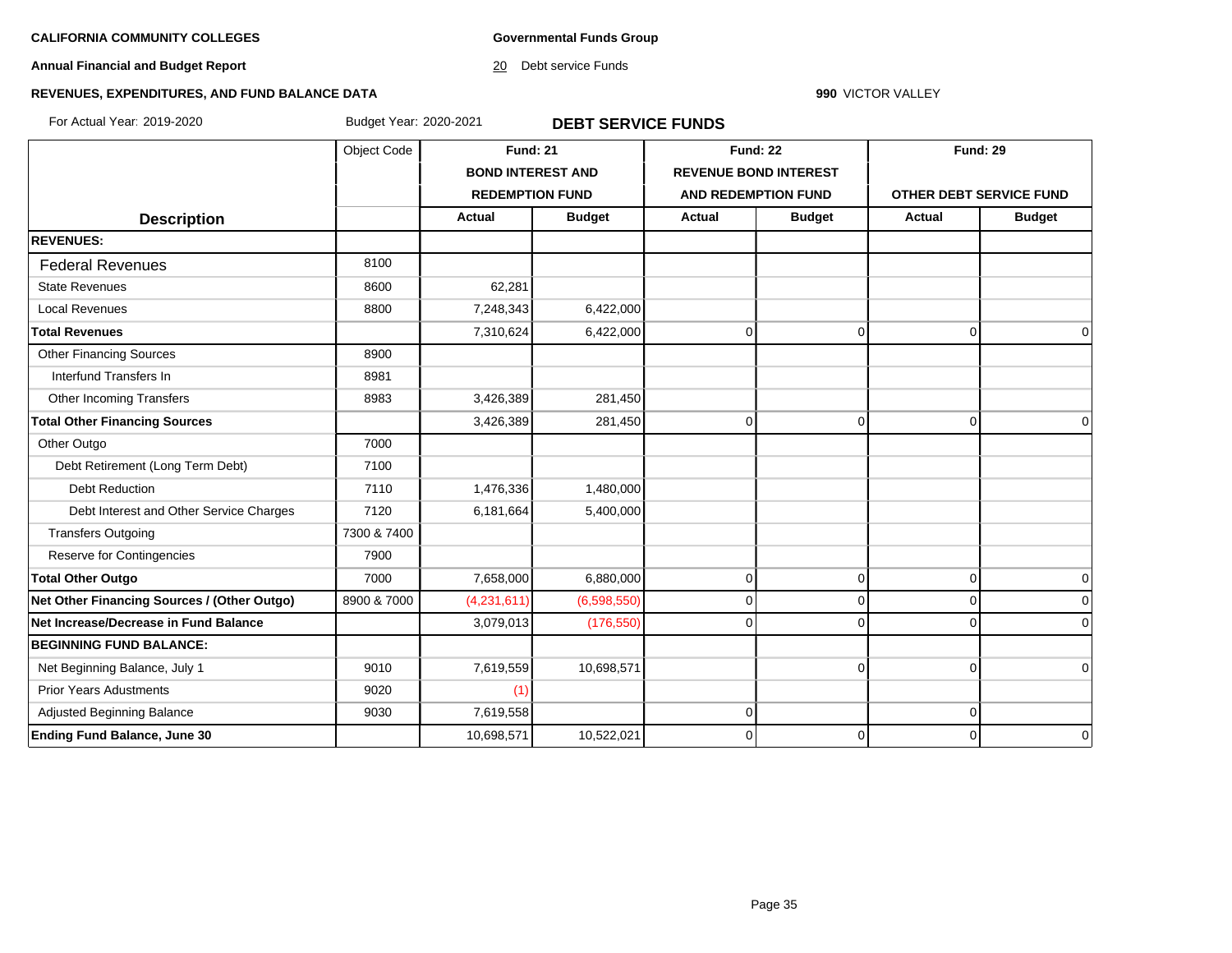**Annual Financial and Budget Report**

**Governmental Funds Group**

**30 Special Revenue Funds -- Part 1**

#### **990** VICTOR VALLEY

#### **REVENUES, EXPENDITURES, AND FUND BALANCE DATA**

| For Actual Year: 2019-2020                                | Budget Year: 2020-2021 |                 | <b>Special Revenue Funds</b> |               |                       |                               |               |
|-----------------------------------------------------------|------------------------|-----------------|------------------------------|---------------|-----------------------|-------------------------------|---------------|
|                                                           | Object                 | <b>FUND: 31</b> |                              |               | FUND <sub>32</sub>    | <b>FUND 33</b>                |               |
|                                                           | Code                   |                 | <b>BOOKSTORE FUND</b>        |               | <b>CAFETERIA FUND</b> | <b>CHILD DEVELOPMENT FUND</b> |               |
| <b>Description</b>                                        |                        | <b>Actual</b>   | <b>Budget</b>                | <b>Actual</b> | <b>Budget</b>         | Actual                        | <b>Budget</b> |
| <b>REVENUES:</b>                                          |                        |                 |                              |               |                       |                               |               |
| <b>Federal Revenues</b>                                   | 8100                   |                 |                              |               |                       |                               |               |
| <b>State Revenues</b>                                     | 8600                   |                 |                              |               |                       | 185,143                       | 170,487       |
| <b>Local Revenues</b>                                     | 8800                   |                 |                              |               |                       | 174,702                       | 172,064       |
| <b>Total Income</b>                                       |                        | $\overline{0}$  | $\Omega$                     | $\Omega$      | $\Omega$              | 359,845                       | 342,551       |
| <b>Expenditures</b>                                       |                        |                 |                              |               |                       |                               |               |
| <b>Academic Salaries</b>                                  | 1000                   |                 |                              |               |                       | 129,128                       | 161,151       |
| <b>Classified Salaries</b>                                | 2000                   |                 |                              |               |                       | 24,410                        | 43,377        |
| <b>Employee Benefits</b>                                  | 3000                   |                 |                              |               |                       | 83,411                        | 86,312        |
| Supplies and Materials                                    | 4000                   |                 |                              |               |                       | 6,744                         | 14,570        |
| Other Operating Expenses and Services                     | 5000                   |                 |                              |               |                       | 542                           | 8,329         |
| <b>Capital Outlay</b>                                     | 6000                   |                 |                              |               |                       |                               |               |
| <b>Total Expenditures</b>                                 |                        | $\overline{0}$  | $\Omega$                     | $\Omega$      | $\Omega$              | 244,235                       | 313,739       |
| <b>Excess /(Deficiency) of Revenues over Expenditures</b> |                        | $\overline{0}$  | $\Omega$                     | $\mathbf 0$   | $\Omega$              | 115,610                       | 28,812        |
| <b>Other Financing Sources</b>                            | 8900                   |                 |                              |               |                       |                               |               |
| Other Outgo                                               | 7000                   |                 |                              |               |                       |                               | 28,812        |
| Net Increase/(Decrease) in Fund Balance                   |                        | $\overline{0}$  | $\Omega$                     | $\Omega$      | $\Omega$              | 115,610                       | $\Omega$      |
| <b>Begining Fund Balance:</b>                             |                        |                 |                              |               |                       |                               |               |
| Net Beginning Balance, July 1                             | 9010                   |                 | $\Omega$                     |               | $\Omega$              | 384,793                       | 500,403       |
| <b>Prior Years Adustments</b>                             | 9020                   |                 |                              |               |                       |                               |               |
| Adjusted Beginning Balance                                | 9030                   | $\overline{0}$  |                              | $\mathbf 0$   |                       | 384,793                       |               |
| <b>Ending Fund Balance, June 30</b>                       |                        | $\overline{0}$  | $\Omega$                     | 0             | $\Omega$              | 500,403                       | 500,403       |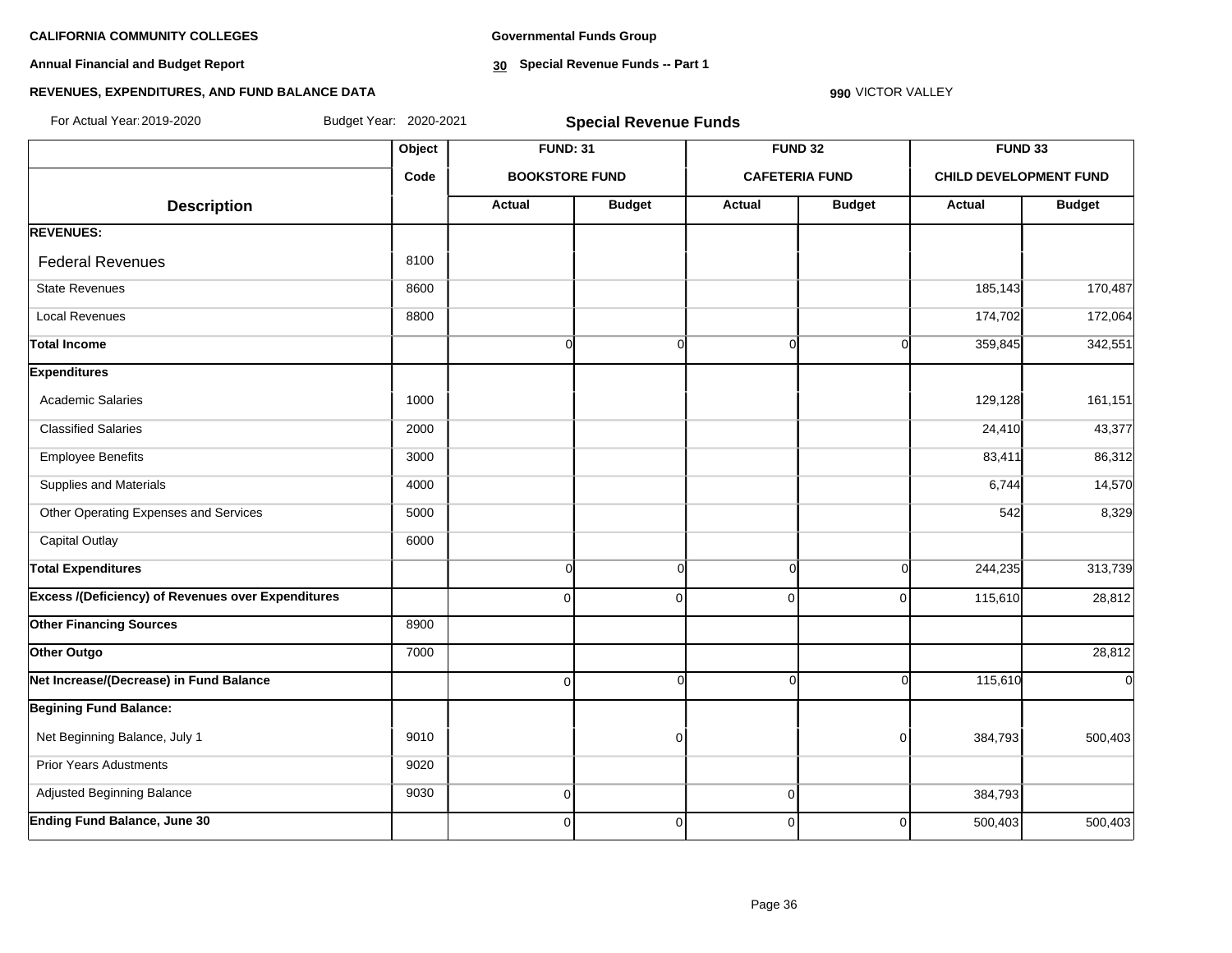**Annual Financial and Budget Report**

**Governmental Funds Group**

**30 Special Revenue Funds -- Part 2**

#### **990** VICTOR VALLEY

#### **REVENUES, EXPENDITURES, AND FUND BALANCE DATA**

| For Actual Year 2019-2020                                 | Budget Year: 2020-2021 |                 | <b>Special Revenue Funds</b> |               |                                  |                                   |                |
|-----------------------------------------------------------|------------------------|-----------------|------------------------------|---------------|----------------------------------|-----------------------------------|----------------|
|                                                           | Object                 | <b>FUND: 34</b> |                              |               | FUND 35                          | FUND 39                           |                |
|                                                           | Code                   |                 | <b>FARM OPERATION FUND</b>   |               | <b>REVENUE BOND PROJECT FUND</b> | <b>OTHER SPECIAL REVENUE FUND</b> |                |
| <b>Description</b>                                        |                        | <b>Actual</b>   | <b>Budget</b>                | <b>Actual</b> | <b>Budget</b>                    | Actual                            | <b>Budget</b>  |
| <b>REVENUES:</b>                                          |                        |                 |                              |               |                                  |                                   |                |
| <b>Federal Revenues</b>                                   | 8100                   |                 |                              |               |                                  |                                   |                |
| <b>State Revenues</b>                                     | 8600                   |                 |                              |               |                                  |                                   |                |
| <b>Local Revenues</b>                                     | 8800                   |                 |                              |               |                                  | 1,834,380                         | 809,000        |
| <b>Total Income</b>                                       |                        | $\overline{0}$  | $\mathbf 0$                  | $\Omega$      | $\Omega$                         | 1,834,380                         | 809,000        |
| <b>Expenditures</b>                                       |                        |                 |                              |               |                                  |                                   |                |
| <b>Academic Salaries</b>                                  | 1000                   |                 |                              |               |                                  |                                   |                |
| <b>Classified Salaries</b>                                | 2000                   |                 |                              |               |                                  |                                   |                |
| <b>Employee Benefits</b>                                  | 3000                   |                 |                              |               |                                  |                                   |                |
| Supplies and Materials                                    | 4000                   |                 |                              |               |                                  |                                   |                |
| Other Operating Expenses and Services                     | 5000                   |                 |                              |               |                                  |                                   |                |
| <b>Capital Outlay</b>                                     | 6000                   |                 |                              |               |                                  |                                   |                |
| <b>Total Expenditures</b>                                 |                        | $\overline{0}$  | $\Omega$                     | $\Omega$      | $\Omega$                         | $\Omega$                          | $\Omega$       |
| <b>Excess /(Deficiency) of Revenues over Expenditures</b> |                        | $\overline{0}$  | $\Omega$                     | $\mathbf 0$   | $\Omega$                         | 1,834,380                         | 809,000        |
| <b>Other Financing Sources</b>                            | 8900                   |                 |                              |               |                                  |                                   |                |
| Other Outgo                                               | 7000                   |                 |                              |               |                                  | 16,322,192                        | 17,886,032     |
| Net Increase/(Decrease) in Fund Balance                   |                        | $\Omega$        | $\Omega$                     | $\Omega$      | ŋ                                | (14, 487, 812)                    | (17,077,032)   |
| <b>Begining Fund Balance:</b>                             |                        |                 |                              |               |                                  |                                   |                |
| Net Beginning Balance, July 1                             | 9010                   |                 | $\Omega$                     |               | 0                                | 31,564,845                        | 17,077,032     |
| <b>Prior Years Adustments</b>                             | 9020                   |                 |                              |               |                                  | (1)                               |                |
| Adjusted Beginning Balance                                | 9030                   | $\overline{0}$  |                              | $\mathbf 0$   |                                  | 31,564,844                        |                |
| Ending Fund Balance, June 30                              |                        | $\overline{0}$  | 0                            | $\mathbf 0$   | $\overline{0}$                   | 17,077,032                        | $\overline{0}$ |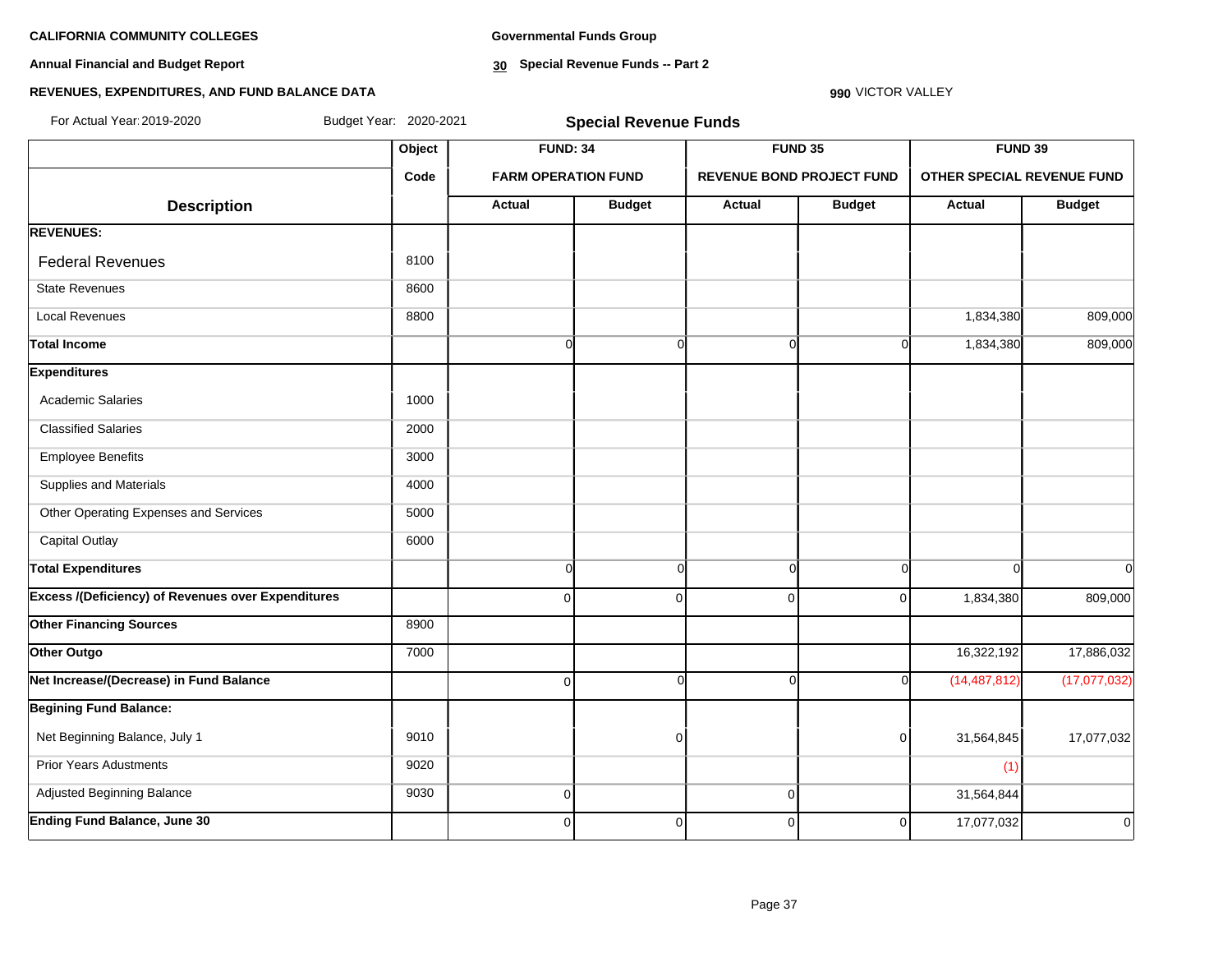**Annual Financial and Budget Report**

**Governmental Funds Group**

**40 Capital Projects Funds**

#### **REVENUES, EXPENDITURES, AND FUND BALANCE DATA**

## **Object FUND: 41 FUND 42 FUND 43 Code CAPITAL QUTLAY PROJECTS FUND REVENUE BOND CONSTRUCTION FUND GENERAL OBLIGATION BOND FUND**  $\begin{array}{|c|c|c|c|c|c|}\n\hline\n\textbf{A} & \textbf{A} & \textbf{B} & \textbf{B} & \textbf{B} & \textbf{B} & \textbf{B} & \textbf{B} & \textbf{B} & \textbf{B} & \textbf{B} & \textbf{B} & \textbf{B} & \textbf{B} & \textbf{B} & \textbf{B} & \textbf{B} & \textbf{B} & \textbf{B} & \textbf{B} & \textbf{B} & \textbf{B} & \textbf{B} & \textbf{B} & \textbf{B} & \textbf{B} & \textbf{B} & \textbf{B} & \$ **REVENUES:** Federal Revenues 8100 State Revenues 8600 Local Revenues 8800 2,331,148 1,275,000 32,320 150,000 **Total Income** 2,331,148 1,275,000 32,320 150,000 0 0 **Expenditures** Academic Salaries 10000 Classified Salaries 2000 Employee Benefits 3000 Supplies and Materials 4000 52,925 4,380 Other Operating Expenses and Services 1.100,000 1 2,841,120 2,187,600 2,187,600 1,100,000 1,100,000 Capital Outlay 6000 10,740,985 640,650 527,499 150,000 **Total Expenditures** 13,635,030 2,832,630 527,499 1,250,000 0 0 **Excess /(Deficiency) of Revenues over Expenditures** (11,303,882) (1,557,630) (495,179) (1,100,000) 0 0 **Other Financing Sources** 8900 16,322,192 31,355,000 31,355,000 **Other Outgo 12000 450,000** 450,000 **Net Increase/(Decrease) in Fund Balance** 5,018,310 (2,007,630) 30,859,821 (1,100,000) 0 0 **Begining Fund Balance:** Net Beginning Balance, July 1 9010 | 9010 | 5,885,167 | 10,903,476 | 530,557 | 31,390,377 | | | 0 Prior Years Adustments 9020 (1) (1) Adjusted Beginning Balance **1986 19930** 5,885,166 5,885,166 530,556 530,556 530,556 530,556 530,556 530,566 530,566 530,566 530,566 530,566 530,566 530,566 530,566 530,566 530,566 530,566 530,566 530,566 530,566 530,566 53 **Ending Fund Balance, June 30** 10,903,476 8,895,846 31,390,377 30,290,377 0 0 For Actual Year:2019-2020 Budget Year: 2020-2021 **Capital Projects Funds**

**990** VICTOR VALLEY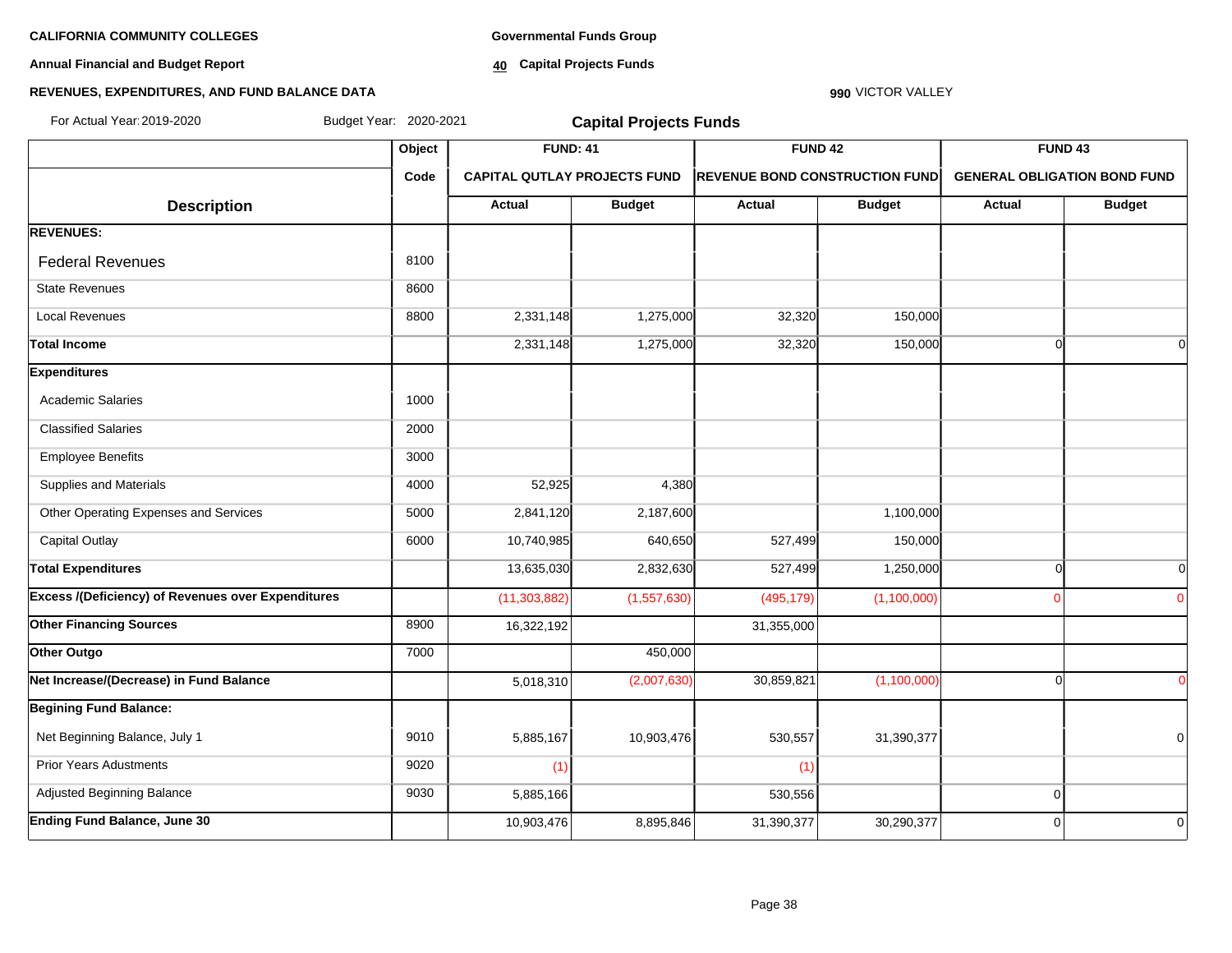**Annual Financial and Budget Report**

**Proprietary Funds Group**

**50 Enterprise Funds Group -- Part 1**

#### **990** VICTOR VALLEY

#### **REVENUES, EXPENDITURES, AND FUND BALANCE DATA**

For Actual Year:2019-2020 Budget Year: 2020-2021 **Enterprise Funds**

|                                         | Object | <b>FUND: 51</b>       |               | <b>FUND 52</b>        |                | <b>FUND 53</b>         |                |
|-----------------------------------------|--------|-----------------------|---------------|-----------------------|----------------|------------------------|----------------|
|                                         | Code   | <b>BOOKSTORE FUND</b> |               | <b>CAFETERIA FUND</b> |                | <b>FARM OPERATIONS</b> |                |
| <b>Description</b>                      |        | <b>Actual</b>         | <b>Budget</b> | Actual                | <b>Budget</b>  | <b>Actual</b>          | <b>Budget</b>  |
| <b>REVENUES:</b>                        |        |                       |               |                       |                |                        |                |
| <b>Local Revenues</b>                   | 8800   | 2,046,895             | 1,805,540     |                       |                |                        |                |
| <b>Other Financing Sources</b>          | 8900   |                       |               |                       |                |                        |                |
| <b>Total Income</b>                     |        | 2,046,895             | 1,805,540     | $\Omega$              | $\Omega$       | $\Omega$               | $\Omega$       |
| Cost of Sales                           | 5890   | 1,504,670             | 1,067,235     |                       |                |                        |                |
| <b>Gross Profit or Loss</b>             |        | 542,225               | 738,305       | $\Omega$              | $\Omega$       | ∩                      | $\Omega$       |
| <b>Expenditures</b>                     |        |                       |               |                       |                |                        |                |
| <b>Academic Salaries</b>                | 1000   |                       |               |                       |                |                        |                |
| <b>Classified Salaries</b>              | 2000   | 417,049               | 450,000       |                       |                |                        |                |
| <b>Employee Benefits</b>                | 3000   | 214,206               | 209,844       |                       |                |                        |                |
| Supplies and Materials                  | 4000   |                       |               |                       |                |                        |                |
| Other Operating Expenses and Services   | 5000   | 36,496                | 78,461        |                       |                |                        |                |
| <b>Capital Outlay</b>                   | 6000   |                       |               |                       |                |                        |                |
| <b>Total Expenditures</b>               |        | 667,751               | 738,305       | $\Omega$              | $\Omega$       | $\Omega$               | $\overline{0}$ |
| <b>Net Profit or Loss</b>               |        | (125, 526)            | $\Omega$      | $\mathbf 0$           | $\Omega$       | $\Omega$               | $\Omega$       |
| Other Outgo                             | 7000   |                       |               |                       |                |                        |                |
| Net Increase/(Decrease) in Fund Balance |        | (125, 526)            | $\Omega$      | $\Omega$              | $\Omega$       | $\Omega$               | $\overline{0}$ |
| <b>Begining Fund Balance:</b>           |        |                       |               |                       |                |                        |                |
| Net Beginning Balance, July 1           | 9010   | 2,142,671             | 2,017,145     | $\overline{0}$        | $\overline{0}$ |                        | $\Omega$       |
| <b>Prior Years Adustments</b>           | 9020   |                       |               |                       |                |                        |                |
| Adjusted Beginning Balance              | 9030   | 2,142,671             |               | $\mathbf 0$           |                | $\Omega$               |                |
| <b>Ending Fund Balance, June 30</b>     |        | 2,017,145             | 2,017,145     | $\mathbf 0$           | $\Omega$       | $\Omega$               | $\Omega$       |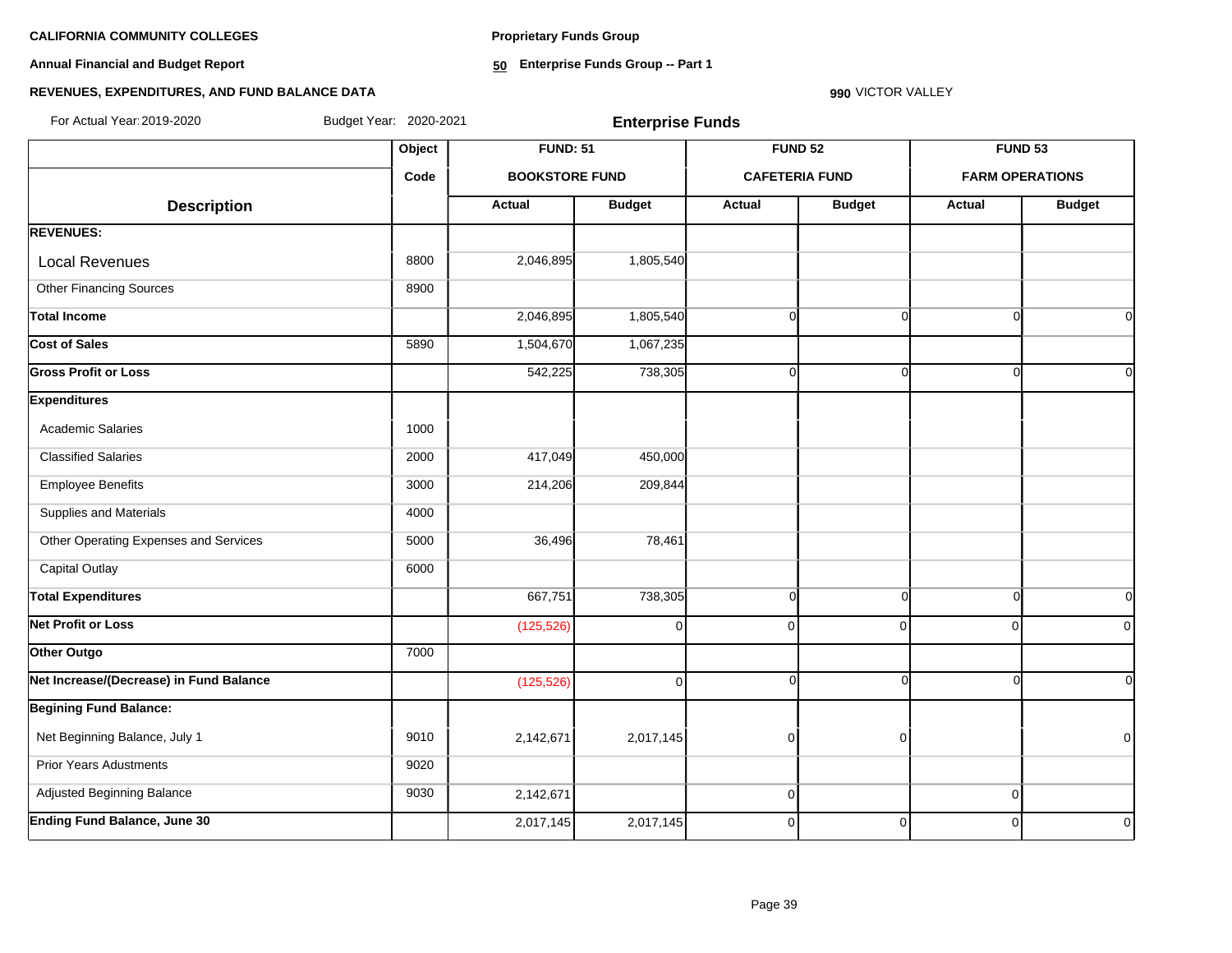**Proprietary Funds Group**

**Annual Financial and Budget Report**

**50 Enterprise Funds Group -- Part 2**

#### **REVENUES, EXPENDITURES, AND FUND BALANCE DATA**

**990** VICTOR VALLEY

| For Actual Year: 2019-2020              | Budget Year: 2020-2021 |                       | <b>Enterprise Funds</b> |  |  |
|-----------------------------------------|------------------------|-----------------------|-------------------------|--|--|
|                                         | Object                 | <b>FUND: 59</b>       |                         |  |  |
|                                         | Code                   | OTHER ENTERPRISE FUND |                         |  |  |
| <b>Description</b>                      |                        | <b>Actual</b>         | <b>Budget</b>           |  |  |
| <b>REVENUES:</b>                        |                        |                       |                         |  |  |
| <b>Local Revenues</b>                   | 8800                   | 343,893               | 324,819                 |  |  |
| <b>Other Financing Sources</b>          | 8900                   |                       |                         |  |  |
| <b>Total Income</b>                     |                        | 343,893               | 324,819                 |  |  |
| <b>Cost of Sales</b>                    | 5890                   |                       |                         |  |  |
| <b>Gross Profit or Loss</b>             |                        | 343,893               | 324,819                 |  |  |
| <b>Expenditures</b>                     |                        |                       |                         |  |  |
| <b>Academic Salaries</b>                | 1000                   |                       |                         |  |  |
| <b>Classified Salaries</b>              | 2000                   | 211,365               | 215,000                 |  |  |
| <b>Employee Benefits</b>                | 3000                   | 90,691                | 87,834                  |  |  |
| Supplies and Materials                  | 4000                   | 186                   |                         |  |  |
| Other Operating Expenses and Services   | 5000                   | 19,277                | 21,985                  |  |  |
| Capital Outlay                          | 6000                   |                       |                         |  |  |
| <b>Total Expenditures</b>               |                        | 321,519               | 324,819                 |  |  |
| <b>Net Profit or Loss</b>               |                        | 22,374                | $\Omega$                |  |  |
| Other Outgo                             | 7000                   |                       |                         |  |  |
| Net Increase/(Decrease) in Fund Balance |                        | 22,374                | $\Omega$                |  |  |
| <b>Begining Fund Balance:</b>           |                        |                       |                         |  |  |
| Net Beginning Balance, July 1           | 9010                   | 618,959               | 641,333                 |  |  |
| <b>Prior Years Adustments</b>           | 9020                   |                       |                         |  |  |
| Adjusted Beginning Balance              | 9030                   | 618,959               |                         |  |  |
| <b>Ending Fund Balance, June 30</b>     |                        | 641,333               | 641,333                 |  |  |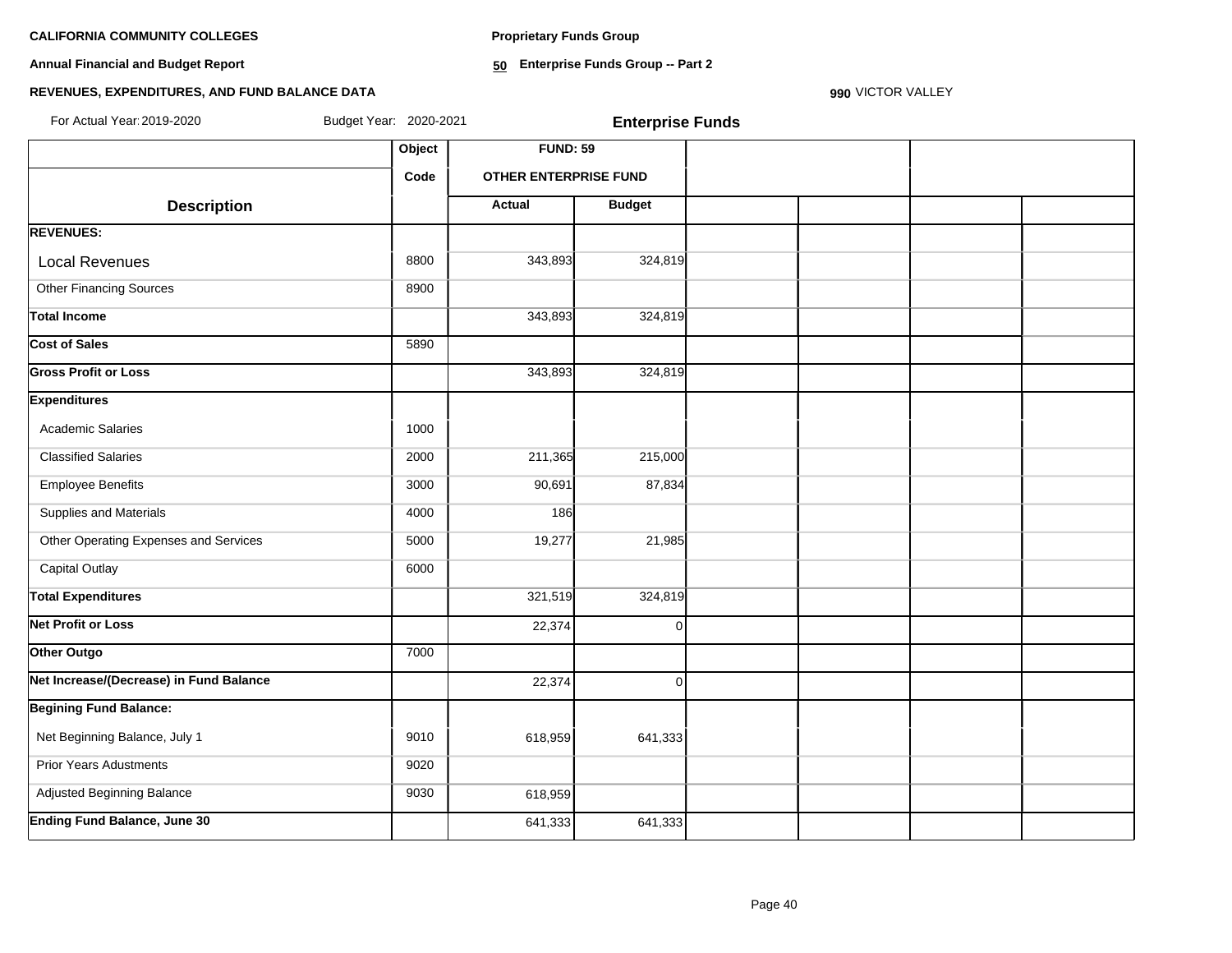**Annual Financial and Budget Report**

**Proprietary Funds Group**

**60 Enterprise Funds Group** 

#### **REVENUES, EXPENDITURES, AND FUND BALANCE DATA**

**990** VICTOR VALLEY

| For Actual Year: 2019-2020<br>Budget Year: 2020-2021<br><b>Internal Service Funds</b> |        |                            |               |                                     |               |  |  |
|---------------------------------------------------------------------------------------|--------|----------------------------|---------------|-------------------------------------|---------------|--|--|
|                                                                                       | Object | <b>FUND: 61</b>            |               | <b>FUND 69</b>                      |               |  |  |
|                                                                                       | Code   | <b>SELF-INSURANCE FUND</b> |               | <b>OTHER INTERNAL SERVICES FUND</b> |               |  |  |
| <b>Description</b>                                                                    |        | <b>Actual</b>              | <b>Budget</b> | Actual                              | <b>Budget</b> |  |  |
| <b>REVENUES:</b>                                                                      |        |                            |               |                                     |               |  |  |
| <b>Local Revenues</b>                                                                 | 8800   | 13,606                     | 10,000        | 852                                 | 500           |  |  |
| <b>Other Financing Sources</b>                                                        | 8900   | 24,000                     | 24,000        |                                     |               |  |  |
| <b>Total Income</b>                                                                   |        | 37,606                     | 34,000        | 852                                 | 500           |  |  |
| <b>Expenditures</b>                                                                   |        |                            |               |                                     |               |  |  |
| <b>Academic Salaries</b>                                                              | 1000   |                            |               |                                     |               |  |  |
| <b>Classified Salaries</b>                                                            | 2000   |                            |               |                                     |               |  |  |
| <b>Employee Benefits</b>                                                              | 3000   |                            |               |                                     |               |  |  |
| <b>Supplies and Materials</b>                                                         | 4000   |                            |               |                                     |               |  |  |
| Other Operating Expenses and Services                                                 | 5000   | 37,493                     | 131,000       |                                     |               |  |  |
| <b>Capital Outlay</b>                                                                 | 6000   |                            | 63,324        |                                     |               |  |  |
| <b>Total Expenditures</b>                                                             |        | 37,493                     | 194,324       | $\Omega$                            | $\Omega$      |  |  |
| Net Profit or Loss                                                                    |        | 113                        | (160, 324)    | 852                                 | 500           |  |  |
| Other Outgo                                                                           | 7000   |                            |               |                                     |               |  |  |
| Net Increase/(Decrease) in Fund Balance                                               |        | 113                        | (160, 324)    | 852                                 | 500           |  |  |
| <b>Begining Fund Balance:</b>                                                         |        |                            |               |                                     |               |  |  |
| Net Beginning Balance, July 1                                                         | 9010   | 706,973                    | 707,086       | 43,101                              | 43,953        |  |  |
| <b>Prior Years Adustments</b>                                                         | 9020   |                            |               |                                     |               |  |  |
| Adjusted Beginning Balance                                                            | 9030   | 706,973                    |               | 43,101                              |               |  |  |
| <b>Ending Fund Balance, June 30</b>                                                   |        | 707,086                    | 546,762       | 43,953                              | 44,453        |  |  |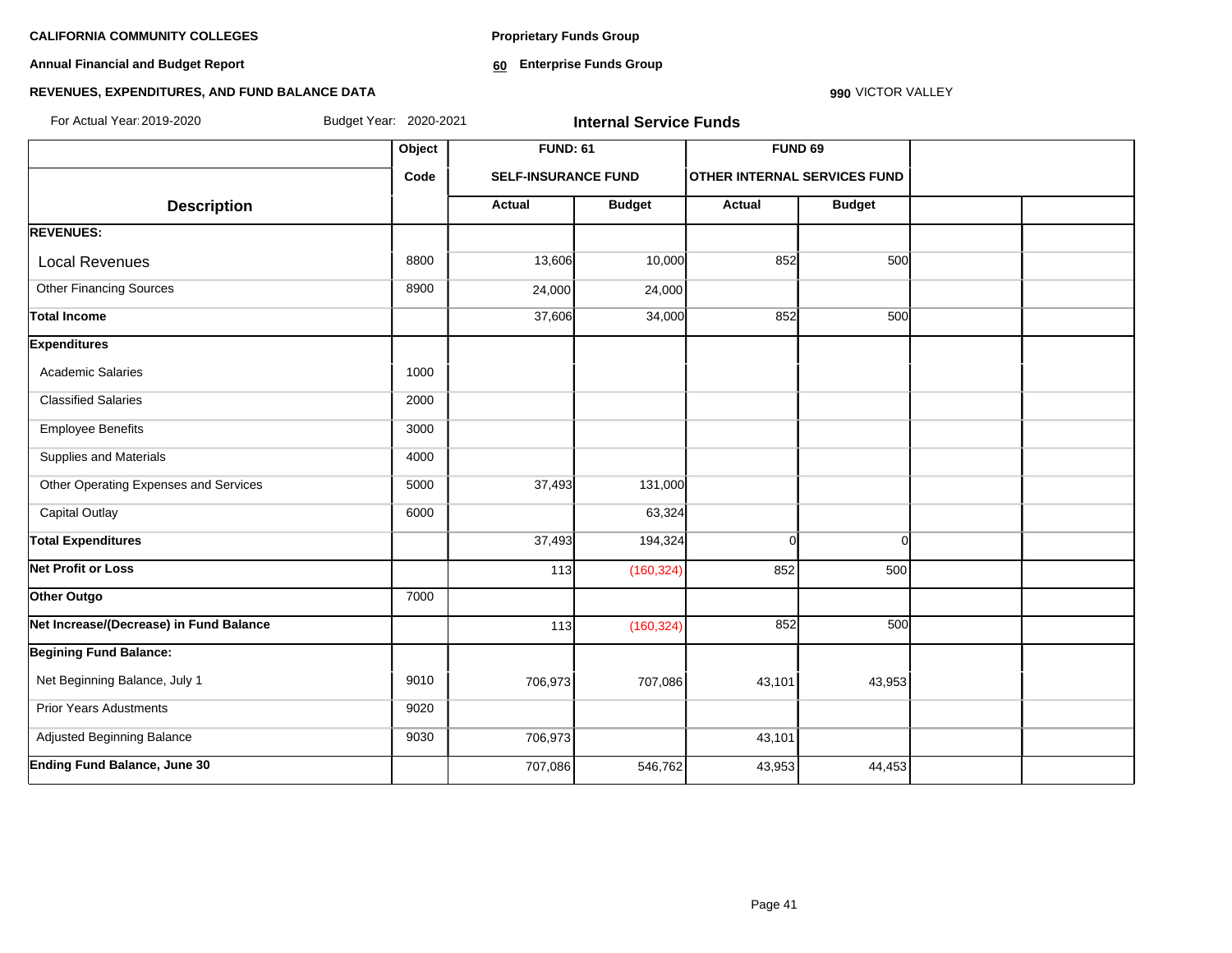**Annual Financial and Budget Report**

**Fiduciary Funds Group**

**70 Fiduciary Funds Group -- Part 1**

#### **990** VICTOR VALLEY

#### **REVENUES, EXPENDITURES, AND FUND BALANCE DATA**

| For Actual Year: 2019-2020                                |        | Budget Year: 2020-2021<br><b>Fiduciary Funds Group</b> |               |                                 |                |                                   |                |  |  |
|-----------------------------------------------------------|--------|--------------------------------------------------------|---------------|---------------------------------|----------------|-----------------------------------|----------------|--|--|
|                                                           | Object | <b>FUND: 71</b>                                        |               |                                 | <b>FUND 72</b> | FUND <sub>73</sub>                |                |  |  |
|                                                           | Code   | <b>ASSOCIATED STUDENTS TRUST FUND</b>                  |               | <b>REPRESENTATION FEE TRUST</b> | <b>FUND</b>    | <b>BODY CENTER FEE TRUST FUND</b> |                |  |  |
| <b>Description</b>                                        |        | <b>Actual</b>                                          | <b>Budget</b> | <b>Actual</b>                   | <b>Budget</b>  | Actual                            | <b>Budget</b>  |  |  |
| <b>REVENUES:</b>                                          |        |                                                        |               |                                 |                |                                   |                |  |  |
| <b>Federal Revenues</b>                                   | 8100   |                                                        |               |                                 |                |                                   |                |  |  |
| <b>State Revenues</b>                                     | 8600   |                                                        |               |                                 |                |                                   |                |  |  |
| <b>Local Revenues</b>                                     | 8800   | 209,653                                                | 221,000       |                                 |                | 96,233                            | 100,000        |  |  |
| <b>Total Income</b>                                       |        | 209,653                                                | 221,000       | $\Omega$                        | O              | 96,233                            | 100,000        |  |  |
| <b>Expenditures</b>                                       |        |                                                        |               |                                 |                |                                   |                |  |  |
| <b>Academic Salaries</b>                                  | 1000   |                                                        |               |                                 |                |                                   |                |  |  |
| <b>Classified Salaries</b>                                | 2000   |                                                        |               |                                 |                |                                   |                |  |  |
| <b>Employee Benefits</b>                                  | 3000   |                                                        |               |                                 |                |                                   |                |  |  |
| Supplies and Materials                                    | 4000   | 13,186                                                 | 10,000        |                                 |                |                                   |                |  |  |
| Other Operating Expenses and Services                     | 5000   | 232,582                                                | 211,000       |                                 |                |                                   |                |  |  |
| <b>Capital Outlay</b>                                     | 6000   |                                                        |               |                                 |                |                                   |                |  |  |
| <b>Total Expenditures</b>                                 |        | 245,768                                                | 221,000       | $\Omega$                        | $\Omega$       | $\Omega$                          | <sup>ol</sup>  |  |  |
| <b>Excess /(Deficiency) of Revenues over Expenditures</b> |        | (36, 115)                                              | $\Omega$      | $\Omega$                        | $\Omega$       | 96,233                            | 100,000        |  |  |
| <b>Other Financing Sources</b>                            | 8900   |                                                        |               |                                 |                |                                   |                |  |  |
| Other Outgo                                               | 7000   |                                                        |               |                                 |                | 96,233                            | 100,000        |  |  |
| Net Increase/(Decrease) in Fund Balance                   |        | (36, 115)                                              | $\Omega$      | $\Omega$                        | ∩              | ∩                                 | οl             |  |  |
| <b>Begining Fund Balance:</b>                             |        |                                                        |               |                                 |                |                                   |                |  |  |
| Net Beginning Balance, July 1                             | 9010   | 369,591                                                | 333,476       |                                 | $\overline{0}$ | $\Omega$                          | $\overline{0}$ |  |  |
| <b>Prior Years Adustments</b>                             | 9020   |                                                        |               |                                 |                |                                   |                |  |  |
| Adjusted Beginning Balance                                | 9030   | 369,591                                                |               | $\overline{0}$                  |                | $\Omega$                          |                |  |  |
| <b>Ending Fund Balance, June 30</b>                       |        | 333,476                                                | 333,476       | $\overline{0}$                  | $\overline{0}$ | $\mathbf 0$                       | $\Omega$       |  |  |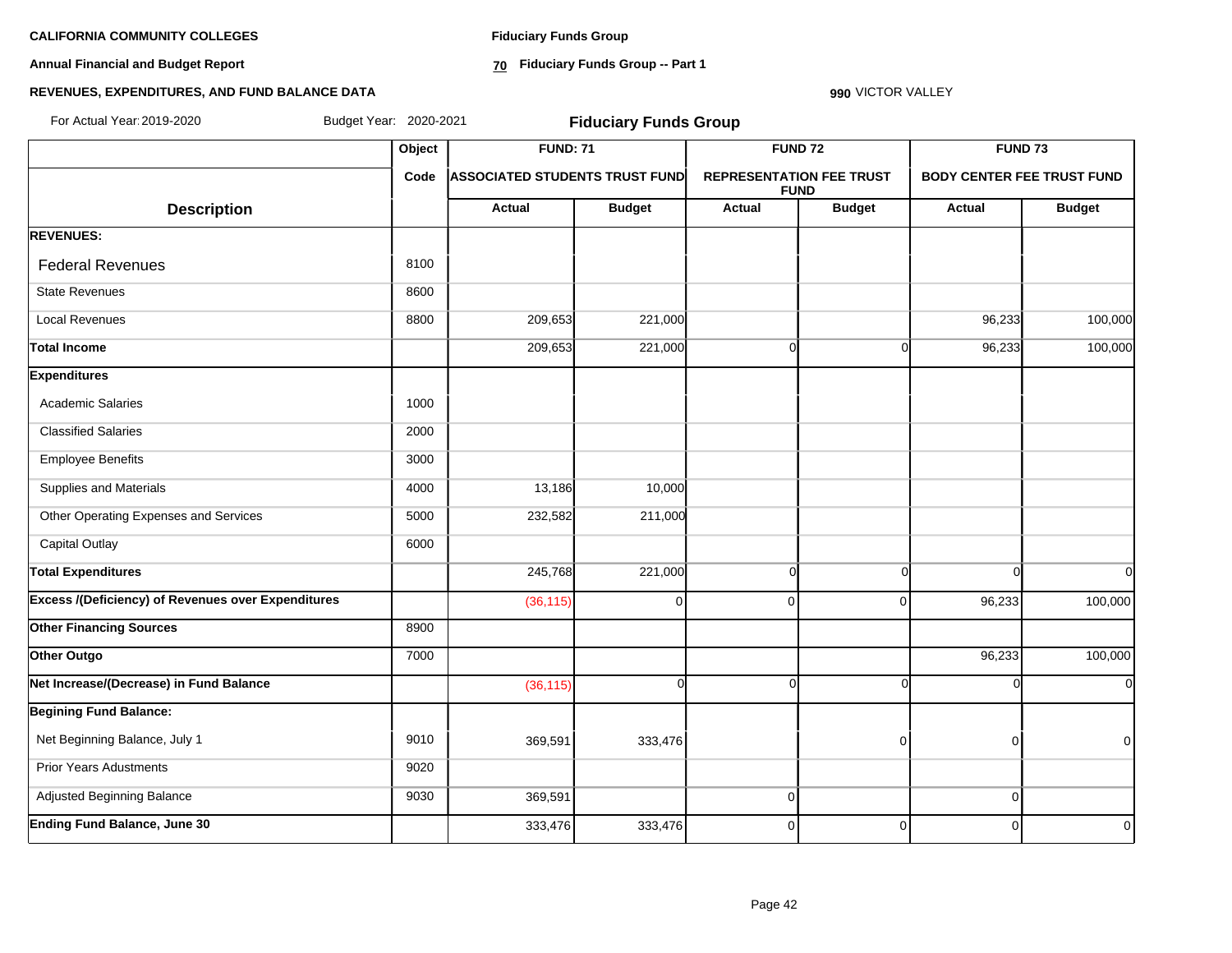**Annual Financial and Budget Report**

**Fiduciary Funds Group**

**70 Fiduciary Funds Group -- Part 2**

#### **REVENUES, EXPENDITURES, AND FUND BALANCE DATA**

**990** VICTOR VALLEY

| For Actual Year: 2019-2020                                | Budget Year: 2020-2021 |                                                    | <b>Fiduciary Funds Group</b> |                                                    |               |                              |                |
|-----------------------------------------------------------|------------------------|----------------------------------------------------|------------------------------|----------------------------------------------------|---------------|------------------------------|----------------|
|                                                           | Object                 | <b>FUND: 74</b><br><b>FINANCIAL AID TRUST FUND</b> |                              | FUND <sub>75</sub>                                 |               | <b>FUND 76</b>               |                |
|                                                           | Code                   |                                                    |                              | <b>SCHOLARSHIP &amp; LOAN TRUST</b><br><b>FUND</b> |               | <b>INVESTMENT TRUST FUND</b> |                |
| <b>Description</b>                                        |                        | <b>Actual</b>                                      | <b>Budget</b>                | Actual                                             | <b>Budget</b> | <b>Actual</b>                | <b>Budget</b>  |
| <b>REVENUES:</b>                                          |                        |                                                    |                              |                                                    |               |                              |                |
| <b>Federal Revenues</b>                                   | 8100                   | 30,879,020                                         | 22,549,000                   |                                                    |               |                              |                |
| <b>State Revenues</b>                                     | 8600                   | 4,368,711                                          | 3,550,000                    |                                                    |               |                              |                |
| <b>Local Revenues</b>                                     | 8800                   |                                                    |                              |                                                    |               |                              |                |
| <b>Total Income</b>                                       |                        | 35,247,731                                         | 26,099,000                   | $\overline{0}$                                     | $\Omega$      | $\cap$                       | $\Omega$       |
| <b>Expenditures</b>                                       |                        |                                                    |                              |                                                    |               |                              |                |
| <b>Academic Salaries</b>                                  | 1000                   |                                                    |                              |                                                    |               |                              |                |
| <b>Classified Salaries</b>                                | 2000                   |                                                    |                              |                                                    |               |                              |                |
| <b>Employee Benefits</b>                                  | 3000                   |                                                    |                              |                                                    |               |                              |                |
| Supplies and Materials                                    | 4000                   |                                                    |                              |                                                    |               |                              |                |
| Other Operating Expenses and Services                     | 5000                   |                                                    |                              |                                                    |               |                              |                |
| <b>Capital Outlay</b>                                     | 6000                   |                                                    |                              |                                                    |               |                              |                |
| <b>Total Expenditures</b>                                 |                        | $\Omega$                                           | $\Omega$                     | $\overline{0}$                                     | $\Omega$      | $\Omega$                     | $\overline{O}$ |
| <b>Excess /(Deficiency) of Revenues over Expenditures</b> |                        | 35,247,731                                         | 26,099,000                   | 0                                                  |               | $\Omega$                     | $\Omega$       |
| <b>Other Financing Sources</b>                            | 8900                   |                                                    |                              |                                                    |               | 727,196                      | 620,000        |
| Other Outgo                                               | 7000                   | 34,098,883                                         | 26,099,000                   |                                                    |               | 400,000                      |                |
| Net Increase/(Decrease) in Fund Balance                   |                        | 1,148,848                                          |                              | <sub>0</sub>                                       |               | 327,196                      | 620,000        |
| <b>Begining Fund Balance:</b>                             |                        |                                                    |                              |                                                    |               |                              |                |
| Net Beginning Balance, July 1                             | 9010                   | 207,568                                            | 1,356,416                    | 21,238                                             | 21,238        | 17,777,112                   | 19,134,892     |
| <b>Prior Years Adustments</b>                             | 9020                   |                                                    |                              |                                                    |               | 1,030,584                    |                |
| Adjusted Beginning Balance                                | 9030                   | 207,568                                            |                              | 21,238                                             |               | 18,807,696                   |                |
| <b>Ending Fund Balance, June 30</b>                       |                        | 1,356,416                                          | 1,356,416                    | 21,238                                             | 21,238        | 19,134,892                   | 19,754,892     |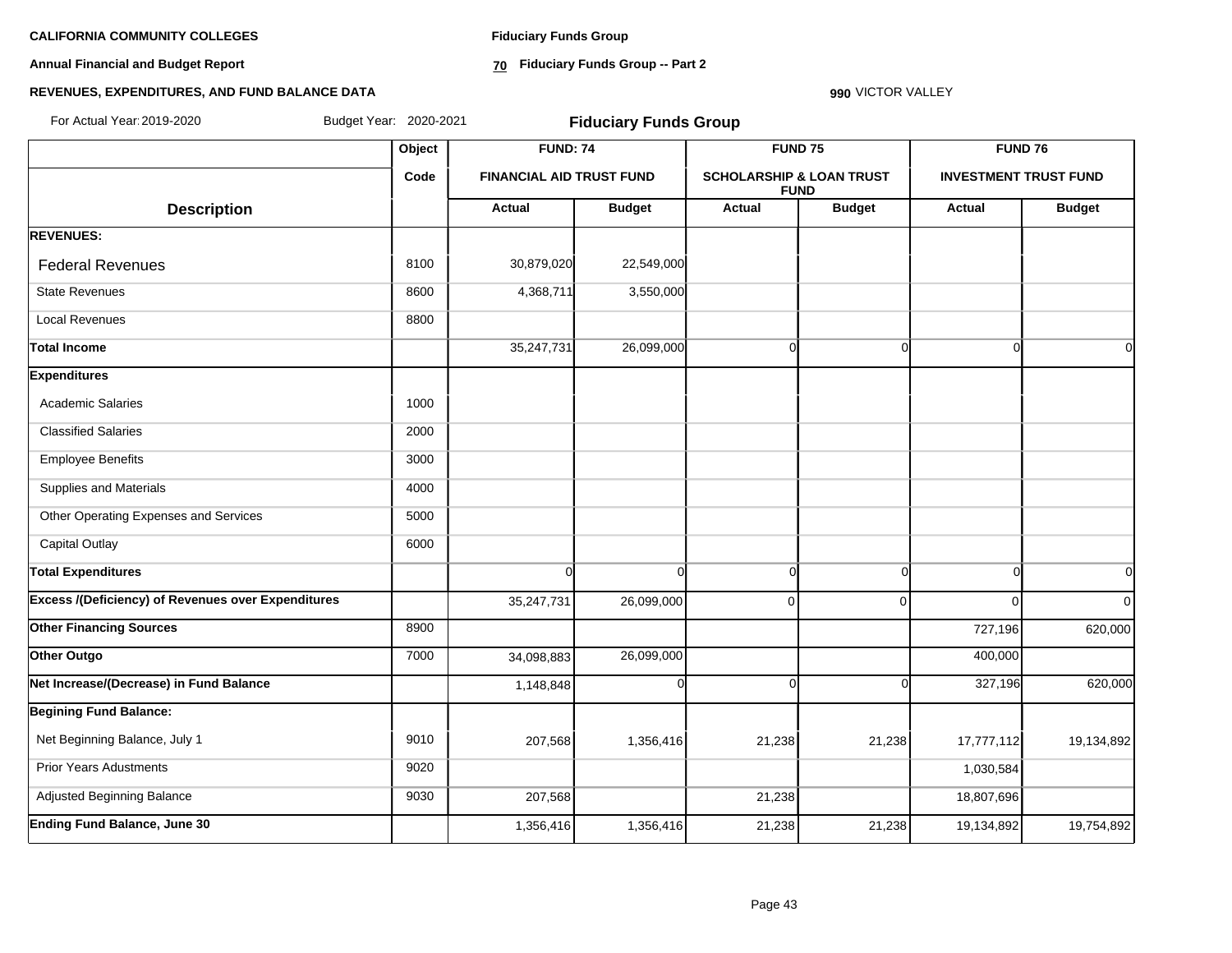**Annual Financial and Budget Report**

**Fiduciary Funds Group**

**70 Fiduciary Funds Group -- Part 3**

**990** VICTOR VALLEY

#### **REVENUES, EXPENDITURES, AND FUND BALANCE DATA**

| For Actual Year: 2019-2020                                | Budget Year: 2020-2021 |                | <b>Fiduciary Funds Group</b>     |                          |                    |  |
|-----------------------------------------------------------|------------------------|----------------|----------------------------------|--------------------------|--------------------|--|
|                                                           | Object                 |                | <b>FUND: 77</b>                  |                          | FUND <sub>79</sub> |  |
|                                                           | Code                   |                | DEFERRED COMPENSATION TRUST FUND | <b>OTHER TRUST FUNDS</b> |                    |  |
| <b>Description</b>                                        |                        | Actual         | <b>Budget</b>                    | <b>Actual</b>            | <b>Budget</b>      |  |
| <b>REVENUES:</b>                                          |                        |                |                                  |                          |                    |  |
| <b>Federal Revenues</b>                                   | 8100                   |                |                                  |                          |                    |  |
| <b>State Revenues</b>                                     | 8600                   |                |                                  |                          |                    |  |
| <b>Local Revenues</b>                                     | 8800                   |                |                                  | 25,243                   | 44,095             |  |
| <b>Total Income</b>                                       |                        | $\overline{0}$ | $\overline{0}$                   | 25,243                   | 44,095             |  |
| <b>Expenditures</b>                                       |                        |                |                                  |                          |                    |  |
| <b>Academic Salaries</b>                                  | 1000                   |                |                                  |                          |                    |  |
| <b>Classified Salaries</b>                                | 2000                   |                |                                  |                          |                    |  |
| <b>Employee Benefits</b>                                  | 3000                   |                |                                  |                          |                    |  |
| Supplies and Materials                                    | 4000                   |                |                                  |                          |                    |  |
| Other Operating Expenses and Services                     | 5000                   |                |                                  |                          |                    |  |
| <b>Capital Outlay</b>                                     | 6000                   |                |                                  |                          |                    |  |
| <b>Total Expenditures</b>                                 |                        | $\overline{0}$ | $\overline{0}$                   | $\Omega$                 | οI                 |  |
| <b>Excess /(Deficiency) of Revenues over Expenditures</b> |                        | $\Omega$       | $\overline{0}$                   | 25,243                   | 44,095             |  |
| <b>Other Financing Sources</b>                            | 8900                   |                |                                  |                          |                    |  |
| Other Outgo                                               | 7000                   |                |                                  | 49,099                   | 43,998             |  |
| Net Increase/(Decrease) in Fund Balance                   |                        | $\Omega$       | $\overline{0}$                   | (23, 856)                | 97                 |  |
| <b>Begining Fund Balance:</b>                             |                        |                |                                  |                          |                    |  |
| Net Beginning Balance, July 1                             | 9010                   |                | 0                                | 83,716                   | 59,860             |  |
| <b>Prior Years Adustments</b>                             | 9020                   |                |                                  |                          |                    |  |
| Adjusted Beginning Balance                                | 9030                   | $\overline{0}$ |                                  | 83,716                   |                    |  |
| <b>Ending Fund Balance, June 30</b>                       |                        | $\Omega$       | $\overline{0}$                   | 59,860                   | 59,957             |  |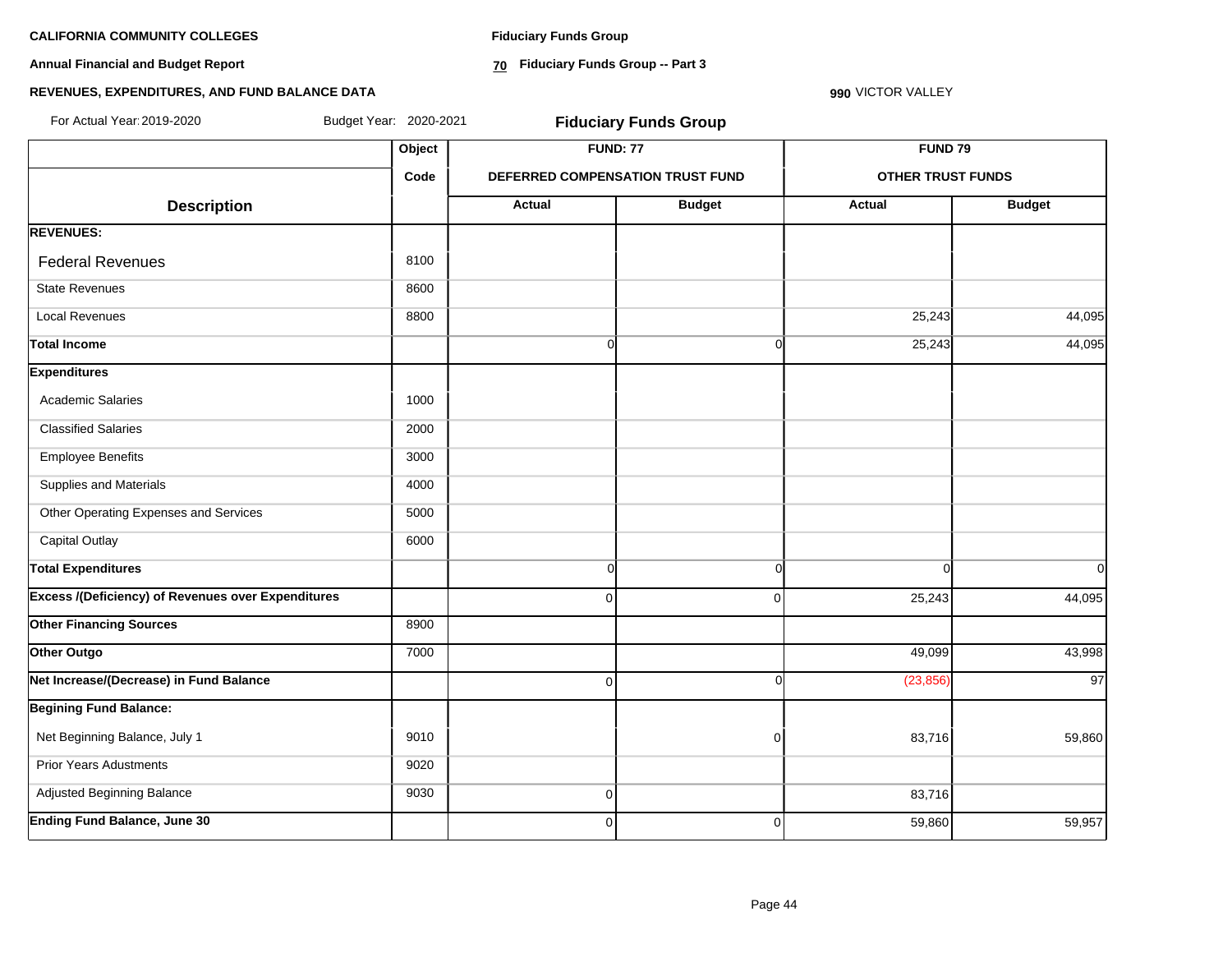**Interfund Transfer Report**

#### **Annual Financial and Budget Report**

#### **SUPPLEMENTAL DATA**

| <b>For Actual Year:</b> | 2019-2020                              |                   | District ID: 990<br>Name: VICTOR VALLEY |                    |
|-------------------------|----------------------------------------|-------------------|-----------------------------------------|--------------------|
| <b>Fund</b>             |                                        | Fund              |                                         | Amount             |
| Number In               | <b>Fund Name</b>                       | <b>Number Out</b> | <b>Fund Name</b>                        | <b>Transferred</b> |
| 41                      | <b>ICAPITAL OUTLAY PROJECTS FUND</b>   | 11                | IUNRESTRICTED SUBFUND                   | 2,142,472          |
| 61                      | <b>ISELF-INSURANCE FUND</b>            | 11                | <b>IUNRESTRICTED SUBFUND</b>            | 24,000             |
| 73                      | ISTUDENT BODY CENTER FEE TRUST FUND    | 11                | IUNRESTRICTED SUBFUND                   | 341                |
| 11                      | UNRESTRICTED SUBFUND                   | 33                | ICHILD DEVELOPMENT FUND                 | 1,053              |
| 11                      | <b>I</b> UNRESTRICTED SUBFUND          | 41                | <b>ICAPITAL OUTLAY PROJECTS FUND</b>    | 695,373            |
| 42                      | <b>IREVENUE BOND CONSTRUCTION FUND</b> | 41                | <b>ICAPITAL OUTLAY PROJECTS FUND</b>    | 1,106,373          |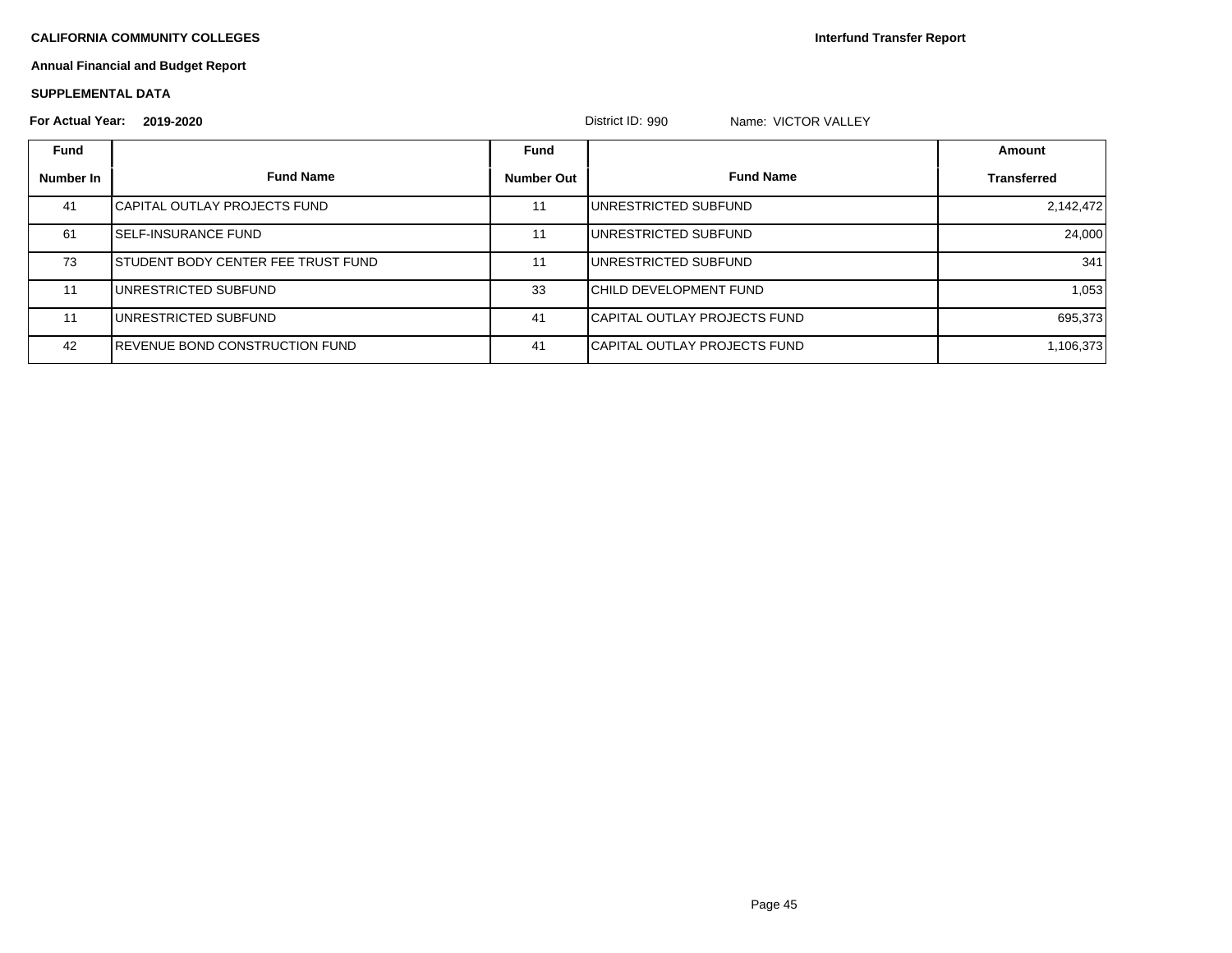| <b>CALIFORNIA COMMUNITY COLLEGES</b> | <b>Receipt and Expenditures of Lottery Proceeds</b> |
|--------------------------------------|-----------------------------------------------------|
|                                      |                                                     |

| <b>Annual Financial and Budget Report</b> | <b>Lottery Actual Report</b> |
|-------------------------------------------|------------------------------|
|                                           |                              |

#### **SUPPLEMENTAL DATA** L10 GENERAL FUND

For Actual Year: 2019-2020 Budget Year: 2020-2021 District ID: 990 Name: VICTOR VALLEY

| <b>Activity Classification</b>        | <b>Activity Code</b> | <b>Unrestricted</b>           |                |                   | <b>Restricted Prop 20</b> |                  |             |
|---------------------------------------|----------------------|-------------------------------|----------------|-------------------|---------------------------|------------------|-------------|
| Lottery Adjustments and Proceeds:     |                      |                               |                |                   |                           |                  |             |
| Net Beginning Balance, July 1         | 9010                 |                               |                |                   |                           |                  |             |
| Adjustments                           | 9020                 |                               |                |                   |                           |                  |             |
| Adjusted Beginning Balance            | 9030                 |                               | $\Omega$       |                   |                           | $\Omega$         |             |
| Actual Fiscal Year Data               |                      |                               |                |                   |                           |                  |             |
| State Lottery Proceeds:               | 8681                 |                               | 1,381,044      |                   |                           | 471,836          |             |
|                                       |                      |                               |                |                   |                           | Instructional    |             |
|                                       |                      | Instructional & Institutional |                |                   |                           | <b>Materials</b> |             |
|                                       |                      | Unrestricted                  |                |                   |                           | Propostition 20  | Total       |
|                                       |                      | Instructional                 | Support        | Support           |                           |                  |             |
|                                       |                      | Activities                    | Activities     | <b>Activities</b> | Total                     | Instructional    |             |
|                                       |                      | (AC 0100-5900)                | (AC 6000-6700) | (AC 6800-7390)    | Unrestricted              | (AC 0100-4900)   |             |
| <b>Expenditures</b>                   |                      |                               |                |                   |                           |                  |             |
| <b>Academic Salaries</b>              | 1000                 |                               |                |                   | $\overline{0}$            |                  | 0           |
| <b>Classified Salaries</b>            | 2000                 |                               |                |                   | $\overline{0}$            |                  | 0           |
| <b>Employee Benefits</b>              | 3000                 |                               |                |                   | $\overline{0}$            |                  | 0           |
| <b>Supplies &amp; Materials</b>       | 4000                 |                               |                |                   |                           |                  |             |
| Software                              | 4100                 |                               |                |                   | 0                         | 13,540           | 13,540      |
| Books, Magazines, & Periodicals       | 4200                 |                               |                |                   | $\Omega$                  |                  | $\mathbf 0$ |
| Instructional Supplies & Materials    | 4300                 |                               |                |                   | $\Omega$                  | 316,154          | 316,154     |
| Noninstructional Supplies & Mtrls     | 4400                 |                               |                |                   | $\Omega$                  |                  | $\mathbf 0$ |
| <b>Total Supplies and Materials</b>   |                      | $\Omega$                      | $\overline{0}$ | $\Omega$          | $\Omega$                  | 329,694          | 329,694     |
| Other Operating Expenses and Services | 5000                 |                               |                | 1,381,044         | 1,381,044                 | 111,586          | 1,492,630   |
| Capital Outlay                        | 6000                 |                               |                |                   |                           |                  |             |
| <b>Library Books</b>                  | 6300                 |                               |                |                   | $\overline{0}$            | 30,556           | 30,556      |
| Equipment                             | 6400                 |                               |                |                   |                           |                  |             |
| Equipment - Additional                | 6410                 |                               |                |                   | 0                         |                  | 0           |
| Equipment - Replacement               | 6420                 |                               |                |                   | $\overline{0}$            |                  | $\mathbf 0$ |
| <b>Total Capital Outlay</b>           |                      | 0                             | $\overline{0}$ | $\overline{0}$    | $\overline{0}$            | 30,556           | 30,556      |
| Other Outgo                           | 7000                 |                               |                |                   | $\overline{0}$            |                  | $\mathbf 0$ |
| <b>Total Expenditures</b>             |                      | 0                             | $\overline{0}$ | 1,381,044         | 1,381,044                 | 471,836          | 1,852,880   |
| <b>Ending Balance</b>                 |                      |                               |                |                   | $\overline{0}$            | $\mathbf 0$      | $\pmb{0}$   |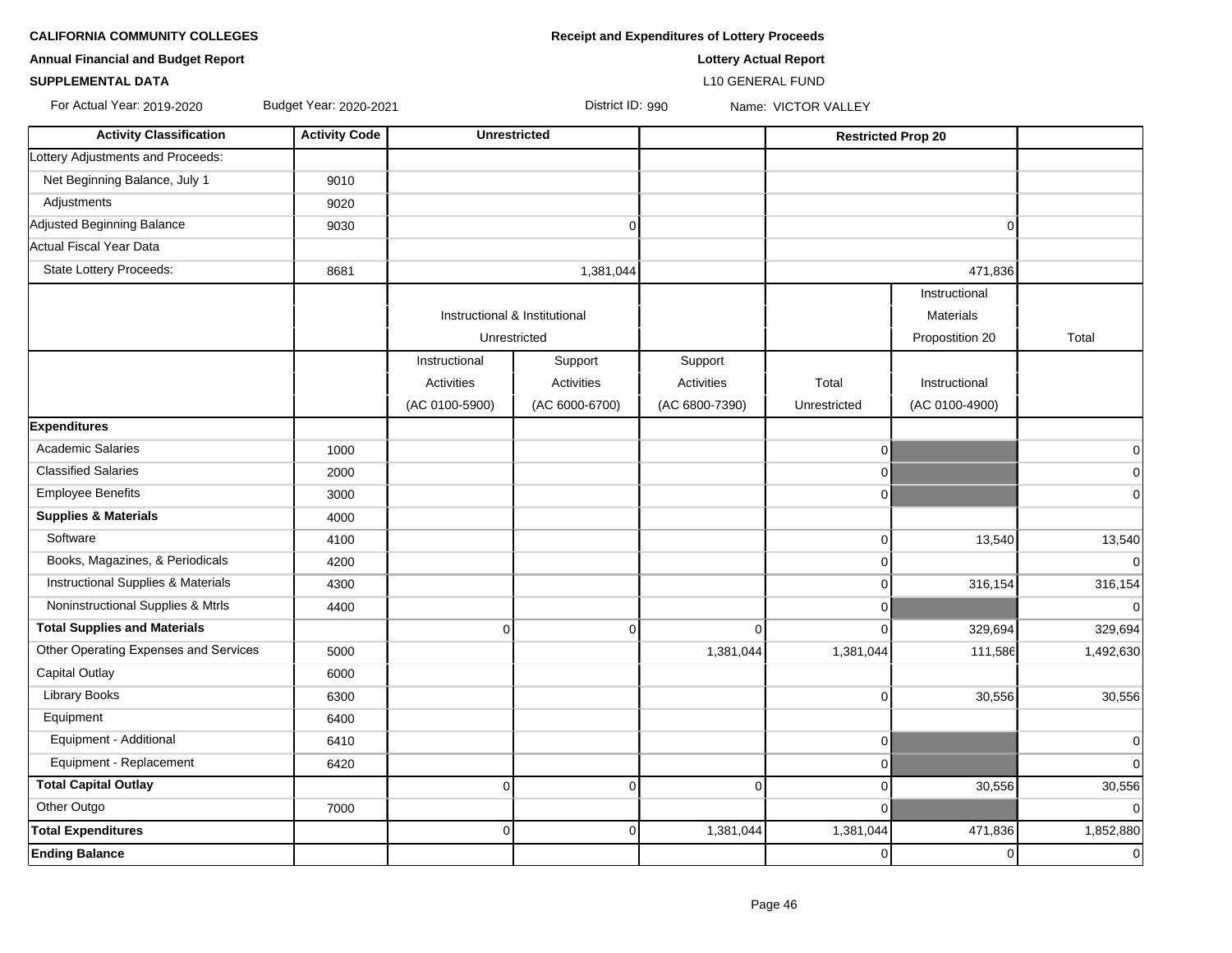**CALIFORNIA COMMUNITY COLLEGES Receipt and Expenditures of Lottery Proceeds** 

#### **SUPPLEMENTAL DATA** L10 GENERAL FUND

For Actual Year: 2019-2020 Budget Year: 2020-2021 District ID: 990 Name: VICTOR VALLEY

| <b>Activity Classification</b>                | <b>Activity Code</b> | <b>Unrestricted</b>                      |                   |                   | <b>Restricted Prop 20</b> |                        |                |
|-----------------------------------------------|----------------------|------------------------------------------|-------------------|-------------------|---------------------------|------------------------|----------------|
| Lottery Adjustments and Proceeds:             |                      |                                          |                   |                   |                           |                        |                |
| Net Beginning Balance, July 1                 | 9010                 |                                          |                   |                   |                           |                        |                |
| Adjustments                                   | 9020                 |                                          |                   |                   |                           |                        |                |
| Adjusted Beginning Balance                    | 9030                 |                                          | $\Omega$          |                   |                           | $\Omega$               |                |
| Budget Fiscal Year Data                       |                      |                                          |                   |                   |                           |                        |                |
| <b>State Lottery Proceeds:</b>                | 8681                 |                                          | 1,388,245         |                   |                           | 468,698                |                |
|                                               |                      |                                          |                   |                   |                           | Instructional          |                |
|                                               |                      | <b>Instructional &amp; Institutional</b> |                   |                   |                           | <b>Materials</b>       |                |
|                                               |                      | <b>Unrestricted</b>                      |                   |                   |                           | <b>Propostition 20</b> | <b>Total</b>   |
|                                               |                      | Instructional                            | <b>Support</b>    | <b>Support</b>    |                           |                        |                |
|                                               |                      | <b>Activities</b>                        | <b>Activities</b> | <b>Activities</b> | <b>Total</b>              | <b>Instructional</b>   |                |
|                                               |                      | (AC 0100-5900)                           | (AC 6000-6700)    | (AC 6800-7390)    | Unrestricted              | (AC 0100-4900)         |                |
| <b>Expenditures</b>                           |                      |                                          |                   |                   |                           |                        |                |
| <b>Academic Salaries</b>                      | 1000                 |                                          |                   |                   | $\overline{0}$            |                        | $\overline{0}$ |
| <b>Classified Salaries</b>                    | 2000                 |                                          |                   |                   | $\Omega$                  |                        | $\overline{0}$ |
| <b>Employee Benefits</b>                      | 3000                 |                                          |                   |                   | $\Omega$                  |                        | $\mathbf 0$    |
| <b>Supplies &amp; Materials</b>               | 4000                 |                                          |                   |                   |                           |                        |                |
| Software                                      | 4100                 |                                          |                   |                   | $\Omega$                  |                        | $\mathbf 0$    |
| Books, Magazines, & Periodicals               | 4200                 |                                          |                   |                   | $\Omega$                  |                        | $\overline{0}$ |
| <b>Instructional Supplies &amp; Materials</b> | 4300                 |                                          |                   |                   | $\Omega$                  | 468,698                | 468,698        |
| Noninstructional Supplies & Mtrls             | 4400                 |                                          |                   |                   | $\Omega$                  |                        | $\overline{0}$ |
| <b>Total Supplies and Materials</b>           |                      | $\overline{0}$                           | $\mathbf 0$       | $\Omega$          | $\Omega$                  | 468,698                | 468,698        |
| Other Operating Expenses and Services         | 5000                 |                                          | 1,388,245         |                   | 1,388,245                 |                        | 1,388,245      |
| Capital Outlay                                | 6000                 |                                          |                   |                   |                           |                        |                |
| <b>Library Books</b>                          | 6300                 |                                          |                   |                   | $\overline{0}$            |                        | $\overline{0}$ |
| Equipment                                     | 6400                 |                                          |                   |                   |                           |                        |                |
| Equipment - Additional                        | 6410                 |                                          |                   |                   | $\overline{0}$            |                        | $\overline{0}$ |
| Equipment - Replacement                       | 6420                 |                                          |                   |                   | $\overline{0}$            |                        | $\mathbf 0$    |
| <b>Total Capital Outlay</b>                   |                      | $\overline{0}$                           | $\Omega$          | $\Omega$          | $\Omega$                  |                        | $\mathbf 0$    |
| Other Outgo                                   | 7000                 |                                          |                   |                   | $\overline{0}$            |                        | $\Omega$       |
| <b>Total Expenditures</b>                     |                      | $\overline{0}$                           | 1,388,245         | 0                 | 1,388,245                 | 468,698                | 1,856,943      |
| <b>Ending Balance</b>                         |                      |                                          |                   |                   | $\overline{0}$            | 0                      |                |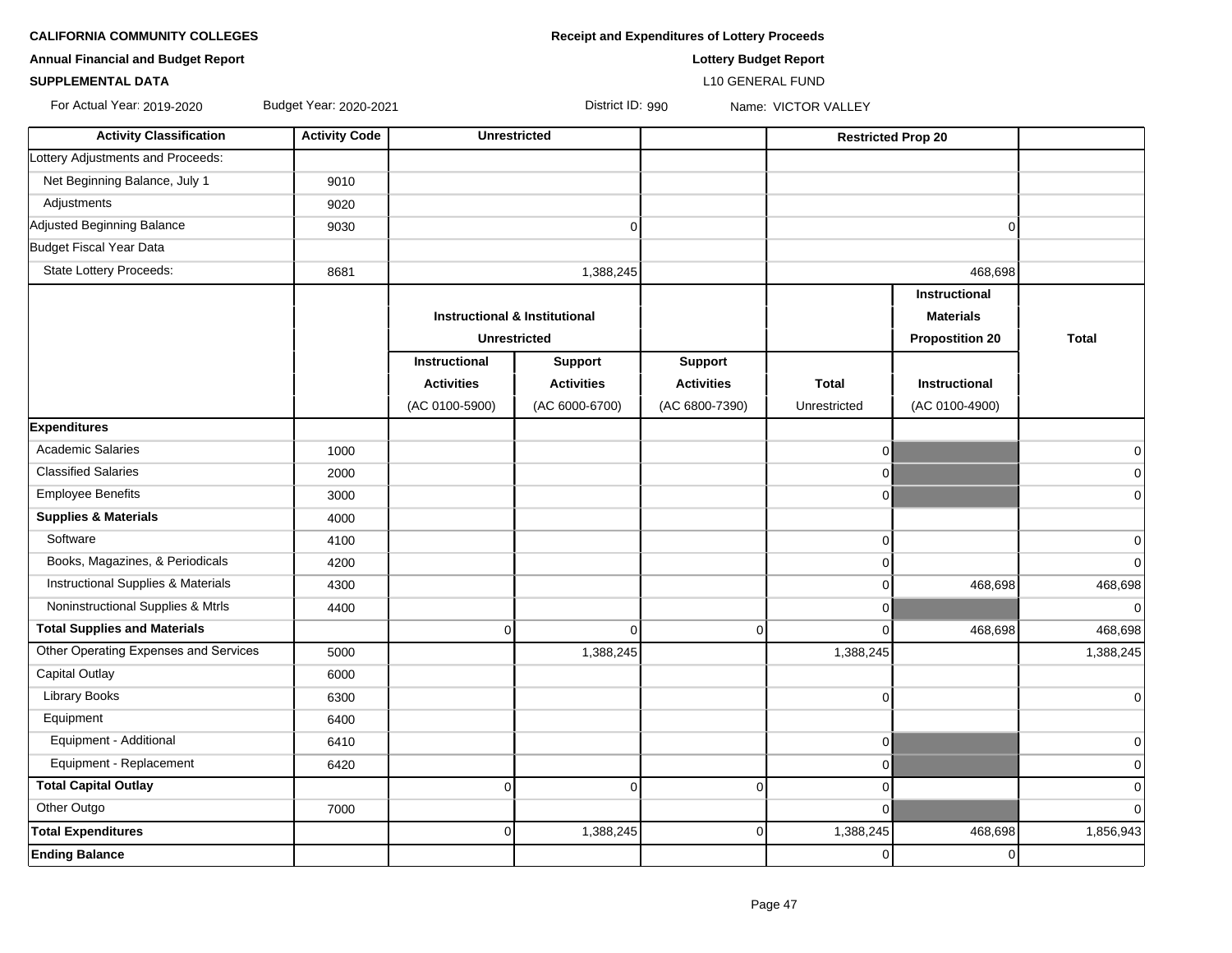#### **Annual Financial and Budget Report**

For Actual Year: 2019-2020 District ID: 990 Name: VICTOR VALLEY

**EPA Revenue** 4,877,135

|                                 |                 | <b>Salaries and</b> | <b>Operating</b> | Capital    |              |
|---------------------------------|-----------------|---------------------|------------------|------------|--------------|
|                                 | <b>Activity</b> | <b>Benefits</b>     | <b>Expenses</b>  | Outlay     |              |
| <b>Activity Classification</b>  | Code            | (Obj 1000-3000)     | (Obj 4000-5000)  | (Obj 6000) | <b>Total</b> |
| <b>Instructional Activities</b> | 0100-5900       | 4,877,135           |                  |            | 4,877,135    |
| <b>TOTAL</b>                    |                 | 4,877,135           | ΟI               | Οl         | 4,877,135    |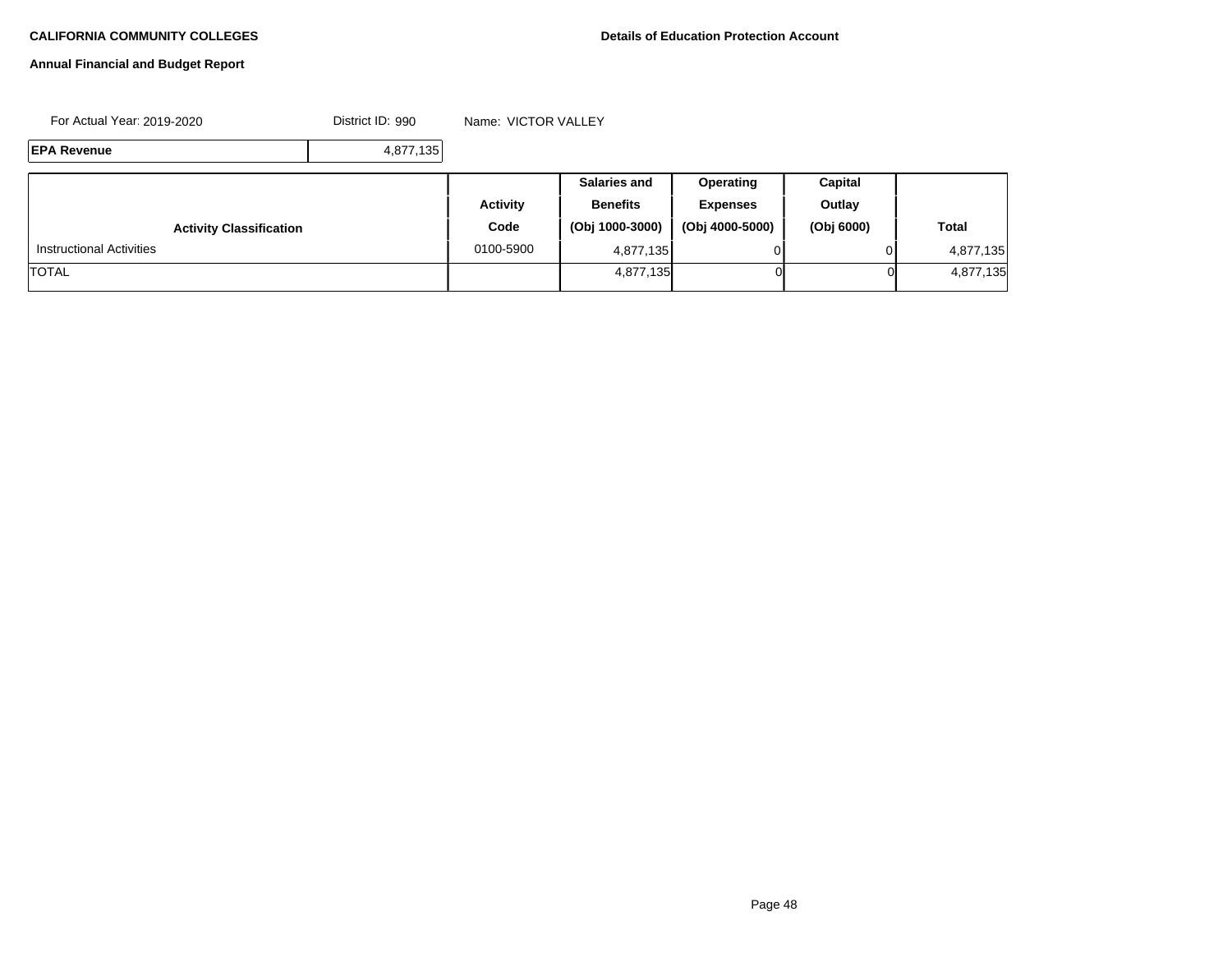### **Annual Financial and Budget Report**

| For Actual Year: 2019-2020 |             | Budget Year: 2020-2021 |              | District ID: 990 |           | Name: VICTOR VALLEY |  |
|----------------------------|-------------|------------------------|--------------|------------------|-----------|---------------------|--|
|                            | <b>STRS</b> | <b>PERS</b>            |              | <b>Increase</b>  |           |                     |  |
| <b>Fiscal Year</b>         | Amount      | <b>Amount</b>          | <b>Total</b> | <b>Amount</b>    | Rate      |                     |  |
| 2015-16                    | 2,853,430   | 1,439,777              | 4,293,207    | N/A              | N/A       |                     |  |
| 2016-17                    | 3,441,411   | 1,775,778              | 5,217,189    | 923,982          | 21.52%    |                     |  |
| 2017-18                    | 5,134,328   | 2,090,564              | 7,224,892    | 2,007,703        | 38.48%    |                     |  |
| 2018-19                    | 8,041,584   | 3,529,178              | 11,570,762   | 4,345,870        | 60.15%    |                     |  |
| 2019-20                    | 7,547,722   | 3,054,204              | 10,601,926   | $-968,836$       | $-8.37\%$ |                     |  |
| 2020-21                    | 5,168,124   | 3,407,841              | 8,575,965    | $-2,025,961$     | $-19.11%$ |                     |  |

**Does the district have a plan to fund these expenses through 2020-21?** 

Yes

#### **Explain Yes or No**

The District has setup a Public Agency Retirement Services trust to help offset the rising cost of STRS & PERS.